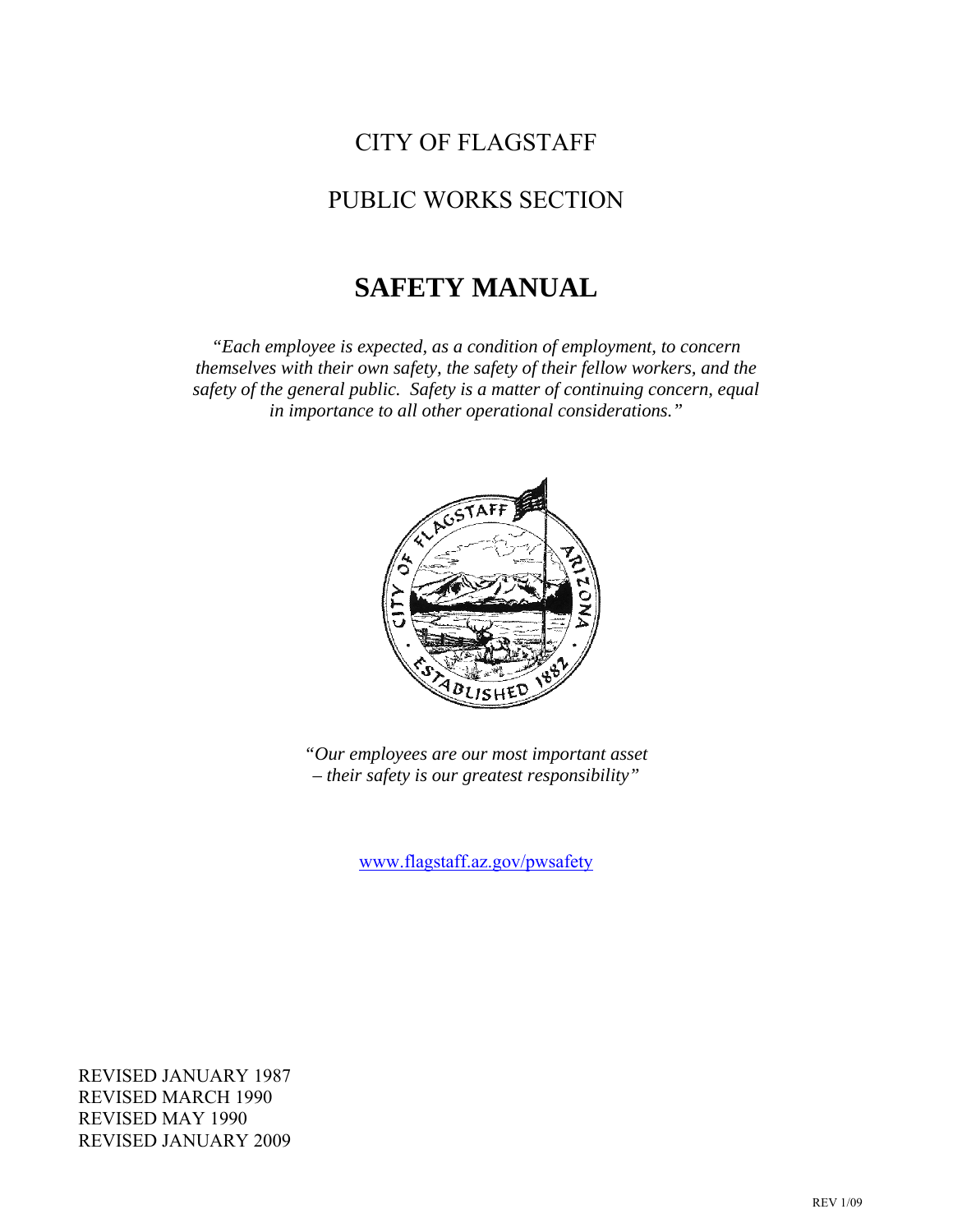# **TABLE OF CONTENTS**

## **PUBLIC WORKS DIVISION SAFETY MANUAL**

| <b>SECTION</b> | <b>ARTICLE</b>                     | PAGE NO        |  |
|----------------|------------------------------------|----------------|--|
|                | <b>PREFACE</b>                     | $\overline{2}$ |  |
|                | <b>INTRODUCTION</b>                | $\overline{4}$ |  |
|                | EMPLOYEE SAFETY SUGGESTION PROGRAM | 6              |  |
|                | SAFETY POLICY DECLARATION          | 9              |  |
|                | <b>SAFETY RESPONSIBILITIES</b>     | 10             |  |
| $I_{\cdot}$    | <b>GENERAL RULES</b>               | 13             |  |
| II.            | <b>WORK STATION SAFETY</b>         | 15             |  |
| III.           | <b>HOUSEKEEPING</b>                | 16             |  |
| IV.            | <b>FIRE PREVENTION</b>             | 18             |  |
| $V_{\cdot}$    | <b>MATERIAL HANDLING</b>           | 20             |  |
| VI.            | PROTECTIVE CLOTHING & EQUIPMENT    | 22             |  |
| <b>VII</b>     | <b>HAND TOOLS</b>                  | 27             |  |
| VIII.          | <b>POWER TOOLS</b>                 | 28             |  |
| IX.            | <b>LADDERS</b>                     | 34             |  |
| X.             | <b>CONSTRUCTION SAFETY</b>         | 35             |  |
| XI.            | MOTOR VEHICLES & HEAVY EQUIPMENT   | 42             |  |
| XII.           | VEHICLE ACCIDENT PROCEDURES        | 46             |  |
| XIII.          | SNOW REMOVAL OPERATIONS            | 47             |  |
| XIV.           | <b>FIRST AID</b>                   | 48             |  |
| XV.            | <b>MATERIAL SAFETY DATA SHEETS</b> | 49             |  |
| XVI.           | SAFETY DECLARATION CONCLUSION      | 54             |  |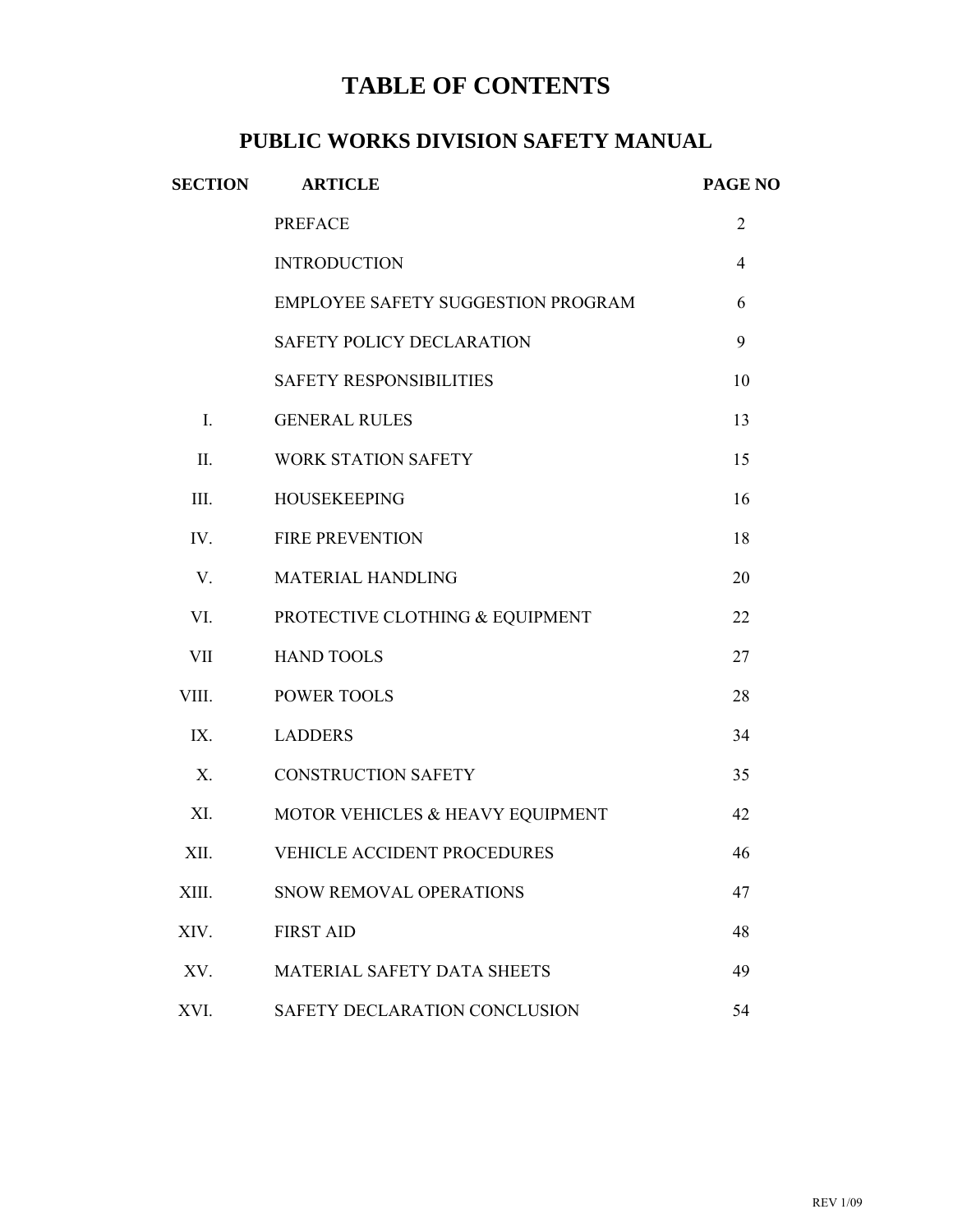# **Public Works Safety Committee Mission Statement**

To work together as a team for the express purpose of identifying hazards in the workplace before accidents occur for both industrial and vehicle accidents.

Once hazards are identified, we then minimize our employees' risk by changing exposure to the hazards through education (increasing awareness), administering (creating policies), or by engineering (re-configuring) the hazards out of the workplace.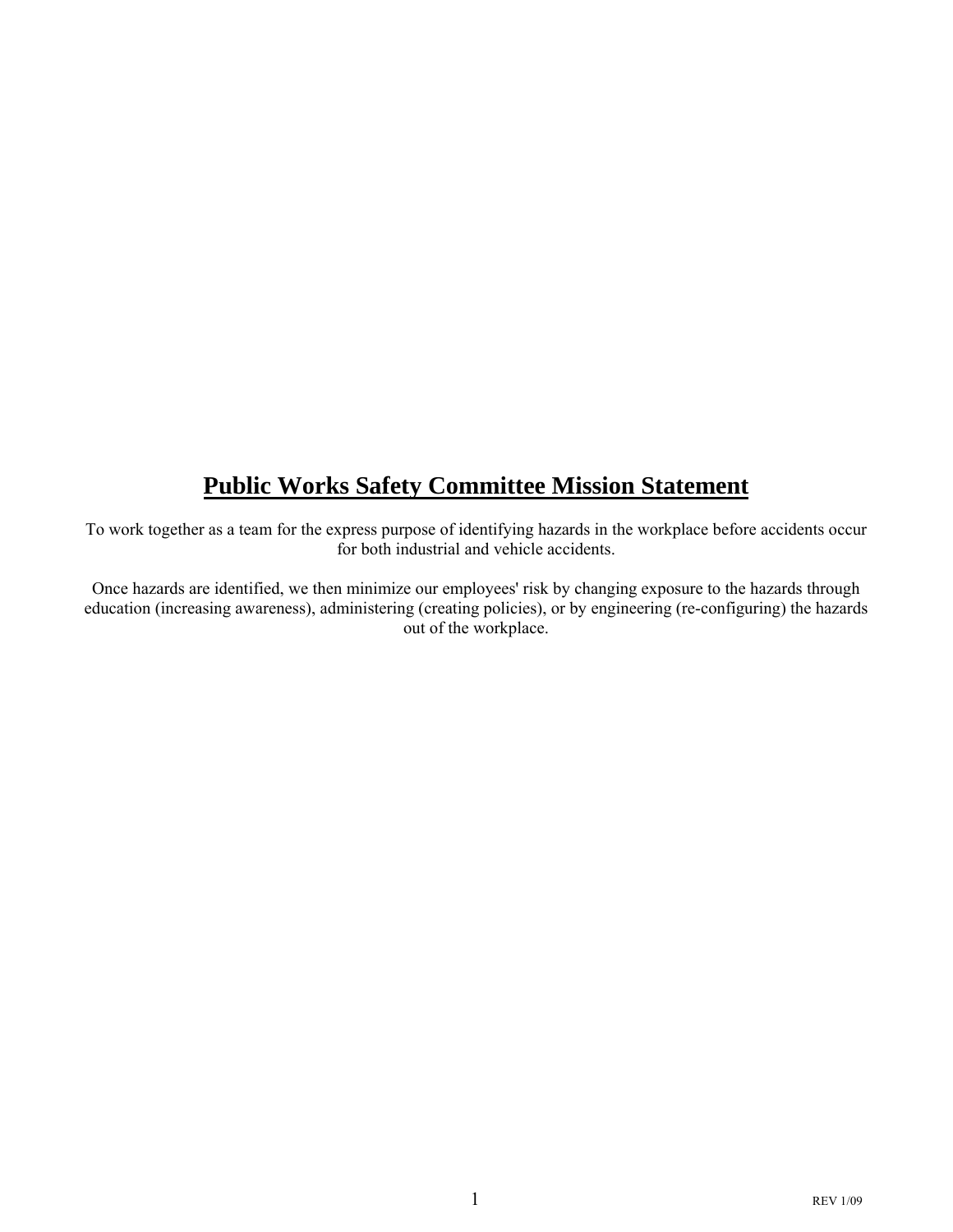### **CITY OF FLAGSTAFF**

### **DIVISION OF PUBLIC WORKS**

### **SAFETY MANUAL**

This manual is intended to develop behaviors, skills and habits which help assist the worker in meeting the responsibilities associated with safe work practices. This safety policy has been specifically tailored for the job duties and responsibilities within the section. This manual will be utilized by your supervisor for our continuing concern of employee safety training, in addition to any other safety training necessary.

All employees of the Public Works Division are expected to read this document within 30 days of its issuance. Your supervisor will make time available to you during the next month to accomplish this task. In addition, updates and amendments will be provided to you as the policies and procedures described in this document change.

It is the responsibility of the employee to read this manual, and use it as a resource. It will assist you in understanding your job, your rights and your obligations. Following the safety information in this manual may save you from a painful, disabling injury or even death.

Thank you for your cooperation.

ices Representative iental Se**r⁄** 

**Streets Representative** 

Parks Representative

Sustainability & Environmental Mgmt Representative

Facilities Maintenance Representative

Streets Representarive

Parks Representative

Fleet Services Representative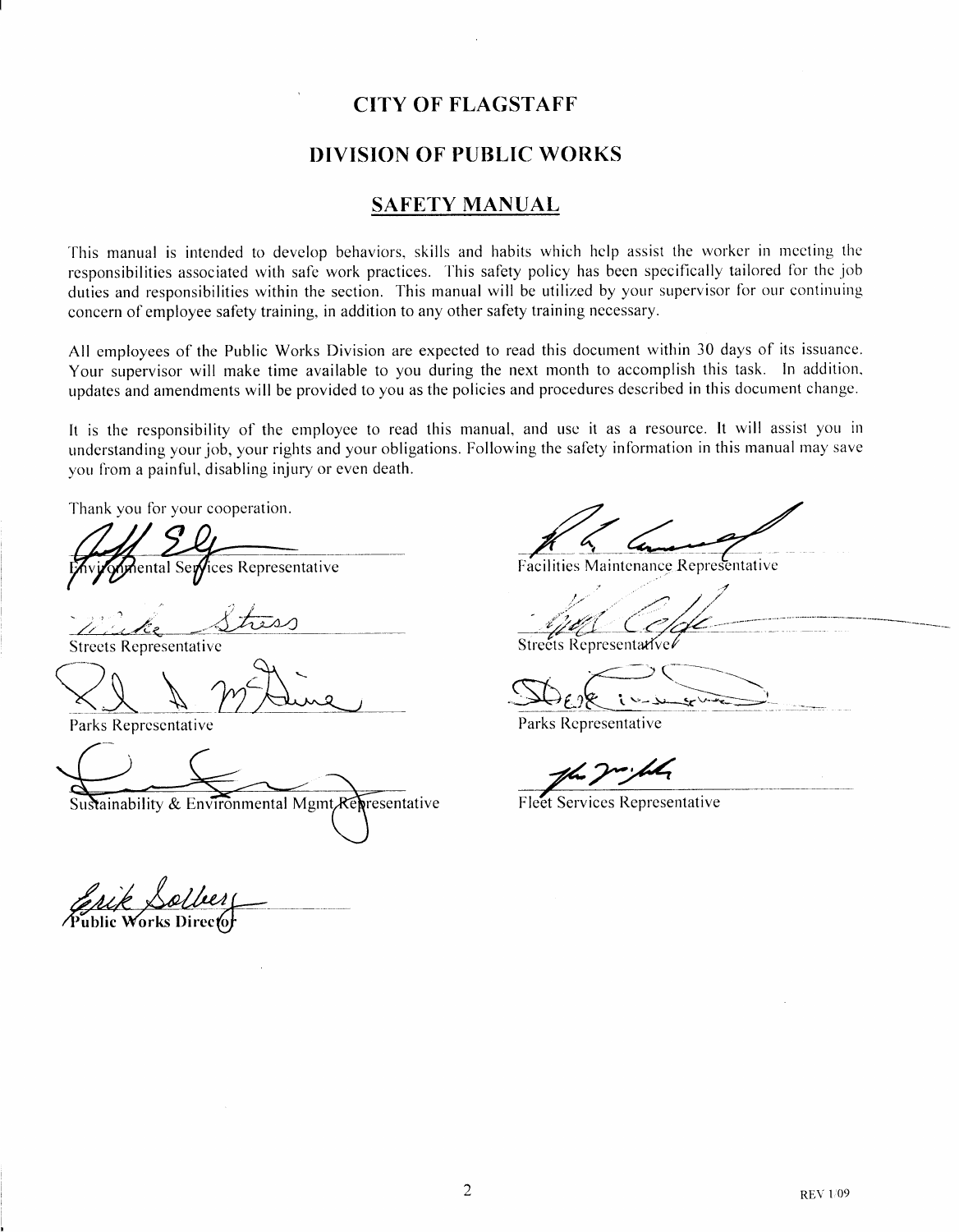### **PUBLIC WORKS DIVISION**

The Public Works Division is divided into nine primary sections.

- 1. **Public Works Administration** has the overall responsibility for the safe and smooth operation of its various sections. Its main concern is the planning and budget processes, as well as the coordination of Public Works' responsibilities with the other City Divisions and sections.
- 2. The **Cemetery Section** is responsible for internment and the upkeep at Citizens Cemetery and internments for Calvary Cemetery.
- 3. The **Environmental Services Section** encompasses City of Flagstaff solid waste and recycling collection services and the Cinder Lake Landfill. It plans, implements, coordinates and directs programs for the collection of trash and recycling material. Additionally, their programs oversee and direct the disposal of non-recyclable solid waste at the Cinder Lake Landfill in compliance with all regulations. Various programs are split between this section and the Sustainability and Environmental Management Section. Both sections are comprised of a valuable team of professionals committed to working together to provide residents of Flagstaff with a clean, safe and ecologically sound environment.
- 4. The **Facilities Maintenance Section** is responsible for all renovations and general maintenance of buildings owned or leased by the City of Flagstaff. The division ensures, through effective building maintenance programs and long-range planning, that City buildings are safe, efficient, reliable, clean, code compliant, esthetically pleasing and environmentally friendly.
- 5. The **Fleet Services Section** is responsible for the maintenance, repair and service of vehicles and equipment assigned to the City of Flagstaff. We are dedicated to the safe, reliable, economical, and environmentally friendly transportation and related support services.
- 6. The **Parks Section** has the responsibility for the on-going maintenance and development of Parks, Streetscapes, Civic Sites, Flagstaff Urban Trail System, Right of Ways, Athletic Complexes, Downtown Management Area and School Sites throughout the city. We are dedicated to providing the citizens of Flagstaff safe, clean and aesthetically pleasing facilities for recreational purposes.
- 7. The **Sustainability and Environmental Management Section (SEMS)** works to ensure that all residents of Flagstaff are provided with a clean, safe and ecologically sound community. SEMS mission is to preserve and enhance the community and natural environment by implementing resource conservation and sustainability through leadership and education.
- 8. The **Streets Section** dedicates its efforts to provide safe quality service for the growing transportation needs of the Flagstaff community. The Streets Section is responsible for street, storm drain and traffic control facilities in the City, along with snow removal duties. Street sweeping, street patching and paving, street painting, striping and signing, and installation of curbs and sidewalks are part of the section's responsibilities.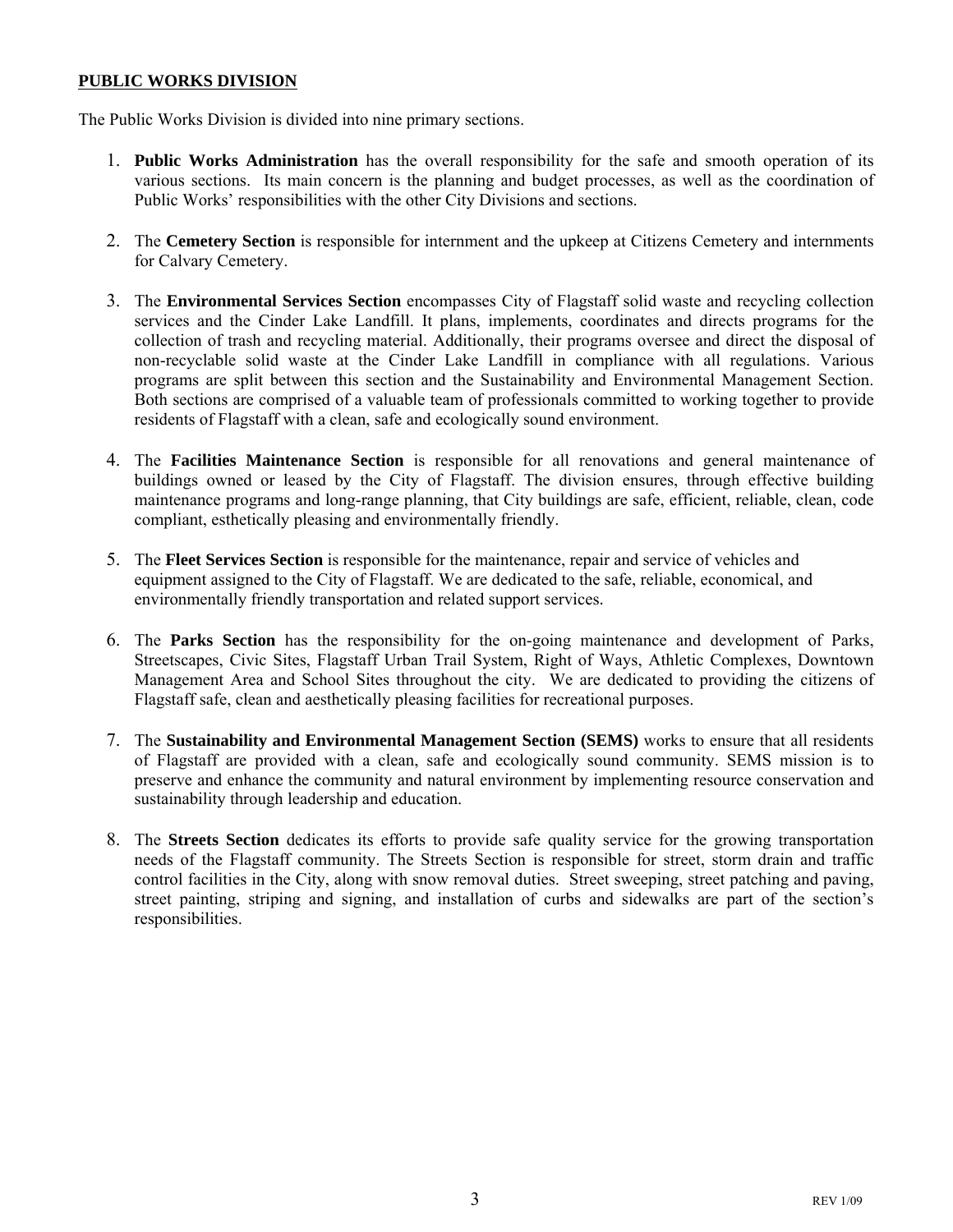### **INTRODUCTION**

This manual is issued to inform Public Works employees about the management policies that are the basis for the safety program, and to establish uniform safety procedures for tasks that are performed within the Public Works Sections. It is divided into sections, each concerned with a particular type of task, equipment, operation, or hazard so that it will be easy to read, understand and follow. As new sections or amendments are published, they will be distributed to you for addition to the manual.

Division and Section Heads have been directed to make safety a matter of continuing concern, equal in importance to all other operational considerations. The safety standards set forth in this manual must be followed by all employees for the department and division to be successful and to protect the safety of the general public. This means willing acceptance and active support of approved safety rules and safety procedures. It is important that employees be constantly on the alert for potential hazards which are not referred to in any written procedures, but which may result in injury or property damage. Where potential hazards are thought to exist, employees must use all known precautionary measures, and when in doubt as to the procedure to follow, must consult their supervisor before proceeding with the work.

Safety is a way of life. Most people endorse it, many talk of it frequently, but all of us fail in varying degrees to live up to the commitment we adopt. Failures in accident prevention occur when we overlook safety to concentrate on a mechanical skill or problem; or when we fail to recognize a hazard; or when we just get in too big of a hurry to get the job done and take unnecessary risks. Complacency is one of the top killers in the workplace today. Statistics point out that the established workers, on the same job for 10 or more years, is likely to justify overlooking safe work practices because: "this is the way we always have done the job" eventually to suffer an agonizing injury or death.

Experienced professionals in any occupation recognize that you cannot afford to ignore safety. Accidents are too costly. They cost employees physical pain, possible disability and potential loss of income or future earning power. Workers compensation, no matter how liberal, will never equal the cost of injuries to employees. It is certainly small consolation to the spouse and children of an employee who suffers a severely crippling or fatal injury. Accidents cost lost productivity, worker's compensation, medical treatment, repair of damaged equipment and hidden costs. In fact, uninsured costs of accidents to the City of Flagstaff and its employees may be more than 5 times the insured costs.

Accident prevention is self-insurance. The lesson that is important to heed is that the so-called "near-misses" are warning signals. A careful study of accidents over the years has proved a simple, basic law governing human behavior. If an unsafe act is performed enough times, or an unsafe condition is allowed to exist long enough, it will eventually result in an accident. Just how long it will take may vary, but an accident is bound to occur sooner or later. Accidents don't just happen. They are caused. But human failure can be controlled. By exercising selfcontrol, every employee has an opportunity to demonstrate job skill. By passing on this knowledge to others, an employee demonstrates teamwork. By demanding safe performance and enforcing approved safety procedures, supervisors demonstrate concern for their employees' welfare. Accident prevention can be the most important employment benefit any of us have.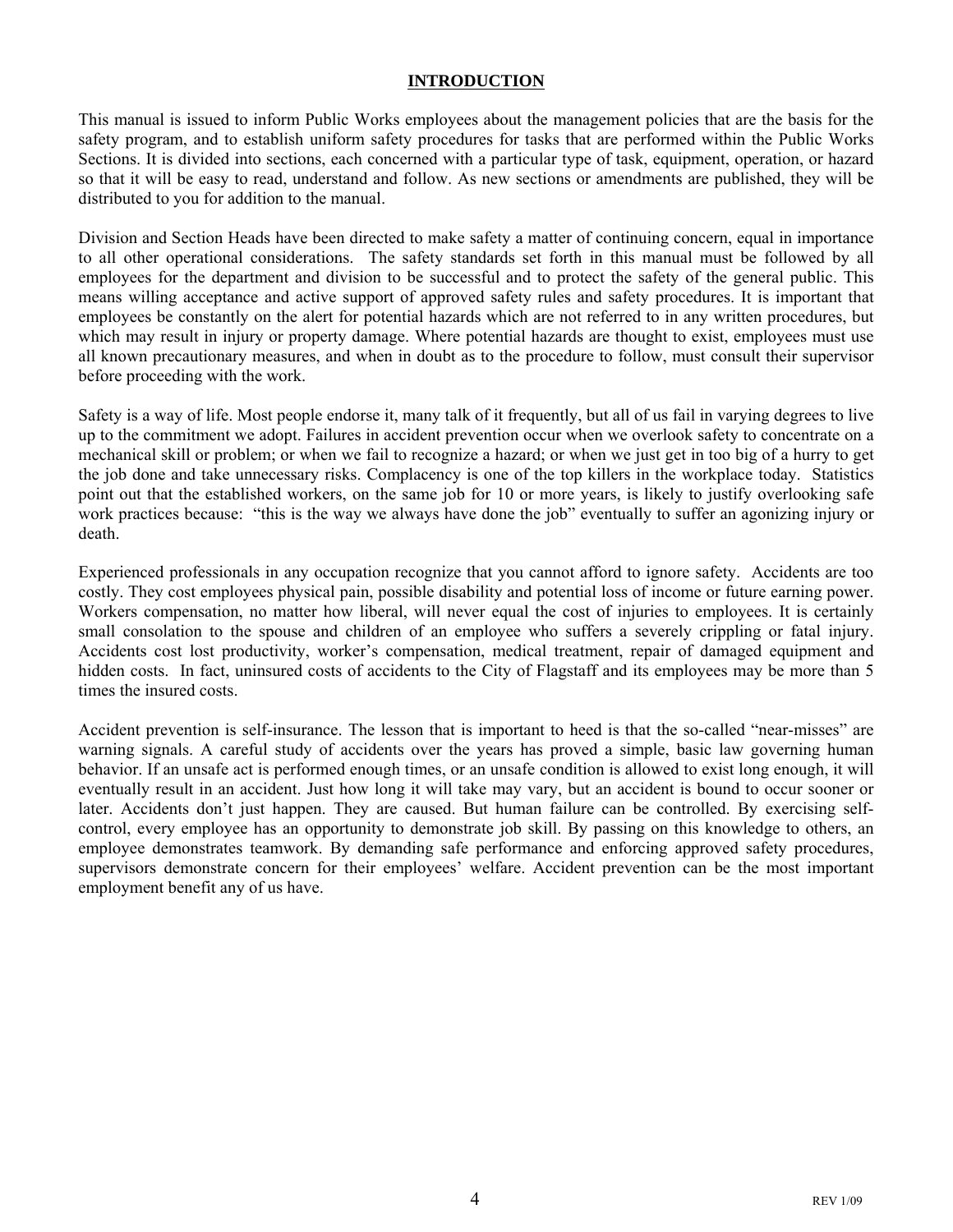### **SAFETY**

There is vital concern in providing you with safe working conditions and instructing all employees in safe work practices. These safe work practices help prevent painful injuries to employees and reduce injury-related absences.

**The Public Works Safety Committee** has been established within the Public Works Division. This committee meets regularly to review accidents, policies and procedures. They also meet to discuss potential hazards and to recommend corrective actions to avoid the possibility of accidents in their respective Sections. This committee has commensurate authority delegated to them by the Public Works Director to develop and recommend applicable procedure and policies.

The membership and terms of the Public Works Committee are as follows:

Should a vacancy occur on the committee, a new member shall be appointed by the Public Works Director. The Committee shall elect a Chairperson from the current members to serve on the committee for a period of one year. The date, hour, frequency and location of meetings shall be determined by the committee.

The **Accident Review Board** is comprised of two Risk Management Advisors and seven peer members selected from the various City Divisions. The ARB, at the request of the Risk Manager or Division Head, will hear accident cases to determine recommendations or corrective action to prevent similar accidents. If the ARB finds that an accident was "PREVENTABLE" because of the actions of an employee it could recommend that the employee receive new or additional training, suspension, or termination.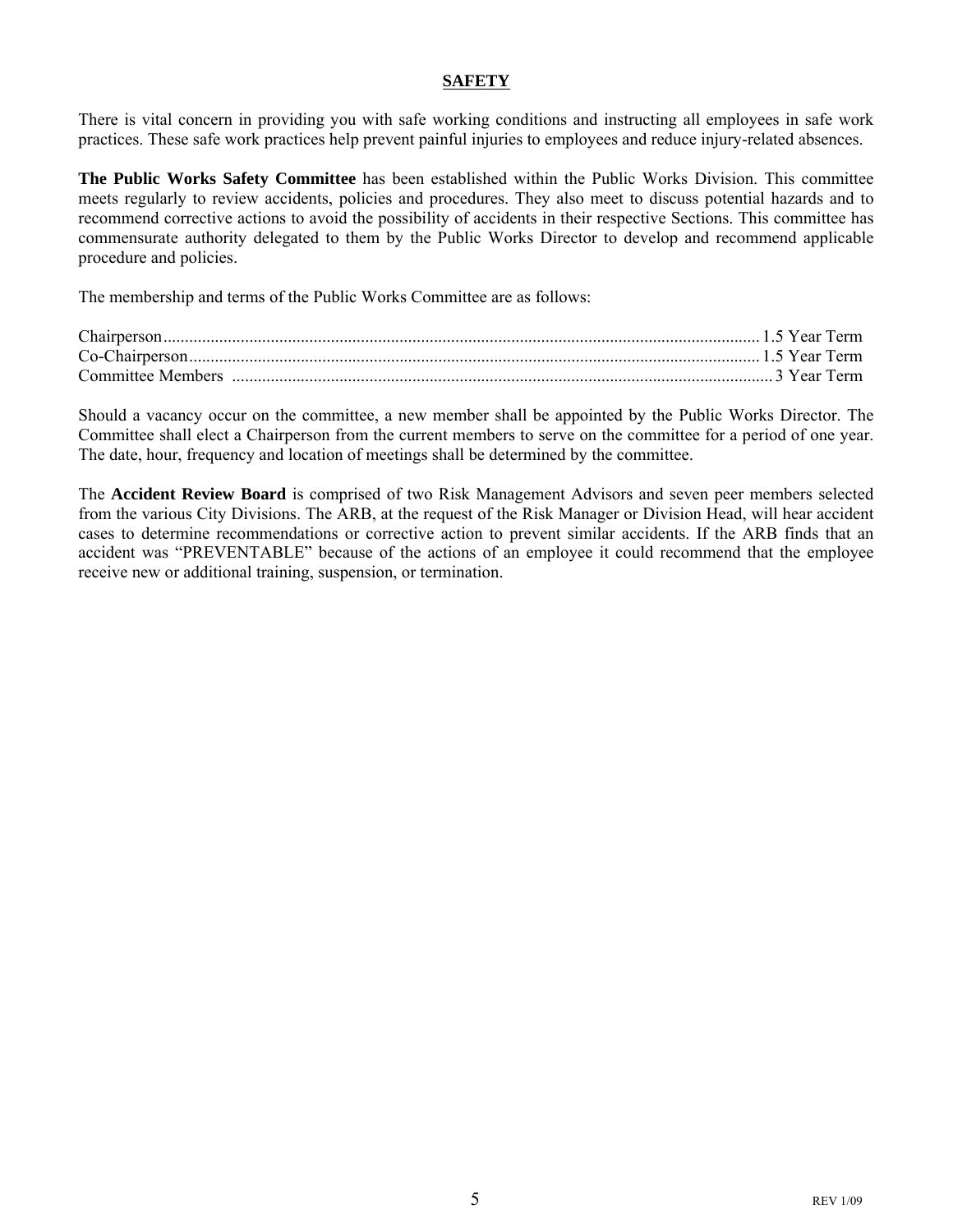### **EMPLOYEE SAFETY SUGGESTION PROGRAM**

The Employee Safety Suggestion Program provides a means to encourage all employees to take part in the task of improving the safety and effectiveness of the operations within the City. Under the program, the employees recognize unsafe conditions and suggest possible solutions to be acted upon by the Public Works Safety Committee. All employees are encouraged to participate in the program.

The duty of the Public Works Safety Committee will be to review and evaluate suggestions, and, based on a majority vote, refer worthwhile suggestions to the Public Works Director.

Evaluation of suggestions will be based on the following criteria:

- 1. Impact on essential City services.
- 2. Feasibility of implementation.
- 3. Estimated cost savings.

Suggestions requiring equipment, hardware, repairs, or maintenance must be evaluated by the Section affected as to cost and savings where applicable.

The following are some examples of ineligible suggestions:

- 1. A suggestion that does not pertain to Public Works operations.
- 2. A suggestion for change that the employee could have introduced without approval of higher authority.
- 3. A suggestion for routine improvement which the employee, in the normal course of employment, would be expected to make without reference to an award program.
- 4. Any suggestion which, in the opinion of the Committee, duplicates, or is very similar to a suggestion previously submitted or is now under consideration.

### **REPORTING UNSAFE CONDITIONS:**

Employee observations can be extremely important to preventing accidents. Many times, an accident may result from a condition that employees were aware of, but did not report. If an employee notices an unsafe condition in his or her work area, that employee is required to report the information immediately to their supervisor. The attached form may be used for this purpose. Once the condition is reported, the supervisor must take the necessary corrective action. Supervisors should use the attached form to document the action taken.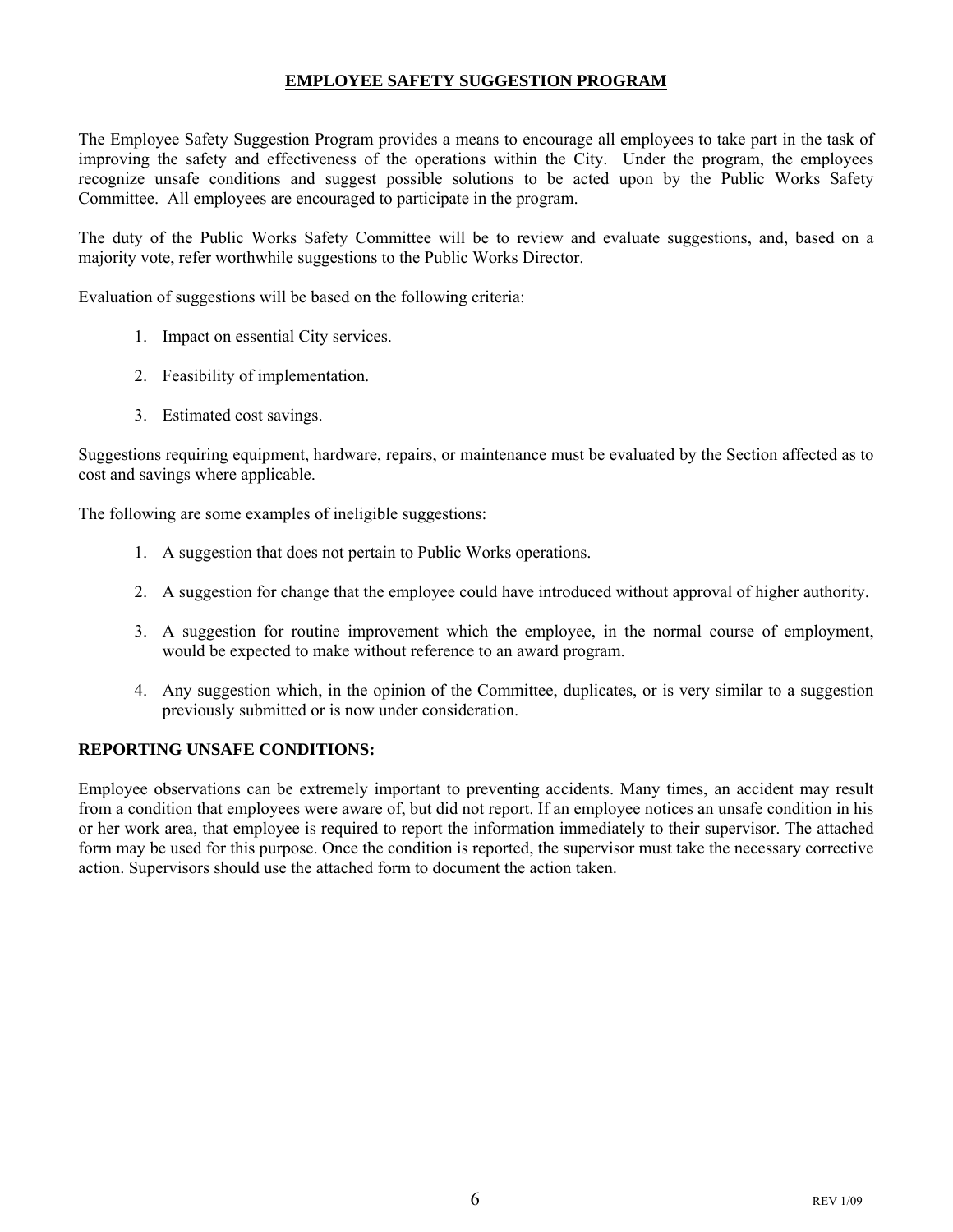### **STEPS FOR REPORTING SAFE/UNSAFE CONDITIONS**

Employees shall immediately report unsafe conditions, defective equipment or any other situation they judge to be unsafe to their supervisor or safety committee representative. Additionally, safe conditions may also be reported to recognize safe practices. The Safe/Unsafe Condition form is to be filled out at this time.

Please follow the following steps for reporting Safe/Unsafe Conditions:

- 1. Employee fills out Employee Section of the form
- 2. Employee turns form into Supervisor or Safety Committee Representative
- 3. Within five (5) days of receiving form, Supervisor is to investigate the situation, fill out their section of the form and discuss an action plan with the reporting employee. Employee is to receive a copy of the form at this time.
- 4. Forward form to the Public Works Administrative Specialist and if applicable, Supervisor fills out 7K award form, signs it, and staples it to original form
- 5. Manager/Division Head reviews and signs form and 7K award form
- 6. Manager returns form to Public Works Administrative Specialist
- 7. Department Head reviews and signs the safety and 7K forms
- 8. Department Head returns forms to Public Works Administrative Specialist
- 9. Safety Committee reviews forms and 7K award, makes comments as necessary and signs.
- 10. Administrative Specialist copies form and 7K award, original to HR, 1 copy in Safety Committee File, 1 copy to employee, and 1 copy in Public Works personnel file.

At the end of the year, all forms will be reviewed by the Public Works Safety Committee and they will select the one that has the greatest impact on safety for a WOW award.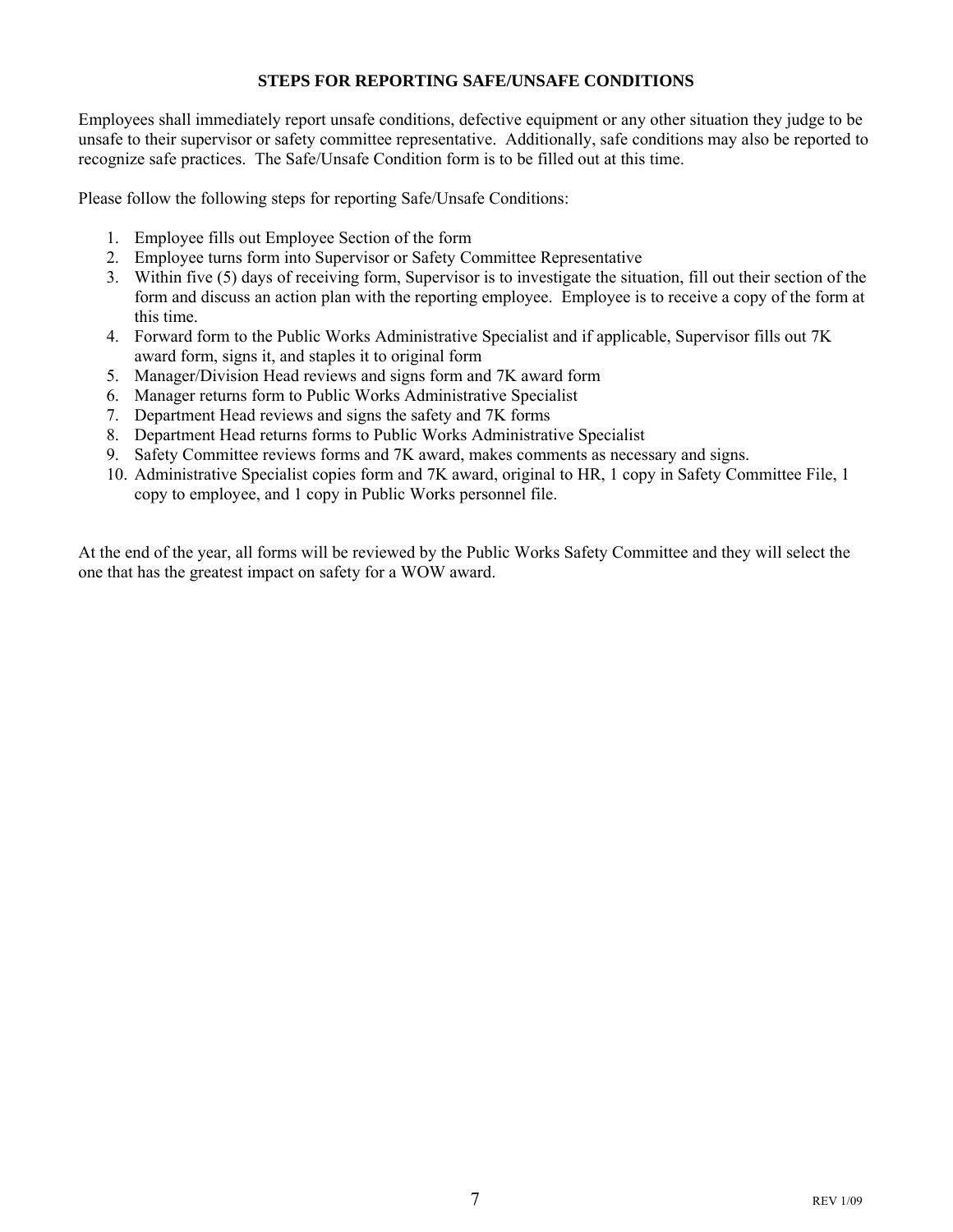

## **EMPLOYEE REPORT OF SAFE/UNSAFE CONDITION**

### **EMPLOYEE COMPLETES SECTION BELOW AND GIVES TO SUPERVISOR**

|                                                                            | Hazard or Problem: 1988 and 2008 and 2008 and 2008 and 2008 and 2008 and 2008 and 2008 and 2008 and 2008 and 2008 and 2008 and 2008 and 2008 and 2008 and 2008 and 2008 and 2008 and 2008 and 2008 and 2008 and 2008 and 2008 |  |  |  |
|----------------------------------------------------------------------------|-------------------------------------------------------------------------------------------------------------------------------------------------------------------------------------------------------------------------------|--|--|--|
|                                                                            |                                                                                                                                                                                                                               |  |  |  |
|                                                                            |                                                                                                                                                                                                                               |  |  |  |
|                                                                            | Suggestions:                                                                                                                                                                                                                  |  |  |  |
|                                                                            |                                                                                                                                                                                                                               |  |  |  |
| SUPERVISOR COMPLETES SECTION BELOW AND GIVES TO PUBLIC WORKS ADMIN. ASST.: |                                                                                                                                                                                                                               |  |  |  |
|                                                                            |                                                                                                                                                                                                                               |  |  |  |

|           |        | Date Action Was Taken:   |
|-----------|--------|--------------------------|
|           |        |                          |
| 7K Award? | $\Box$ | Ш                        |
|           |        | $Yes \t No - If no why?$ |
|           |        |                          |

### **MANAGER COMPLETES SECTION BELOW AND FORWARDS TO ADMIN. ASST.:**

| <b>MANAGER REVIEW:</b> |                                 |                                                                                                                                                                                                                                                                                            |        |                              |  |
|------------------------|---------------------------------|--------------------------------------------------------------------------------------------------------------------------------------------------------------------------------------------------------------------------------------------------------------------------------------------|--------|------------------------------|--|
|                        |                                 |                                                                                                                                                                                                                                                                                            |        |                              |  |
|                        |                                 |                                                                                                                                                                                                                                                                                            |        |                              |  |
|                        |                                 |                                                                                                                                                                                                                                                                                            |        |                              |  |
|                        |                                 | Signature of Manager: <u>Queen Communications</u> of Manager:                                                                                                                                                                                                                              |        |                              |  |
|                        |                                 |                                                                                                                                                                                                                                                                                            |        |                              |  |
|                        | <b>SAFETY COMMITTEE REVIEW:</b> |                                                                                                                                                                                                                                                                                            |        |                              |  |
|                        |                                 | Comments: Comments:                                                                                                                                                                                                                                                                        |        |                              |  |
|                        |                                 |                                                                                                                                                                                                                                                                                            |        |                              |  |
|                        |                                 |                                                                                                                                                                                                                                                                                            |        |                              |  |
|                        |                                 |                                                                                                                                                                                                                                                                                            |        |                              |  |
|                        |                                 |                                                                                                                                                                                                                                                                                            |        |                              |  |
|                        | Supervisor<br>◻                 | <b>Routing</b><br>Manager/Division Head Department Head<br>$\Box$ and the set of the set of the set of the set of the set of the set of the set of the set of the set of the set of the set of the set of the set of the set of the set of the set of the set of the set of the set of the | $\Box$ | <b>Safety Committee</b><br>□ |  |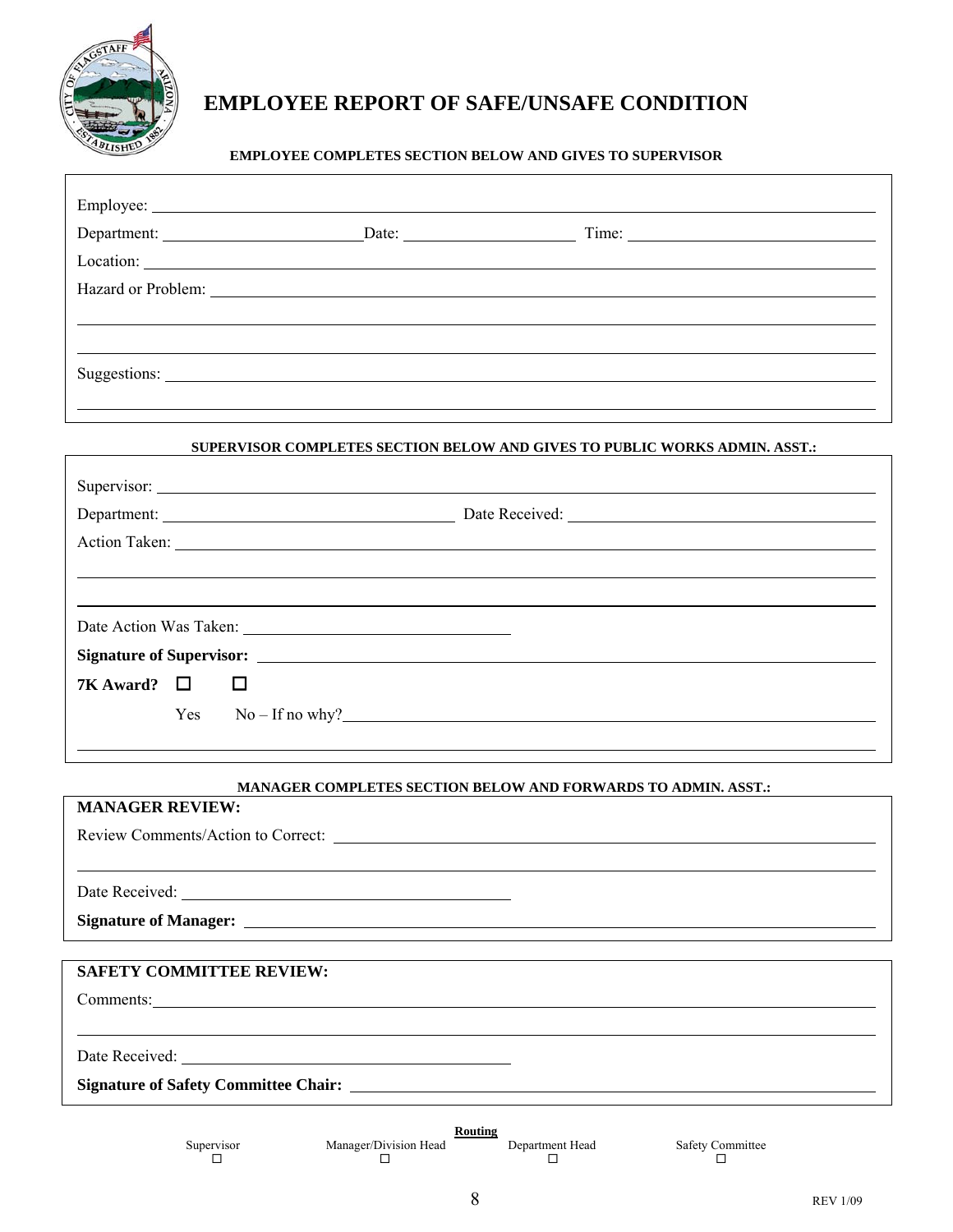## **CITY OF FLAGSTAFF PUBLIC WORKS DIVISION**

## **SAFETY COMMITTEE ORGANIZATIONAL CHARTER**

### **SAFETY POLICY DECLARATION**

- A. Safety will take precedence over expediency and shortcuts.
	- 1. Supervisors will provide all reasonable safeguards to ensure safe working conditions.
	- 2. No job is so important and no order is so urgent that time cannot be taken to perform the work safely.

### B. A goal of **"NO INJURY" is realistic!**

- C. Special effort will be made to train all employees to perform work safely.
	- 1. Employees are expected to take the initiative to use the safety equipment provided. Rules of safety conduct must be observed.
	- 2. The employer will promote safe working practices among all employees and maintain equipment in safe operating condition.
- D. Employees may actively participate in the Public Works Safety Program through the suggestion program.
- E. Each new employee will be provided with instruction regarding safe work practices for each job.
- F. No employee is to return to work if their physical condition restricts their ability to complete their job duties. Capability to return to work will be determined by the administering physician and the successful completion of a physical exam. An employee injured in the course of employment will participate in the City's Return to Work Program to aid in their recovery process enabling the employee to return to work as quickly as possible.
- G. It is the policy of the City of Flagstaff through the Public Works Division that every employee is entitled to a safe and healthy place in which to work. To this end, every reasonable effort will be made in the interest of accident prevention, to avoid accidents, suffering, loss of time and possible impairment of earning power for its employees.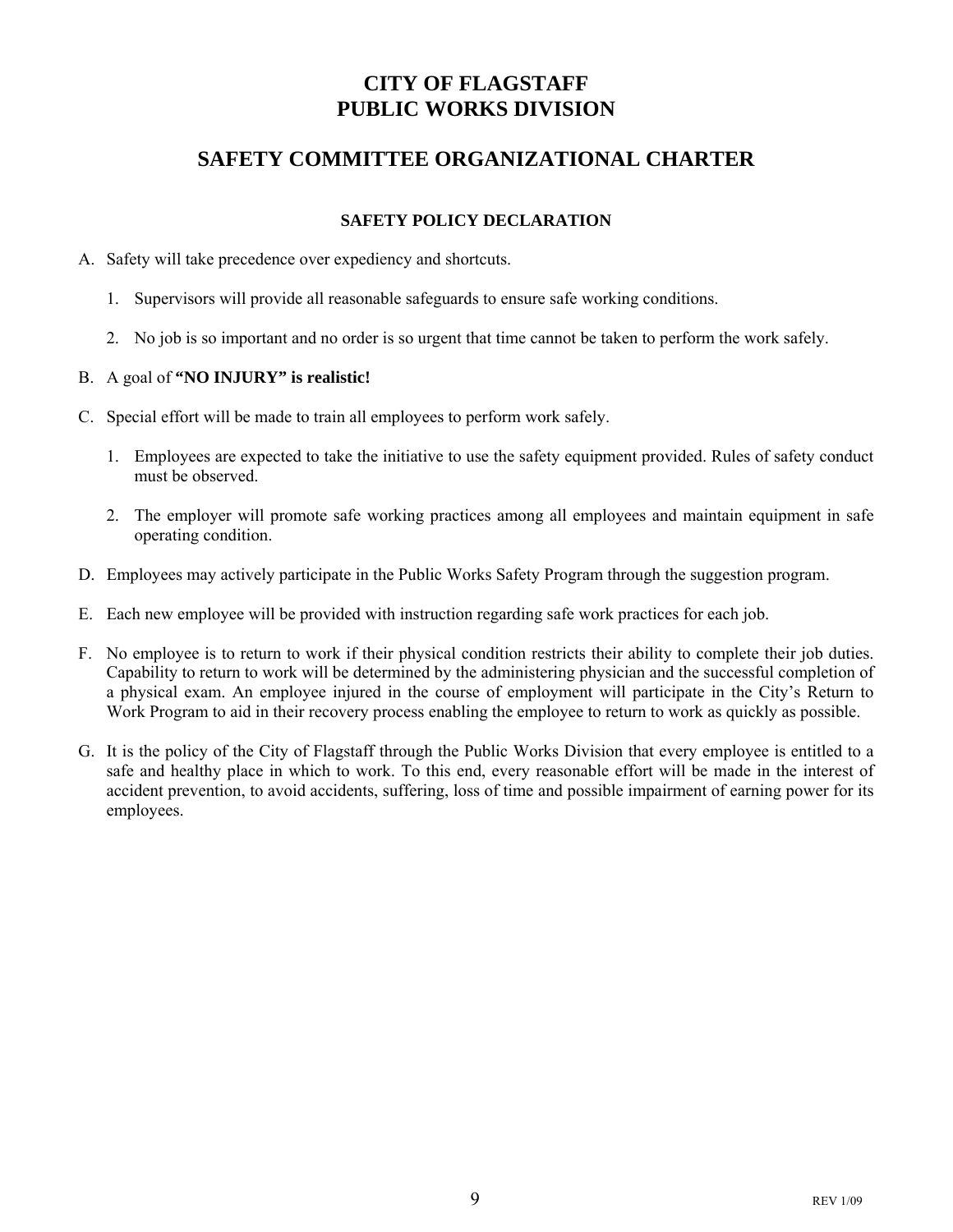## **SAFETY RESPONSIBILITIES**

### **SAFETY COMMITTEE RESPONSIBILITIES:**

The Public Works Safety Committee has the authority through the Division Head to cease unsafe practices and make recommendations for the correction of unsafe conditions.

- A. Meet regularly to review accidents, policies and procedures.
	- 1. Maintain records and meeting minutes for corrections and recommendations.
- B. Identify safe practices, unsafe conditions, hazards or issues.
- C. Meet periodically with Risk Management to review safety performance of employees and to keep informed about accident experience trends.
	- 1. The Public Works Safety Committee will implement safety recommendations within the Committee's authority and refer remainder to the Public Works Director.
- D. The representative of each Section is responsible for recommending and following up on safety suggestions which will provide a safe and healthful working environment and for setting up and carrying out an effective safety program.
	- 1. Safety awareness will be instilled in each employee through personal contact and group safety meetings.
	- 2. Safety films will be furnished upon request from Risk Management, along with other safety items.
- E. Conduct safety inspections as necessary or required.
- F. Each new employee should be thoroughly instructed in general safety policies, rules and procedures before being referred to a supervisor for job training. Respective safety officers will give safety instruction to all new employees. All new employees will be provided with a copy of this Safety Manual and be required to read it within the first 30 days of employment.
- G. Provide assistance to supervisor in setting standards for the proper placement of employees with physical limitations.

### **MANAGEMENT SAFETY RESPONSIBILITIES:**

Management shall make every reasonable effort to provide a place of employment that is free from recognized safety hazards that could result in injuries or accidents. Since it is impossible for managers to personally observe all employee activities, management must assure that all supervisors are trained and are aware of their safety responsibilities. Other safety responsibilities for managers include:

- 1. Provide leadership and direction concerning safety activities.
- 2. Participate actively in the continuous evaluation of the safety program.
- 3. Set goals concerning safety performance within your Division.
- 4. Review losses for potential trends on a regular basis.
- 5. Enforce all safety rules.
- 6. Participate in facility and work site inspections.
- 7. Participate and support all accident investigation activities.
- 8. Review accident reports and recommend corrective actions.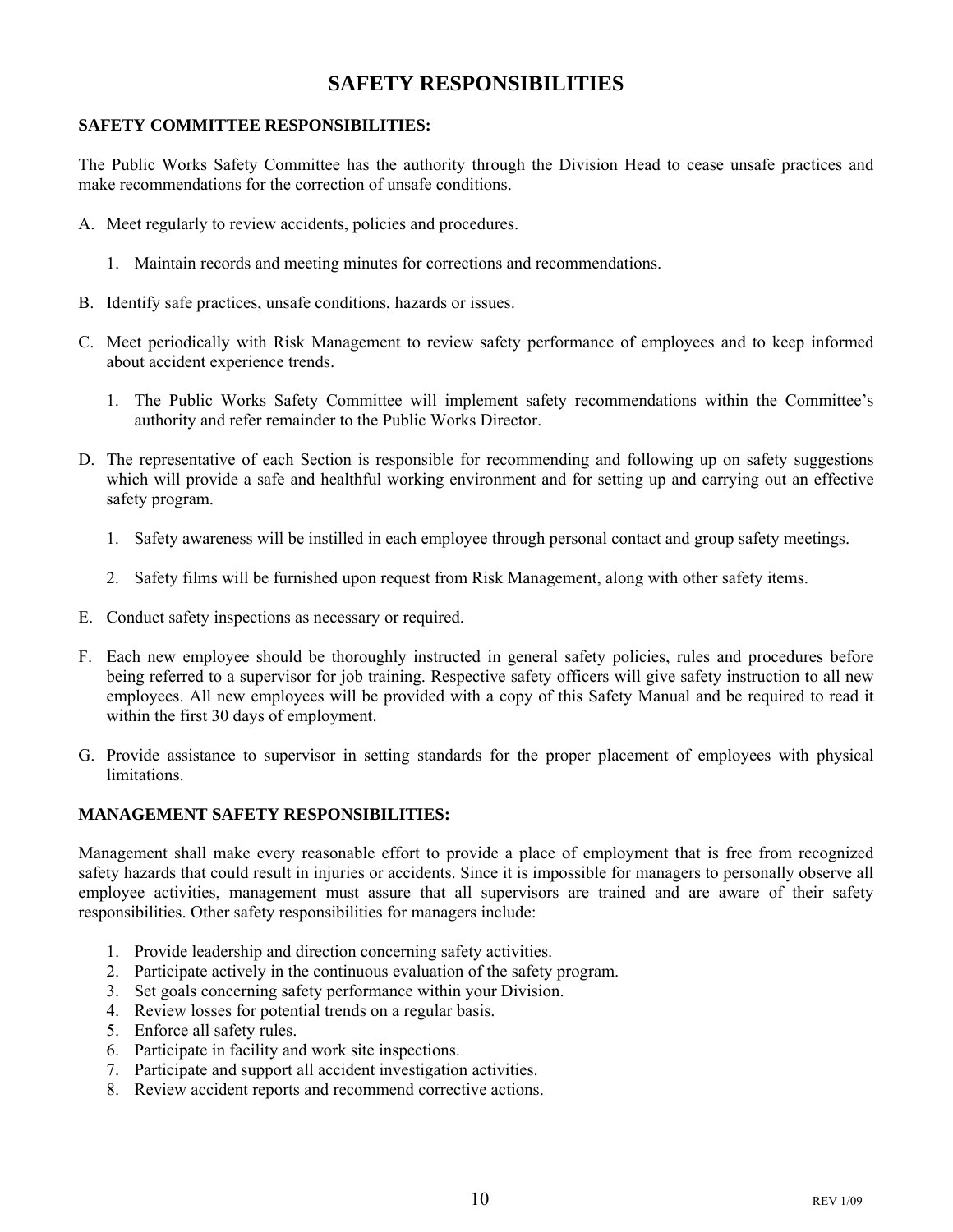#### **SUPERVISOR SAFTEY RESPONSIBILITIES**:

Safety is as much a part of the supervisor's responsibility as is getting the job done efficiently. Among the important safety responsibilities of each and every supervisor are:

- 1. Familiarize yourself with and enforce the safety rules and regulations that have been established by applicable local, state and federal agencies. These regulations are intended to set minimum standards for safety and the contents of the regulations should be enforced as minimum safety requirement for all activities on City sites and facilities.
- 2. Correct all reported hazards or unsafe working conditions. Operating under known hazardous conditions will not be tolerated.
- 3. Do not permit new or inexperienced employees under your supervision to work with power tools, machinery, complex equipment, hazardous chemicals or waste without proper instruction and training.
- 4. Give adequate instructions. Do not assume that an employee knows how to do a job unless you personally have knowledge that the person can perform the task correctly.
- 5. Ensure tools, equipment and machinery being used in the workplace are in proper working condition.
- 6. Ensure that proper personal protective equipment is available and used by employees when necessary or required.
- 7. Always set a good example in safety, such as using proper personal protective equipment (safety glasses, hard hat, etc)
- 8. Do not allow the use of broken, defective, or otherwise unsafe tools or equipment.
- 9. Consistently enforce the requirements of the Public Work's Safety Program and any associated practices and procedures.
- 10. Ensure that all employees have access to a copy of the Public Work's safety manual. Encourage employee's participation in the safety suggestions program.
- 11. Obtain proper first aid for injured employees.
- 12. Participate in near miss, incident or accident investigations involving your employees.
- 13. Conduct inspections/job hazard analysis and/or standard operating procedures of all work sites and facilities on a regular basis in an effort to improve housekeeping, eliminate unsafe conditions and encourage safe work practices.
- 14. Post accident responsibilities to assure employees are tested according to policy.
- 15. Report accidents and injuries within 1 business day and work with HR and Risk Management to transition employee back into the work place after their injury.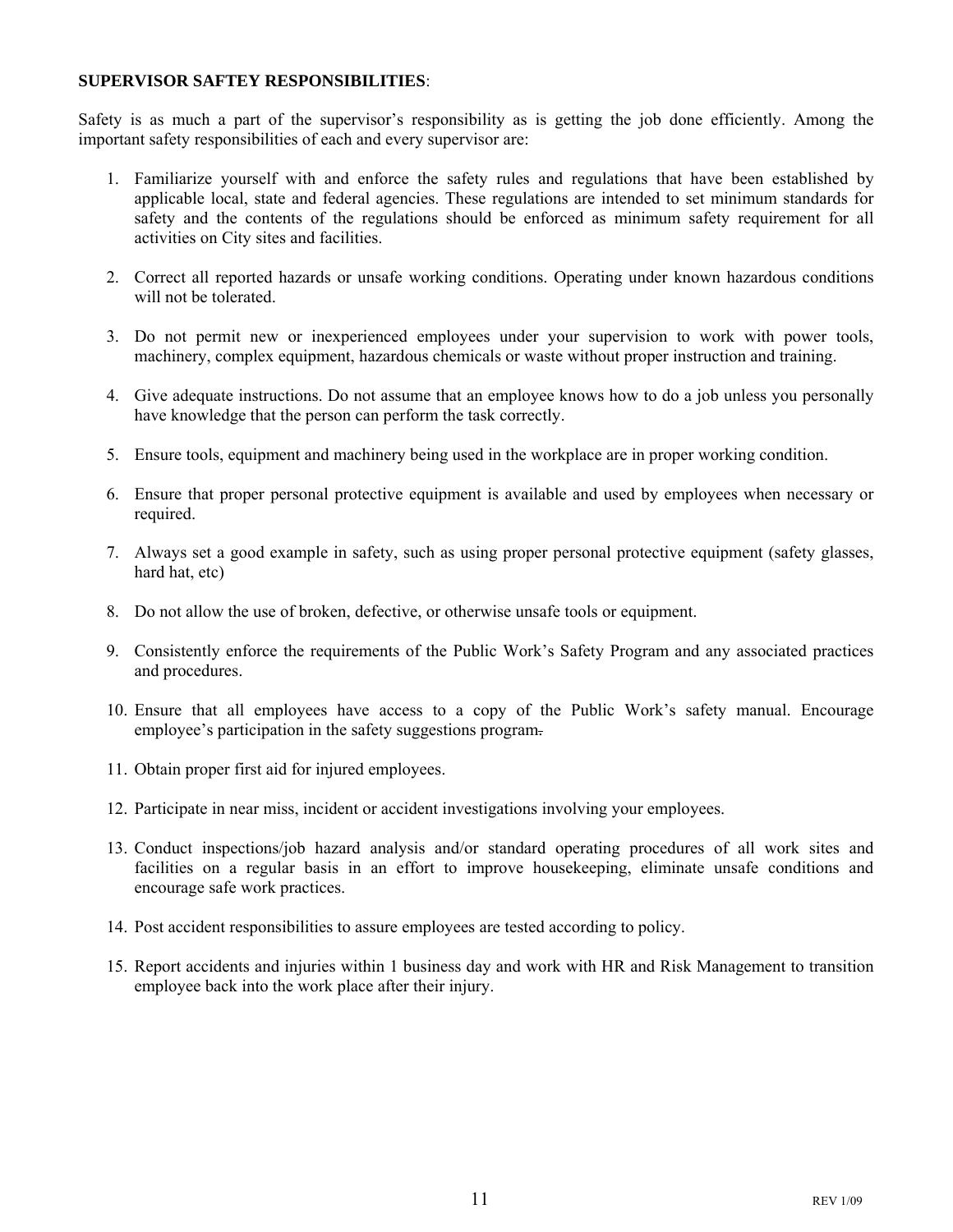### **EMPLOYEE SAFETY RESPONSIBILITES:**

All employees play a key role in the safety program. You must be aware that your actions, mental state, physical condition, and attitude directly affect the safety of your self and your fellow employees. All employees must:

- 1. Know your job, follow instructions, and think before you act.
- 2. Use your personal protective equipment (eye protection, hard hats, gloves, etc.) as the job or hazard assessment requires.
- 3. Work according to good safety practices as posted, instructed, and/or discussed.
- 4. Refrain from any unsafe act that might endanger yourself or your fellow workers.
- 5. Use all safety devices provided for your protection.
- 6. Report any unsafe situation or act to your supervisor immediately.
- 7. Assume responsibility for thoughtless or deliberate acts that may cause injury to yourself or your fellow workers.
- 8. Abide by all policies, procedures, rules etc. associated with the City of Flagstaff Safety Program.
- 9. Never operate equipment that you are unfamiliar with or not trained to use. Also, equipment that is defective or in need of repairs must not be used and must be reported to your supervisor.
- 10. Report all accidents/ incidents to your supervisor as soon as they occur.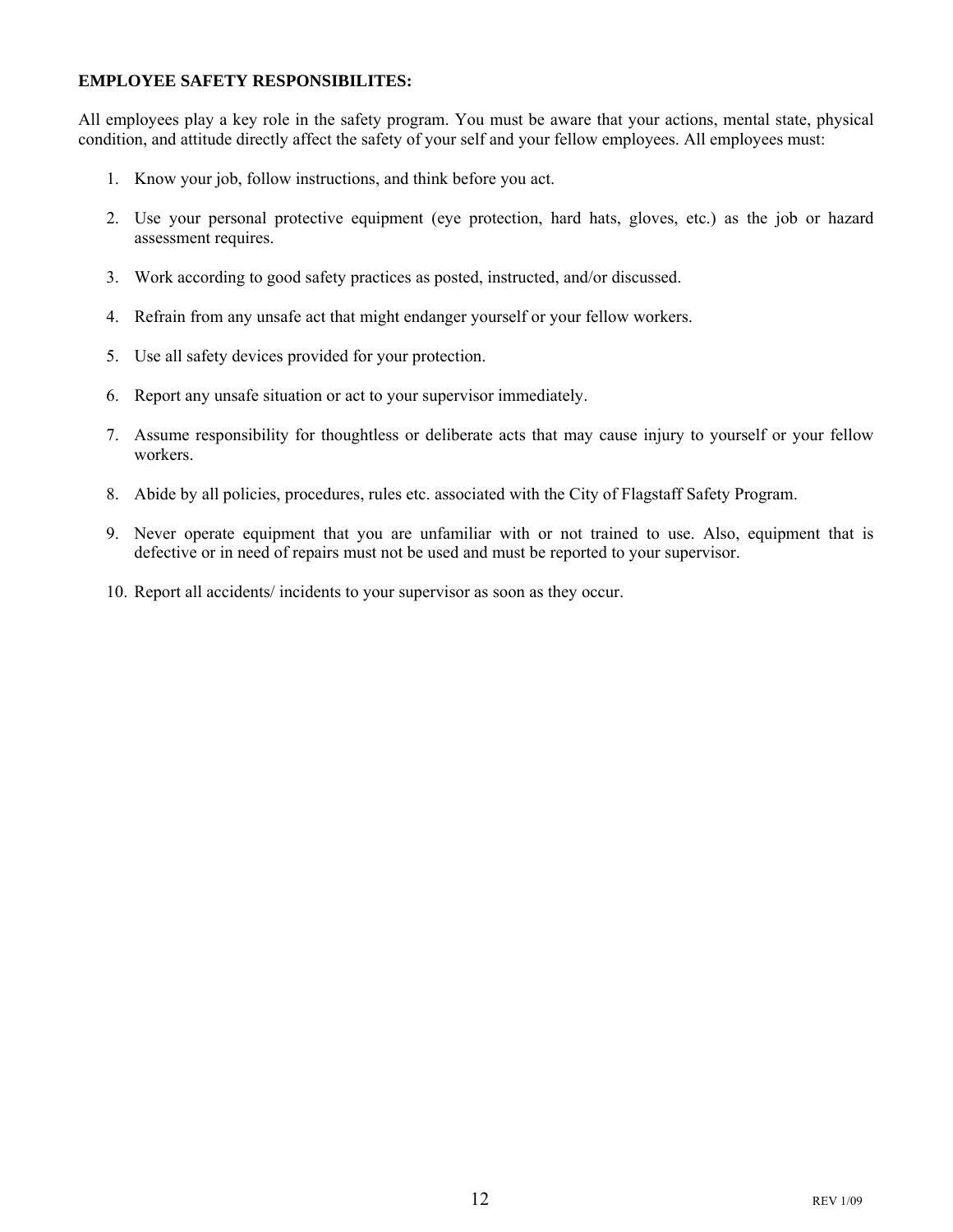### **SECTION I**

### **GENERAL RULES**

Safety means efficient performance. Safety must, therefore, be a part of the planning for every job; equal in importance to all other operational considerations. Observing the safety procedures contained in this manual will make Public Works operations safer, as every employee must be alert to the possibility of improvement. Unsafe conditions and unsafe procedures must be identified before they can be corrected. Employee suggestions for improvements to work conditions and work procedures are welcome, in fact, they are invited. Procedural changes must not be made, however, until suggestions have been evaluated and revisions to the current procedures have been approved.

The following general safety procedures are established:

- 1. Report all injuries, regardless of how minor, to your supervisor immediately. This must be done whether or not the injury resulted in medical treatment or time lost from work. Prompt reporting of accidents is a requirement under Federal Law and Worker's Compensation Law and failure to report in a timely manner could jeopardize your rights and benefits.
- 2. The City does not expect you to take any unnecessary chances or to work under hazardous conditions. Learn the right way to do your job; which is the safe way. If you are not sure you thoroughly understand the job, ask your supervisor for further instructions.
- 3. Avoid horseplay and practical jokes on the job. Any employee participating in such activities will be subject to disciplinary action.
- 4. Consumption of drugs or alcohol on the job is prohibited. Any employee reporting to work under the influence during working hours will be subject to disciplinary action. Refer to Human Resources Alcohol and Controlled Substance Testing policy.
- 5. Work at a speed consistent with safety. Remember "near misses" are danger signals.
- 6. Keep yourself in good physical condition to do a day's work.
- 7. Always inspect tools and equipment before use. Report defects to supervisors and other potential users. Do not use tools and equipment that are defective. Tag tools that are in need of repair so that fellow employees are aware of the defect.
- 8. Work clear of suspended loads; if a load is moved above where you are working, stand aside until it has passed by.
- 9. Obey warning tags and signs. They are posted to point out hazards.
- 10. Operate only the machinery or equipment you have been authorized and trained to operate safely.
- 11. Unless medically necessary, remove jewelry such as rings, identification bracelets, etc., in work involving climbing, materials handling or operation of mechanical equipment.
- 12. Never reach over moving parts of machinery or equipment.
- 13. Never operate machinery or equipment with guards removed.
- 14. Report to work in appropriate clothing suitable for the type of work you perform. This includes footwear. Do not wear baggy clothing, shirts without sleeves, clothing with holes, rips, or tears near machinery or equipment with moving parts.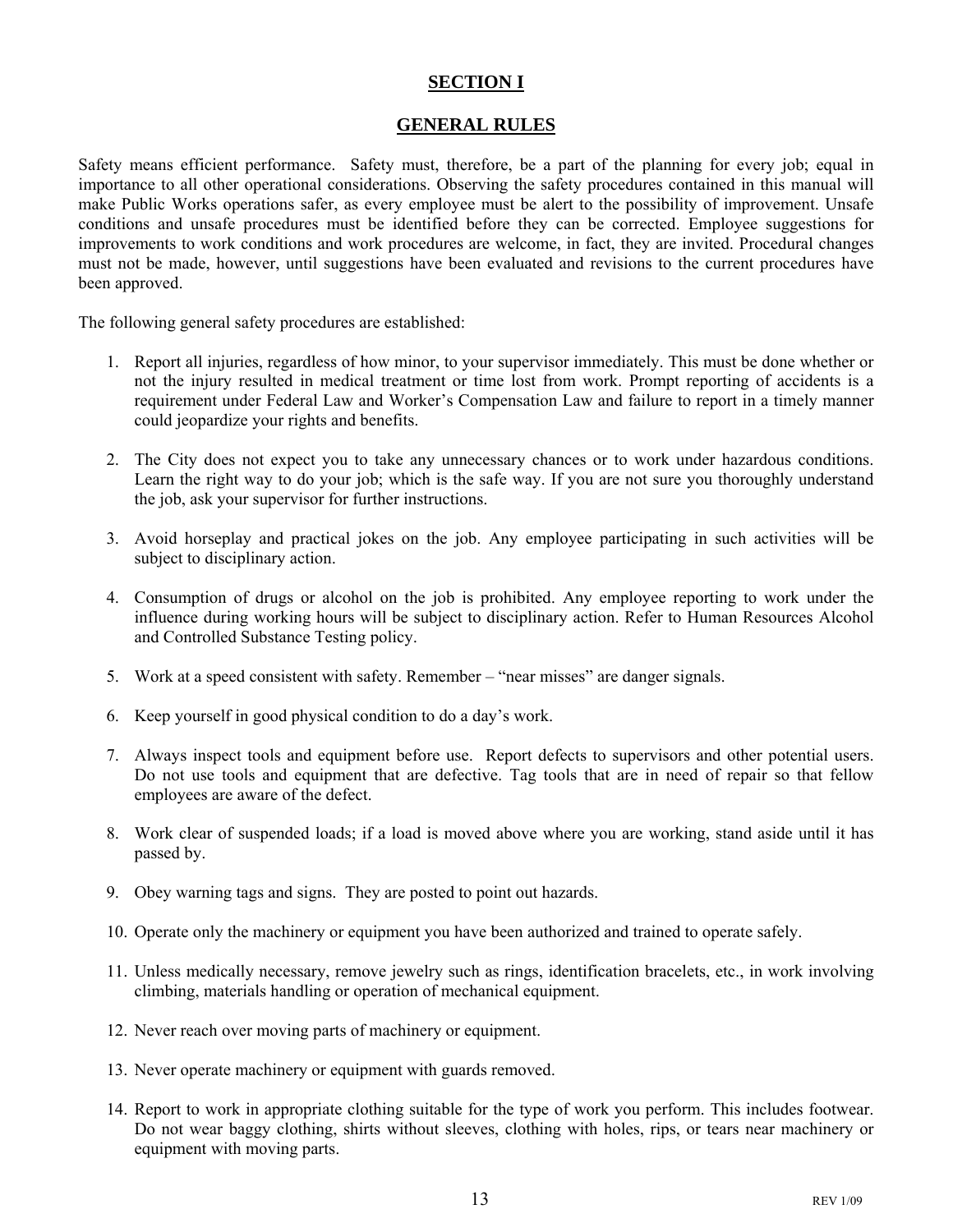- 15. Wear personal protective equipment as required. Its use will be enforced.
- 16. Common sense, health, and sanitation rules, must be observed for the welfare and consideration of other employees.
- 17. Be aware of and adhere to all Section and facility specific rules.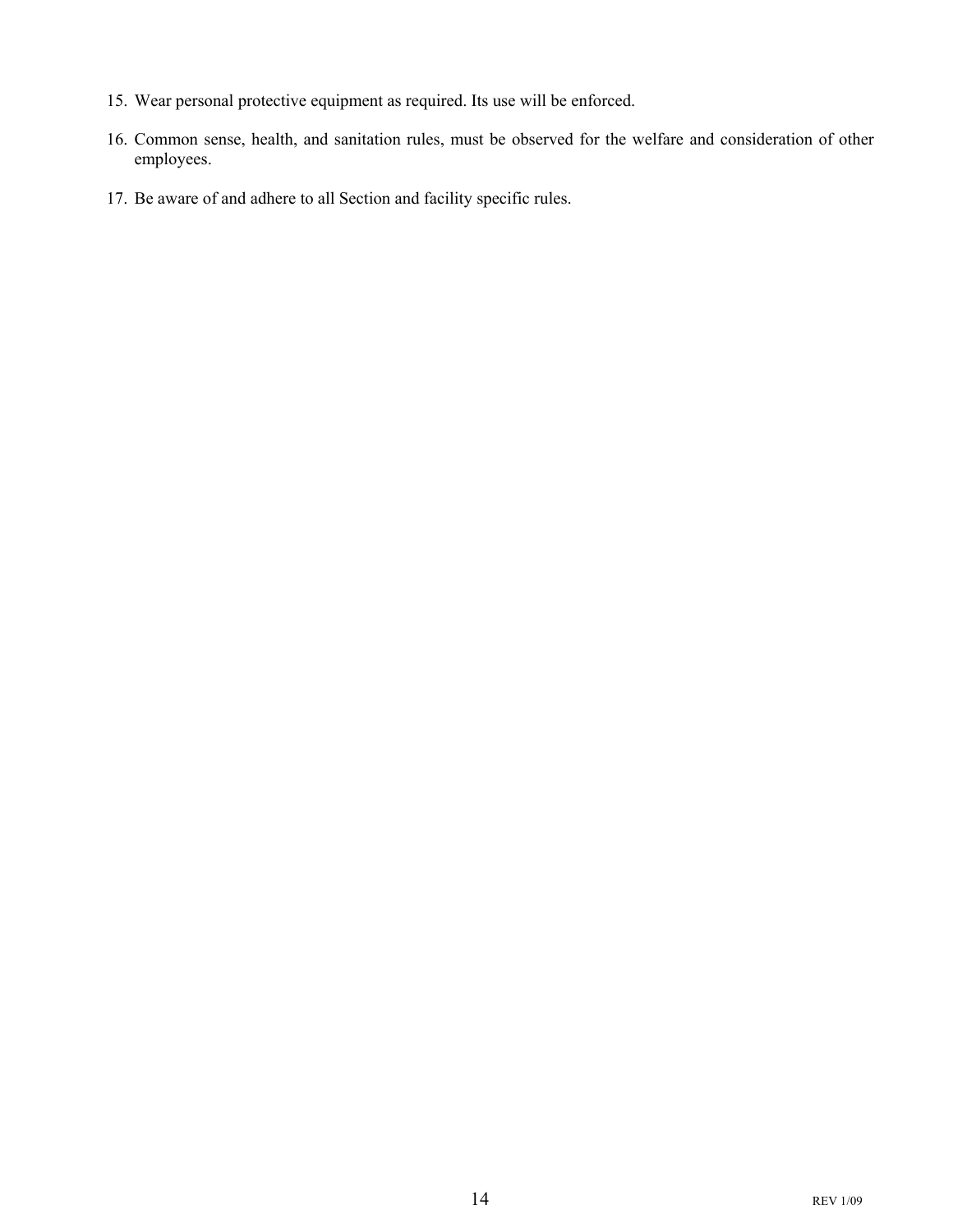### **SECTION II**

### **WORK STATION SAFETY**

Office work is more dangerous than is commonly supposed and many accidents occur during normal office routine.

- 1. Every employee must be responsible to see that their own desk and work area are clean and orderly. Good housekeeping is the key to a safe office environment.
- 2. Be extra cautious when you come up to a door that can be pushed toward you. Take it easy when pushing one open and slow down when coming to a blind corner.
- 3. Be cautious when walking between desks, they can result in bruises and falls. Watch out for electrical cords and keep them out of aisles.
- 4. All file, desk and table drawers must be kept closed when not in use. As soon as you have used them, close them. Never open more than one file drawer at a time.
- 5. Overloading the top drawer of unsecured file cabinets can cause injury and damage. If unfamiliar with the file cabinet, test the drawers and be careful not to pull them out too far if there is no locking device.
- 6. Tilting chairs can be a hazard when improperly used and care should be taken to assure that they are in good condition. Learn the limits. Be sure your chair is behind you before you sit down.
- 7. Never use chairs, desks or other office furniture as a makeshift ladder. Use a step ladder. Don't overreach it could cause you to lose your balance.
- 8. Keep the blade of a paper cutter closed when not in use.
- 9. Pencils/pens are safest when carried point down in pockets.
- 10. Scissors, paper cutters, glass, and razor blades can cause painful injuries. Report such injuries at once and use first aid to protect yourself from infection.
- 11. Paper cuts can hurt. Use a sponge or other wetting device for envelopes. Use rubber finger guards when working with stacks of paper.
- 12. Keep paper clips, thumb tacks, and pins in a place where they can't stick you inadvertently, like a small box. Use only single edge razor blades and keep blades covered.. Even a small scratch can get infected.
- 13. Be sure equipment is grounded and that the cord is in good condition. If a machine gives you a shock or starts smoking, unplug it and report it to your supervisor.
- 14. All exits and entrances shall be kept clear with free access at all times.
- 15. All emergency exits must be posted and visible and free from obstruction at all time.
- 16. Do not overload power strips.
- 17. Building evacuation signs should be posted conspicuously in multiple locations.
- 18. All fire extinguishers must be accessible, charged, and all employees should be trained on how to use.
- 19. Hazard Communication information should be posted in a conspicuous space and updated on a regular basis with an OSHA/ADOSH Right To Know poster.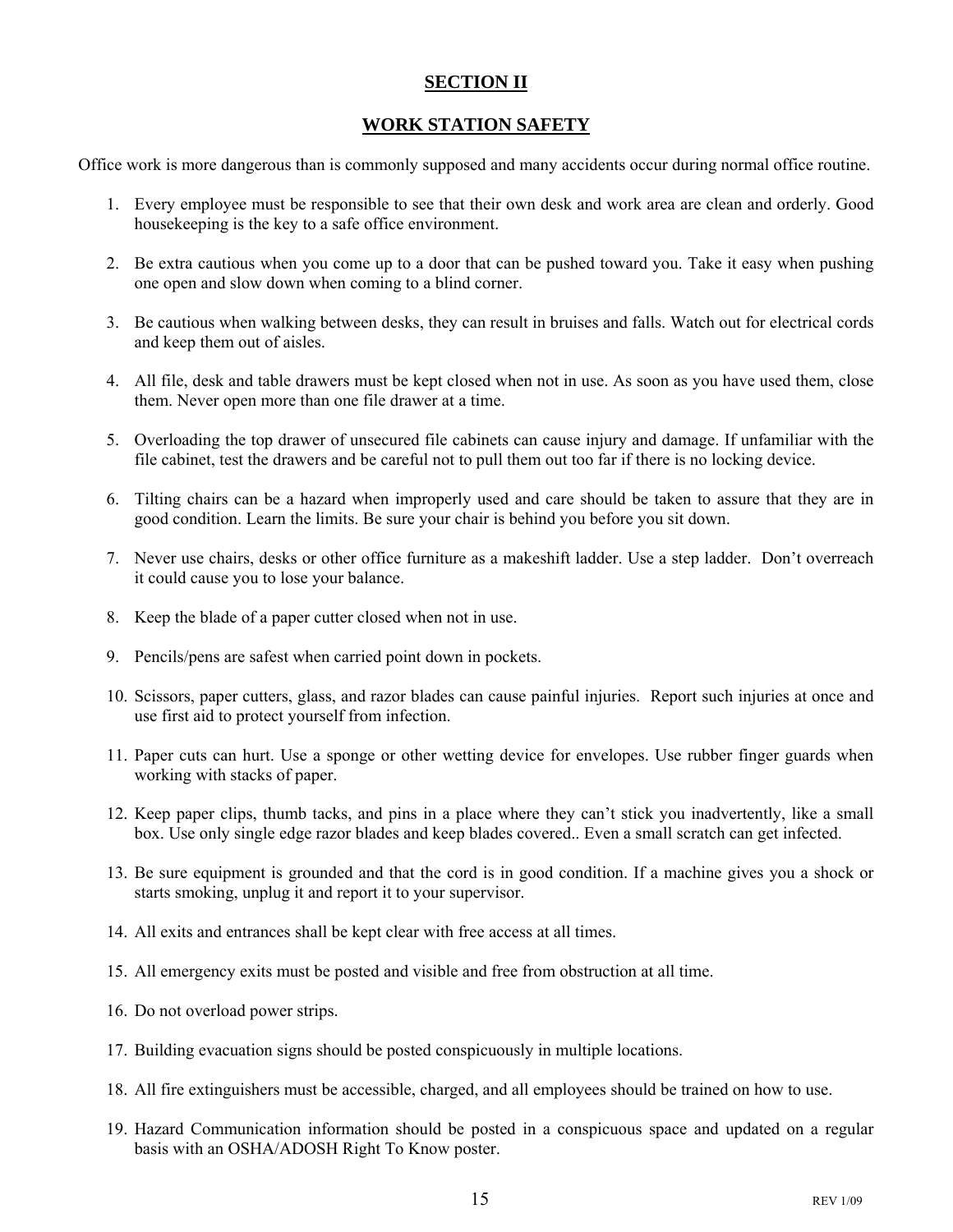### **SECTION III**

### **HOUSEKEEPING**

Many injuries and much property damage stem from fires caused by poor housekeeping practices and improper storage of flammable materials. The best protection against these hazards is good housekeeping.

When materials are stored properly with adequate space to move through the storage area, or with adequate clearance to work within the storage area, accidents are prevented. With some planning before starting a job, tripping hazards can be avoided and many sprains, fractures and bruises that result from falls can be avoided.

Aside from the accident prevention benefits, good housekeeping means efficient performance. When materials, tools and equipment all have a place for orderly storage, and are returned to the proper place after use, they are easier to find and easier to inspect for damage and wear.

The following safety procedures are established:

- 1. Keep work areas and storage facilities clean, neat and orderly.
- 2. All aisles, stairways, passageways, exits and access ways to buildings must be kept free from obstructions at all times. All grease and water spills must be removed from traffic areas at once.
- 3. Do not place supplies on top of lockers unless a load rating has been established. Boxes, or other movable containers must not be stored at a height where they are not visible from the floor.
- 4. When piling materials for storage, make sure the base is firm and level. Cross tie each layer. Keep piles level and not stacked too high. Keep aisles clear and with adequate space to work in them. Chain or secure standing items.
- 5. When stored materials are suspended from racks or hooks, secure them from falling and route walkways a safe distance away from the potential hazard.
- 6. When storing materials overhead on balconies, provide adequate toe boards to prevent objects from rolling over the edge. Balconies, mezzanines and overhead decks for storage should have floor load ratings posted.
- 7. Do not let soft drink bottles, soiled clothes, etc., accumulate in lockers and work places.
- 8. Tools, equipment and work areas are to be maintained in a clean and safe manner. Defects and unsafe conditions must be reported to your supervisor.
- 9. Return tools and equipment to their proper place when not in use.
- 10. Lay out extension cords, air hoses, ladders, pipes, tools, etc., in such a way as to eliminate tripping hazards or obstructions to traffic.
- 11. Clean up spills immediately to avoid slipping hazards. In the event the removal cannot be done immediately, the area must be appropriately guarded, signed or roped off.
- 12. Sharp or pointed articles should be stored to prevent persons from coming in contact with the sharp edges or points.
- 13. All packing materials should be properly disposed of to prevent fire.
- 14. Oily and greasy rags must be stored in appropriate containers.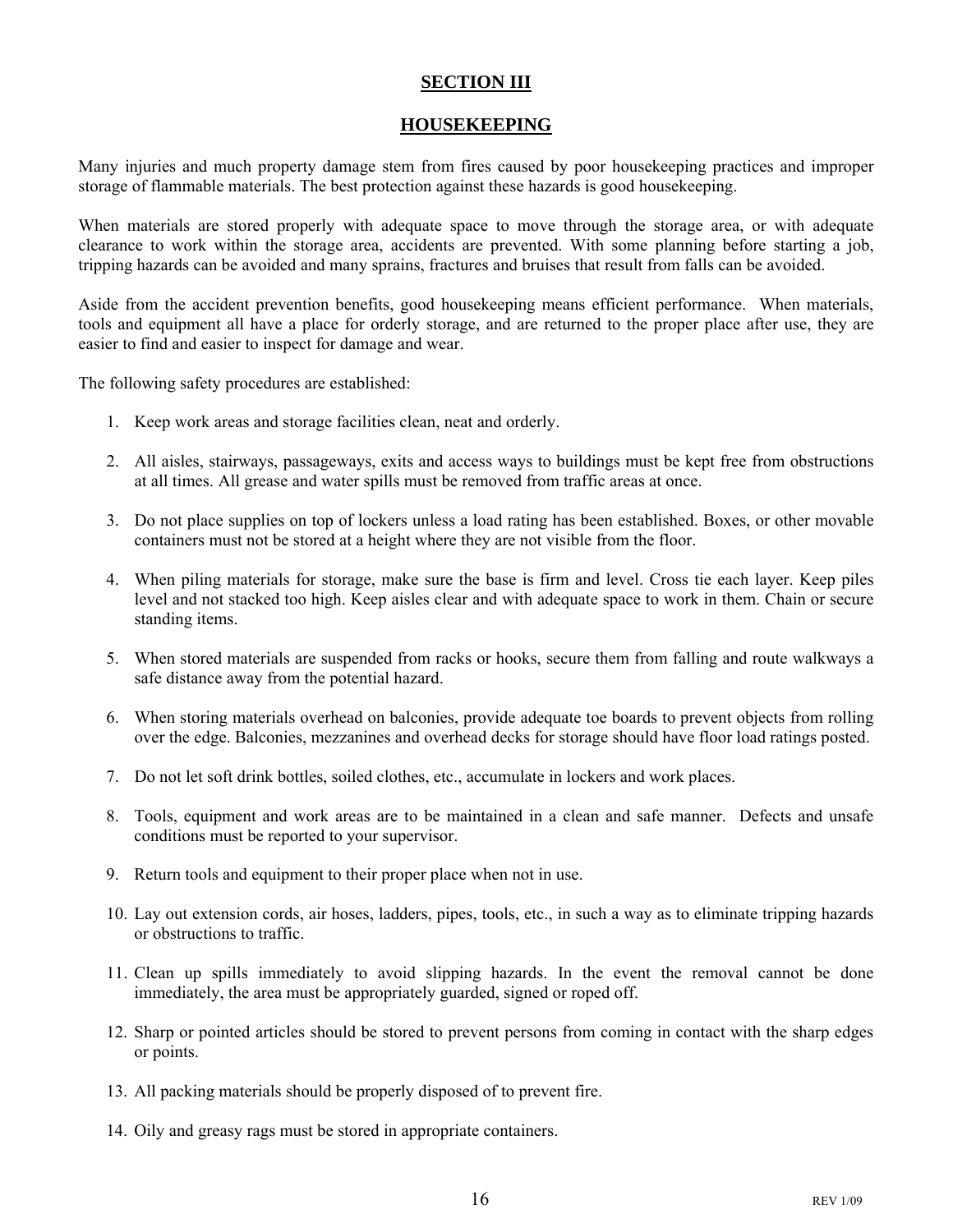- 15. Adequate lighting in obscure areas must be maintained for the protection of both employees and public. Exposed fluorescent lights which hang low need to have protective coverings, or the lights need to have safety tube coverings. Spent fluorescent bulbs must be placed in sealed cardboard boxes or fiber drums for future proper disposal.
- 16. Employees should not handle food, tobacco, etc., with gasoline or fuel, chemicals or waste on their hands.
- 17. A lock out/tag out procedure must be instituted to assure that electrical power or any other stored hazardous energy is isolated, locked out, blocked out, on all machines or equipment before cleaning, greasing, oiling or making adjustments or repairs. All guards must be replaced after servicing.
- 18. Control panel circuit breaker or fuse boxes should be kept closed at all times and at least three feet clear of obstructions and debris. Never block or obscure fire extinguishers and electrical boxes.
- 19. Extension cords should not be run across aisles or through oil or water. Cords should be properly sized for required load, inspected for kinks, worn insulation, and exposed strands of wire before use. If a defect is found in the cord properly dispose of it at the Hazardous Product Center. Do not use cords that have had the grounding plug removed.
- 20. When circuit breakers or fuses blow continually, it is an indication of an overload or short. Reset the breaker or replace the fuse once. If it blows again report the condition to Facilities Maintenance or your supervisor. Do not attempt to bypass or repair the circuit yourself.
- 21. When chemicals are not being utilized, they should be returned to their designated areas. Compatibility of all chemicals and/or waste must be checked. Proper segregation is crucial to safety. Verify compatibility and segregate all chemicals/wastes accordingly. Contact staff at the Hazardous Products Center if you need assistance.
- 22. Hazard Communication requires all containers of hazardous chemicals, entering or leaving the workplace, to be labeled to show the identity of the hazardous chemical, appropriate hazard warnings (e.g. flammable, corrosive), and the name and address of the manufacturer, distributor or importer. The label may also include picture symbols that help to identify the hazard, and show the proper personal safety equipment needed when working with the chemical. All containers (either in use or waste containers) must be labeled properly. All drums must be labeled properly in the upper third portion under the largest bung, then stored under cover.
- 23. Labeling is also required for portable containers filled with chemicals from other containers. Tanks and other non-movable containers may be labeled by using the National Fire Protections Association (NFPA) fire diamonds, or the Hazardous Materials Identification System (HMIS) labels.
- 24. Secondary containment must be utilized for waste containers larger than 5 gallons in capacity, including storage of spent lead acid batteries. Spill kits should be on hand to clean up any potential spill/hazard and personnel should be properly trained on use of spill kits.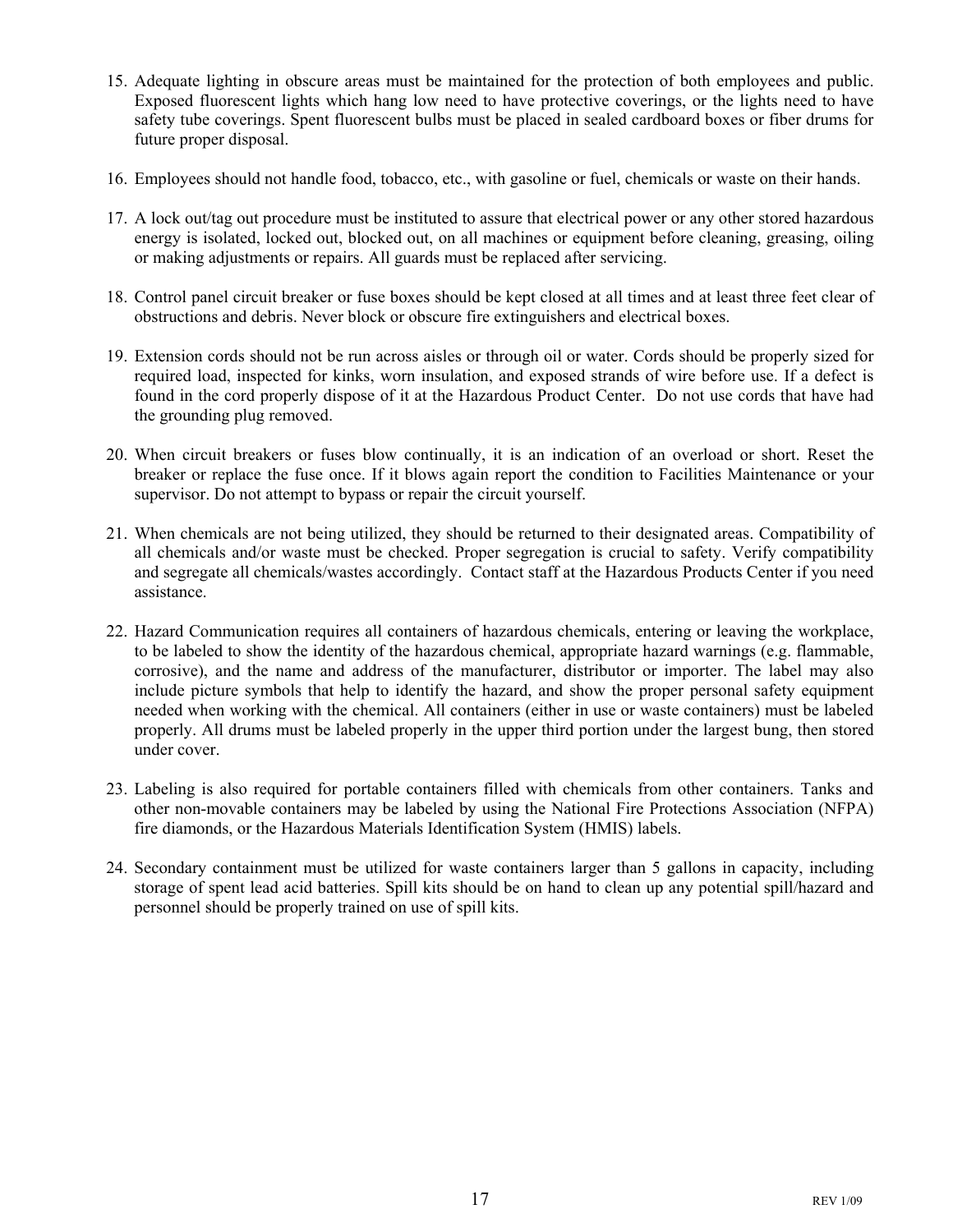### **SECTION IV**

### **FIRE PREVENTION**

One of the most fearsome and damaging disasters that can happen in the work location is fire. In the variety of activities performed in municipal operations, there are shops and job sites in which potential fire hazards exist. Fire can be prevented by orderly planning, sensible arrangement of fire producing activities in relation to combustible materials, good housekeeping, and observance of practical control of smoking habits when flammable substances are present.

The following safety procedures are established:

- 1. Fire extinguishers must be prominently displayed, labeled for usage, inspected monthly, and kept clear for easy access at all times.
- 2. Know the location of fire extinguishers and how to use them. After use of an extinguisher, report such use immediately to your supervisor so a replacement may be obtained or the extinguisher recharged. Report all incidents to the Fire Division.
- 3. Use of gasoline or other fuel is prohibited for cleaning parts, floor, or any part of buildings.
- 4. Gasoline utilized in small quantities in shops for fueling engines being repaired, tested, adjusted, etc. must be handled and dispensed from approved safety cans, having a spring-loaded cap. Container must be labeled as to contents, with HMIS or NFPA labels adhered to the sides of the container.
- 5. The fueling of any type of motorized equipment while the engine is running is prohibited. Stay in contact with a metal part of the vehicle or touch the metal part of a vehicle away from the fuel filler to discharge any static electrical build-up. When transferring flammable liquids, bonding wire between containers and a ground wire must be in place to guard against the build-up of a static electrical charge. When filling portable containers, the container must be on the ground, not in a truck bed or other elevated surface.
- 6. Never overfill a fuel tank but rather under-fill it to allow room for expansion of the fuel. If there is a spill report it immediately to Fleet Services and your supervisor.
- 7. No artificial light except UL approved electrical flashlights will be used near escaping gasoline or other flammable vapors or when entering an enclosure suspected of containing gasoline or vapors. Stay out of the area completely and call the Fire Department.
- 8. "NO SMOKING" must be followed and enforced in all areas where hazardous substances are stored or used and any other area where posted. Please refer to City Tobacco Cessation Program.
- 9. Exits must not be locked (chained or otherwise) from the inside.
- 10. Electrical extension cords are approved for temporary use only and they should never be a smaller gauge than the appliance cord connected to it.
- 11. It is necessary that shops and fixed activities that contain potential fire hazards have a fire plan to combat fire if it should occur. The plan must include: adequate warning measures for alerting all person in the area of the existence of a fire; procedures for containing the fire insofar as it is safe to do so and, particularly, only to the extent that it is possible to maintain safe exit for personnel so engaged; instruction of personnel who regularly work there in the duties they are to perform in given fire situations; and adequate fire extinguishing equipment that is regularly inspected by the responsible safety representative.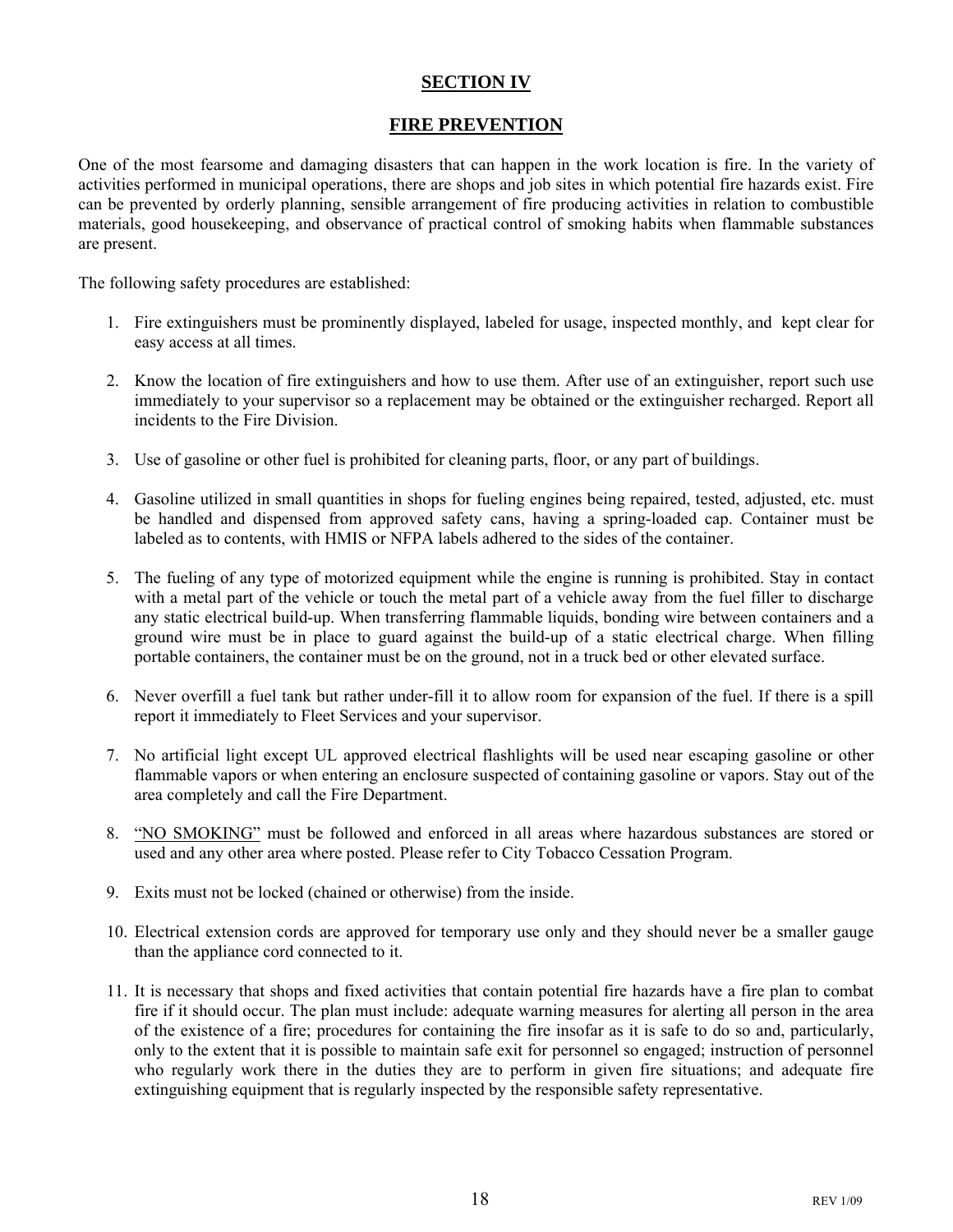### Fire Extinguishers

Fire Extinguishers, when used properly, can be a very effective way of preventing a small fire from turning into a disaster. It is extremely important that the right extinguisher is used in the right situation and that the extinguisher is used properly.

Fires are commonly classified as A, B, C, and, D, which is not as common. The D fire is a metal fire, such as magnesium, where a special extinguishing agent is needed. When faced with the need of having to use an extinguisher, the one that you use will have one of the above mentioned classification letters:

- Class A: This is an ordinary combustible fire such as wood, paper, cloth, rubber and plastics. On this type of fire, you should use water, a Class A extinguisher, or a multi-purpose powder extinguisher marked ABC.
- Class B: This is a flammable liquid of fire which can consist of thinner, gasoline, grease, oils and similar products. On this type of fire you should use a multi-purpose ABC or carbon dioxide extinguisher. The carbon dioxide extinguisher will be marked B, C. NEVER USE WATER ON A FLAMMABLE LIQUID FIRE. When using these types of extinguishers, get close to the fire and spray at the base with a sweeping motion so that you can smother the fire with the extinguisher.
- Class C: This is an electrical fire in energized electrical equipment such as televisions, appliances, machinery or computers. The best extinguisher to use is a B, C rated carbon dioxide. The multi-purpose ABC can also be used, but may cause more damage. Shut off the power as soon as possible, and NEVER USE WATER ON AN ELECTRICAL FIRE.
- Class D: The D fire is a metal fire, such as magnesium, where a special extinguishing agent is needed.

The multi-purpose ABC dry chemical extinguisher is the most common type and best for around the house. At work be sure that you are familiar with the locations and types of extinguishers available and the classes for which they are designed.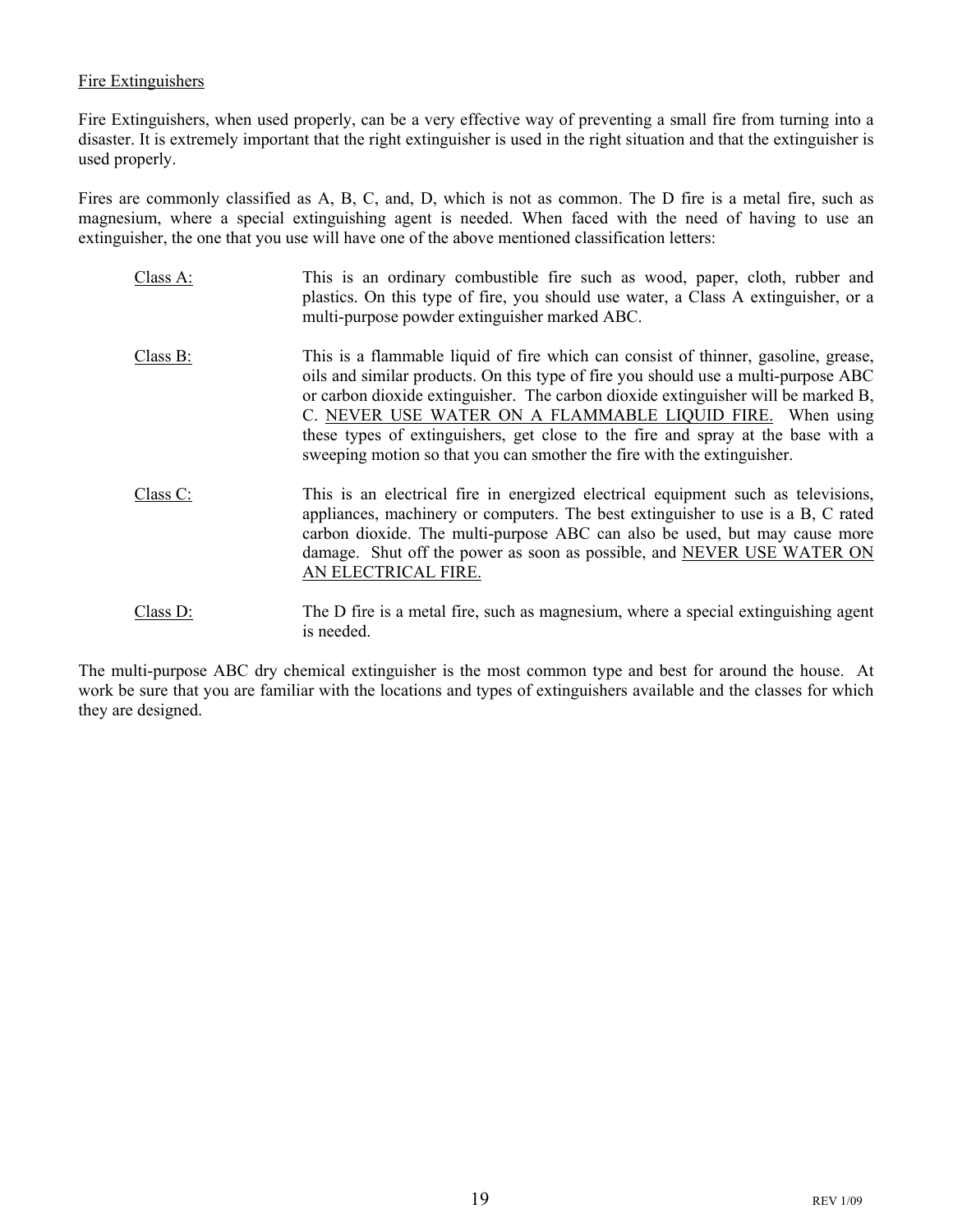### **SECTION V**

### **MATERIAL HANDLING**

Many injuries occur in the process of handling materials. The types of injuries that have been experienced are strains and sprains, crushing, hernia and rupture, fractures, lacerations, bruises, and contusions.

Accidents of this nature can be avoided by taking a little time to plan ahead, using mechanical equipment wherever possible. Think about the proper way to do the task, and use the proper tool to perform it. Use of material handling equipment (hoists, conveyors, lift gates, hand trucks, dollies, forklifts, hydraulic tables) is ALWAYS the best practice when lifting and moving materials even if it is inconvenient to get it or set it up.

The single and most important preventative safety measure employees should be aware of is the FOUR STEP LIFTING PROCESS. This technique, putting aside considerations of costly hospital and medical bills, will save you pain and suffering that may extend into your retirement years. Therefore, it is essential that you carefully read and implement this lifting process.

- 1. Get ready size up the load, get help if needed. Remove protruding nails, splinters, sharp edges, oil, grease or moisture. Wear gloves and safety shoes. Be sure the path is clear of obstacles.
- 2. Pick it up get a firm footing and good balance, have your feet shoulder width apart. If the load is below waist level, bend your knees to get into position. Keep your back as straight as possible, grip load firmly, lift the object to carrying position, keeping it close to the body. Let leg and arm muscles do the work.
- 3. Carry it carefully be sure your vision is clear. When changing directions, be careful not to twist your body. Turn your body by changing the position of your feet. Use caution in tight places so as not to smash fingers or hands.
- 4. Put it down if the receiving surface is about waist high, use the edge to take part of the load, then push it forward. If you lower the load to the floor, bend your knees, keep your back as straight as possible and the load close to your body.

Beyond knowing the proper technique for lifting, employees are to follow established material handling rules:

### Hand Trucks

- 1. Four-wheel hand trucks with swivel axles and tongues are to be pulled; all other hand trucks are to be pushed.
- 2. Use the right type of hand truck for the material you are handling. If there is a special hand truck, for example a drum or drawbar truck, it should be used.
- 3. Watch where you are going when pushing or pulling a hand truck, and slow down at corners.
- 4. Allow clearance for your hands when moving through doorways or past other objects. Use hand truck handles.
- 5. Secure help in getting hand trucks up or down inclines to prevent them from getting away from you.
- 6. Always park hand trucks at a spot where people will not stumble over them; leave handles in a vertical position.
- 7. When using hand trucks, be sure to watch the floor ahead to avoid bumps, cracks, uneven surfaces, etc.
- 8. Pile loads evenly. An unbalanced load may shift, causing the hand truck to overturn.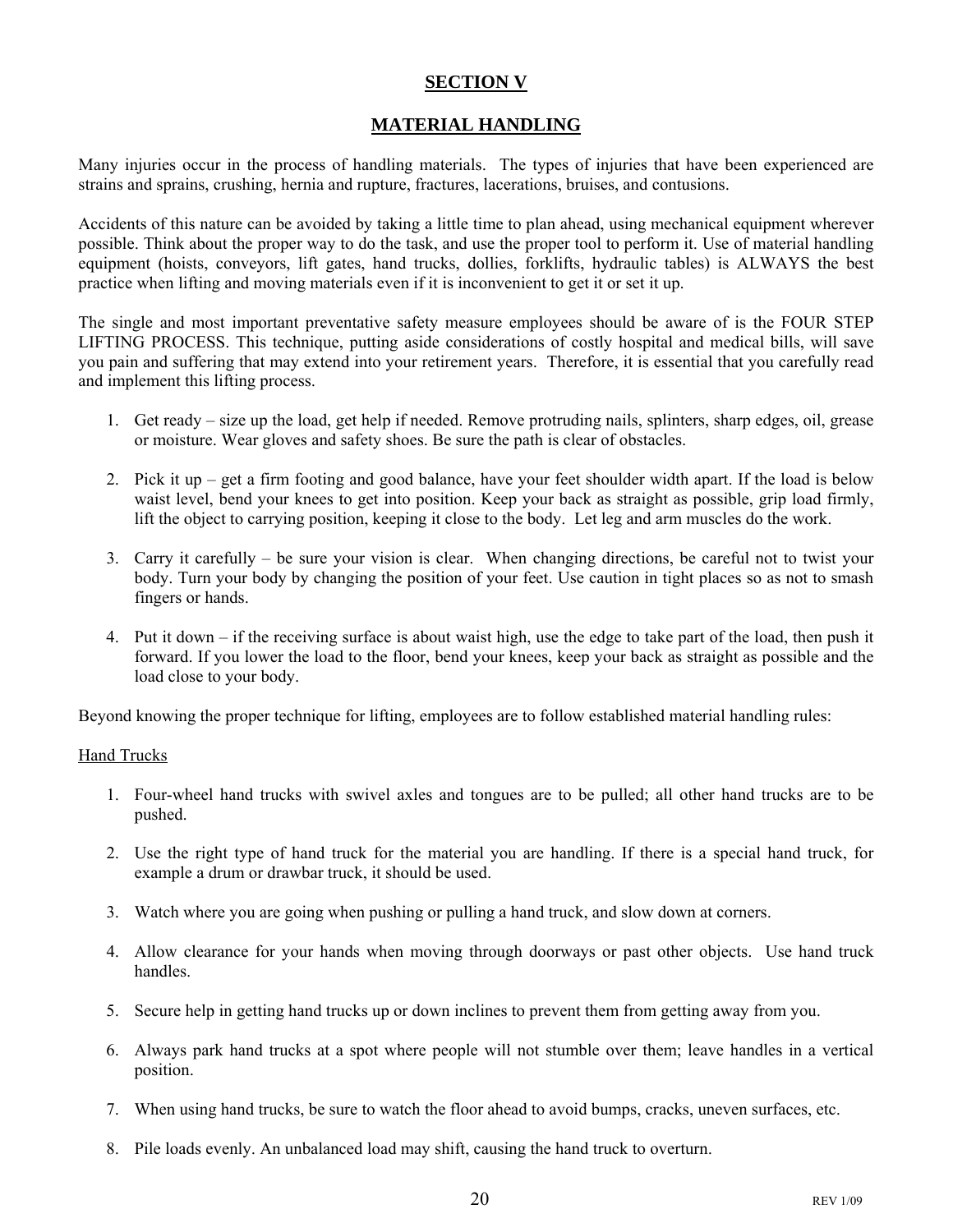### Hoisting Equipment

- 1. All hoists are to have a rated load capacity posted on the exterior of the hoist. Employees are not to exceed the specified limit.
- 2. Pile to a safe height, that means not so high the pile will be unsteady or that the floor load limit is exceeded.
- 3. Lock the material by crisscrossing the layers so there are no unsteady stacks within the pile.
- 4. Maintain aisle space for workers and fire equipment. Materials should not protrude beyond the face of the pile.
- 5. Hoisting equipment must be inspected by the user before each use. All hoisting equipment, cranes, slings, and hooks must be thoroughly inspected at least monthly and documented. If equipment is not used for extended periods, the frequency of documented inspections must not be greater than 6 months.
- 6. Hooks used for lifting must have a safety latch.

### Handling Gas Cylinders

- 1. The protective cap over the valve should be kept on when the cylinder is not in use.
- 2. Never wear gloves or let grease or oil be on your hands. Keep hands away from the oxygen cylinder controls.
- 3. Lifting cylinders is always a job for two people.
- 4. Keep cylinders on end; strap or chain them securely so that they cannot fall.
- 5. Store cylinders away from salt, acids, or other corrosive materials.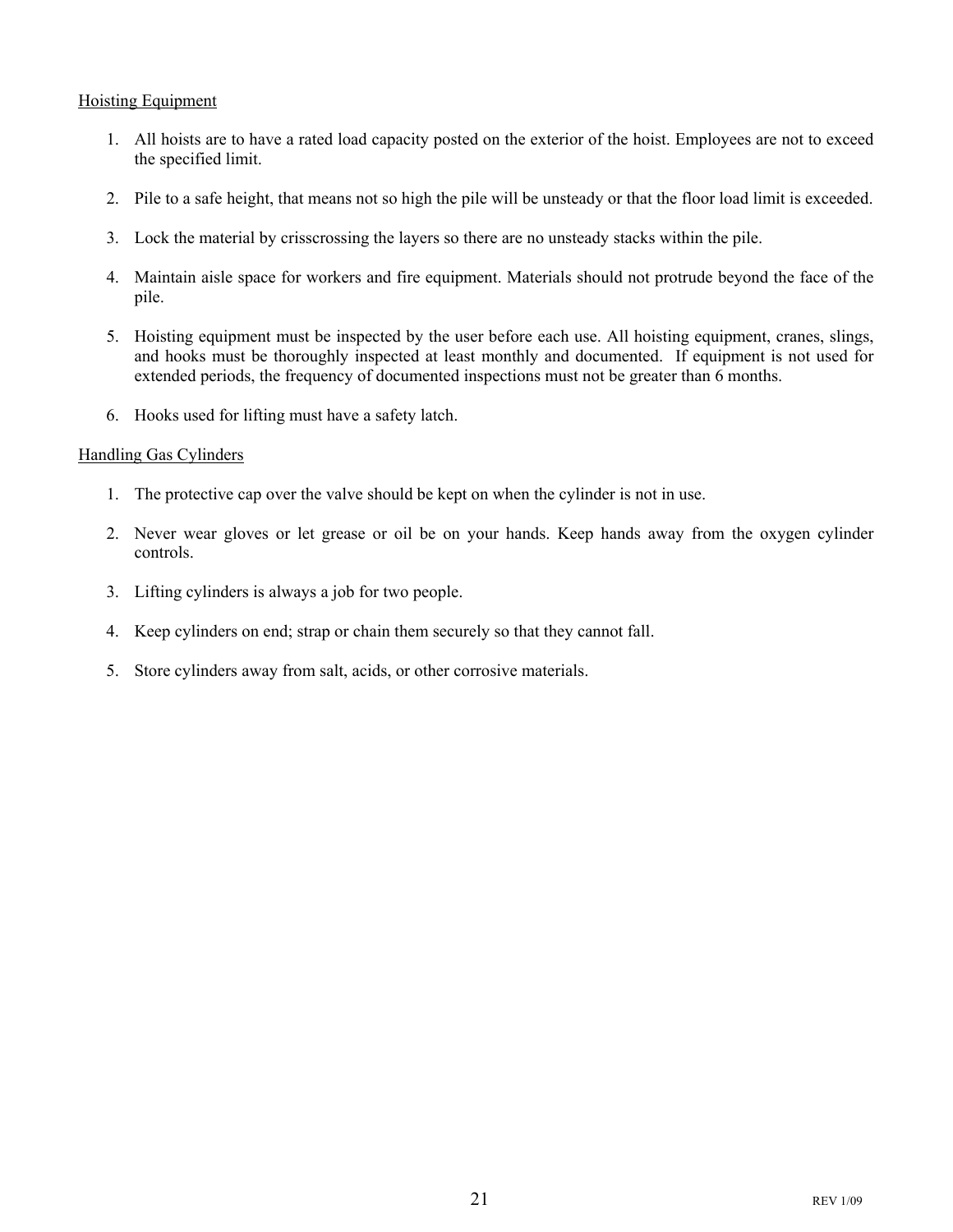### **SECTION VI**

### **PROTECTIVE CLOTHING AND EQUIPMENT**

When necessary to work on or service any machinery, a lock out/tag out procedure must be instituted to assure that electrical power or any other stored hazardous energy is isolated, locked out, blocked out by authorized employees performing the job. The securing device should not be removed until the work has been completed and the area has been cleared. The variety of work operations performed by municipal employees involves many industrial hazards. The tasks performed range from custodial services to heavy construction activities. In all tasks, however, there are counterparts in private industry where much research has been done to develop measures to protect employees from accidental injury. Most commonly, this is done by providing guards for various types of machinery. All machine guards must be kept in place while machinery is in operation. Tampering with machine guards is prohibited and any removal requires the prior approval of a supervisor. All guards are to be properly replaced after the repair work that necessitated their removal has been completed.

When it is impractical or impossible to place a guard over the source of the hazard, then it becomes necessary to place the guard on the worker. This is done by wearing approved personal protective equipment such as hard hats, safety goggles, traffic vests, face shields, gloves, aprons, toe guards, respirators, etc. Supervisors are responsible for assessing the hazards and determining what personal protective equipment is required, making sure that employees are trained on the hazards and equipment, making sure that the equipment is available and maintained, and that it is used. Dress codes may be established within a particular Division, section or work area, and each employee is expected to know and follow these codes where applicable.

Every possible effort will be made by management to select protective clothing and equipment that is acceptable for comfort, appearance and utility and still afford the desired protection. It is sometimes less comfortable to wear than ordinary dress, however, and this creates a temptation for some individuals to lay it aside. That employee becomes a gambler who is betting their life, or eyesight, or other physical well-being, that "it won't happen to me." Losing that bet becomes more uncomfortable for a lifetime than wearing the equipment for the duration of the job. Safety, in this instance, is a knowledge of the hazards, knowledge of the protection available, and using the protection that is appropriate.

### General Clothing

- 1. For your safety and comfort, invest in work clothes that are sturdy, that fit well, and are washable.
- 2. The wearing of loose, flowing or ragged clothing on or near moving machinery or equipment is prohibited.
- 3. Short-sleeve shirts or tee-shirts should be worn for operating machinery. Rolled up sleeves are dangerous because they have flapping ends and because the added thickness of the cloth can pull your arm into a machine before the cloth tears.
- 4. Long sleeves, buttoned at the wrist, should be worn for all work other than machine operation.
- 5. Steel-toe safety shoes must be worn on those jobs requiring safety shoes. Shoes with run-down heels or turned soles are hard on the feet and can cause falls. Keep your shoes in good repair.
- 6. The safe worker does not wear rings, medals, identification bracelets, and other jewelry. Jewelry increases the danger of electric shock and can cause fingers to be badly injured.
- 7. Work clothes should be washed frequently as a safeguard against skin infections and irritation.
- 8. Oil-soaked clothes are a serious fire hazard. Keep your clothes free from oil.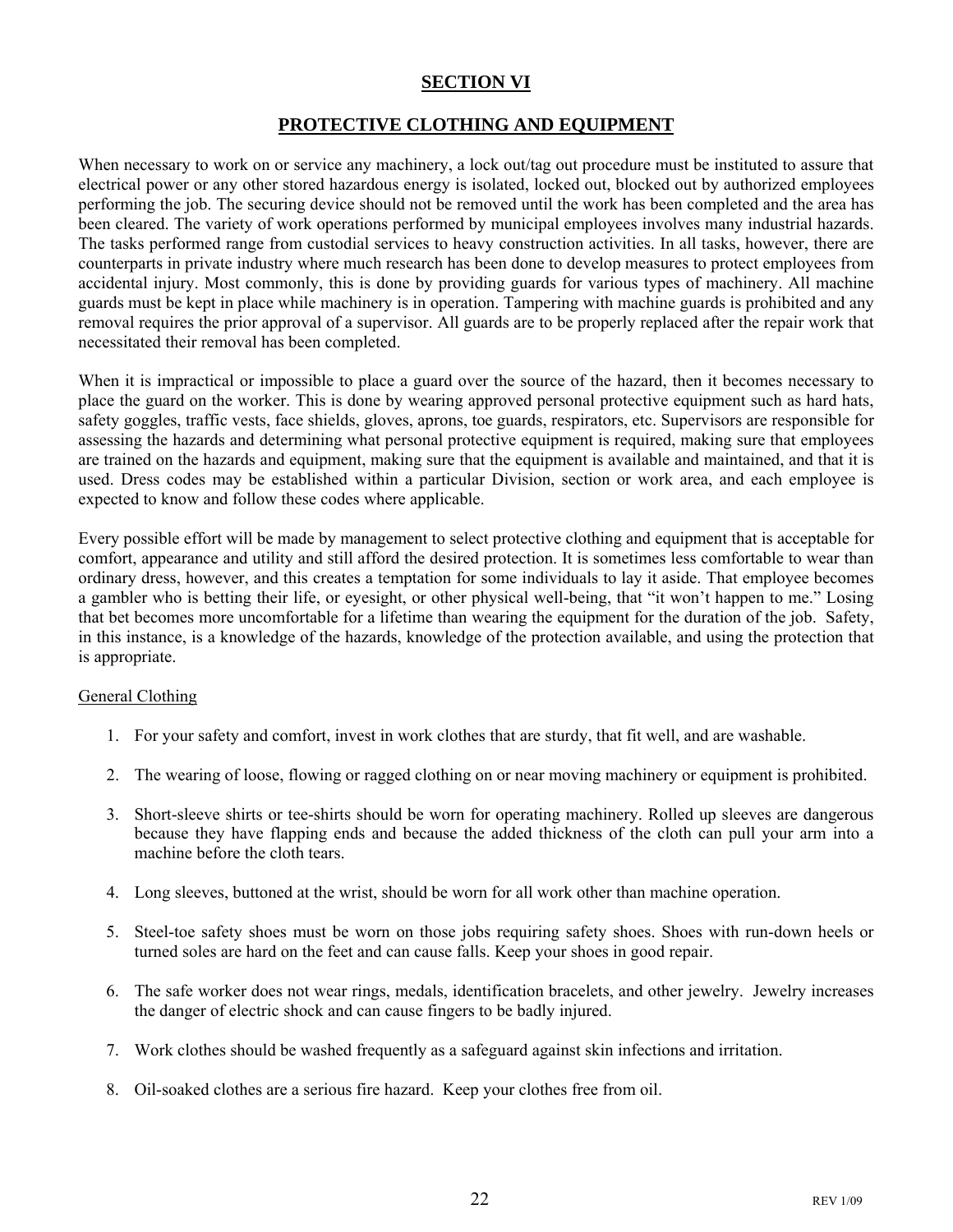### Head Protection

The many construction and maintenance activities performed by Public Works' employees involve working above or below ground levels, movement of material overhead, or working near construction machinery. In such operations, the hazards of being struck by falling objects, machinery, or loads being moved by machinery, constantly exist. Hard hats are provided to prevent head injuries caused by falling objects, and bumps against objects when working in confined spaces. The proper protection is provided when the head harness is adjusted so that there is approximately 1-1/2 inch clearance, plus or minus 1/8 inch between the skull and the inside of the hat. When the harness becomes worn to the extent that it no longer can be adjusted to maintain that clearance, hard hats should be turned in for repair or replacement. Hard hats that have been repaired, reconditioned, etc., shall be sterilized and kept sterile until issued to an employee. The construction and shape of hard hats must not be altered in any manner by the employees. A hard hat is a personal item and must be used exclusively by the person to whom it is issued.

### Face and Eye Protection

Hazards involving the possibility of injuries to the face and eyes exist in both indoor and outdoor tasks. They range from dust blown into eyes on a windy day to particles of steel, sand, concrete, etc., propelled into eyes with considerable force by power tools, compressed air and machinery, or splashes of corrosive dust and liquid chemicals.

There are many types of safety glasses, goggles, shields, etc. made of glass or plastic to protect workers from these hazards. The loss of one or both eyes can have extremely serious consequences to an employee. This is probably one of the most important protective features of any safety program, yet one of the most difficult to sell. Face and eye protection shall be provided for any task where there is any probability that an injury may occur without such protection. Employees assigned to perform tasks which require eye protection must wear the protector provided. The City must provide appropriate devices at no expense to the employee and make their use mandatory for specific tasks.

Safety glasses, goggles, and other eye protective equipment offer vital protection. If sufficient care is not exercised to maintain them properly, dirty or scratched lenses may provide another hazard from reduced visibility.

The following safety procedures are established:

- 1. Safety goggles, glasses, and/or face shields must be worn when:
	- a. Grinding, cutting, milling or drilling with powered tools.
	- b. Using impact wrenches and compressed air tools.
	- c. Chipping, scraping, or scaling paint, rust, carbon or other materials.
	- d. Using punches, chisels, or other impact tools.
	- e. Cutting or breaking glass.
	- f. Chipping or breaking concrete.
	- g. Using paint remover.
	- h. Using power activated tools.
	- i. Soldering.
	- j. Cleaning dust or dirt from vehicles, machinery, using compressed air.
	- k. Sandblasting or air cleaning operations.
	- l. Using metal cutting lathes, shapers, drill press, power hack saw and other metal working tools.
	- m. Using power wood working machinery, both fixed and portable.
	- n. Tree trimming, brush slipping, or stump removal.
	- o. Using brush cutters.
	- p. Steam cleaning, washing vehicle parts with soaps or solvents.
	- q. Pouring, transferring or bulking chemical liquids.
	- r. Opening pressurized containers.
	- s. Performing laboratory operations.
	- t. Using wash rack or pressure washers.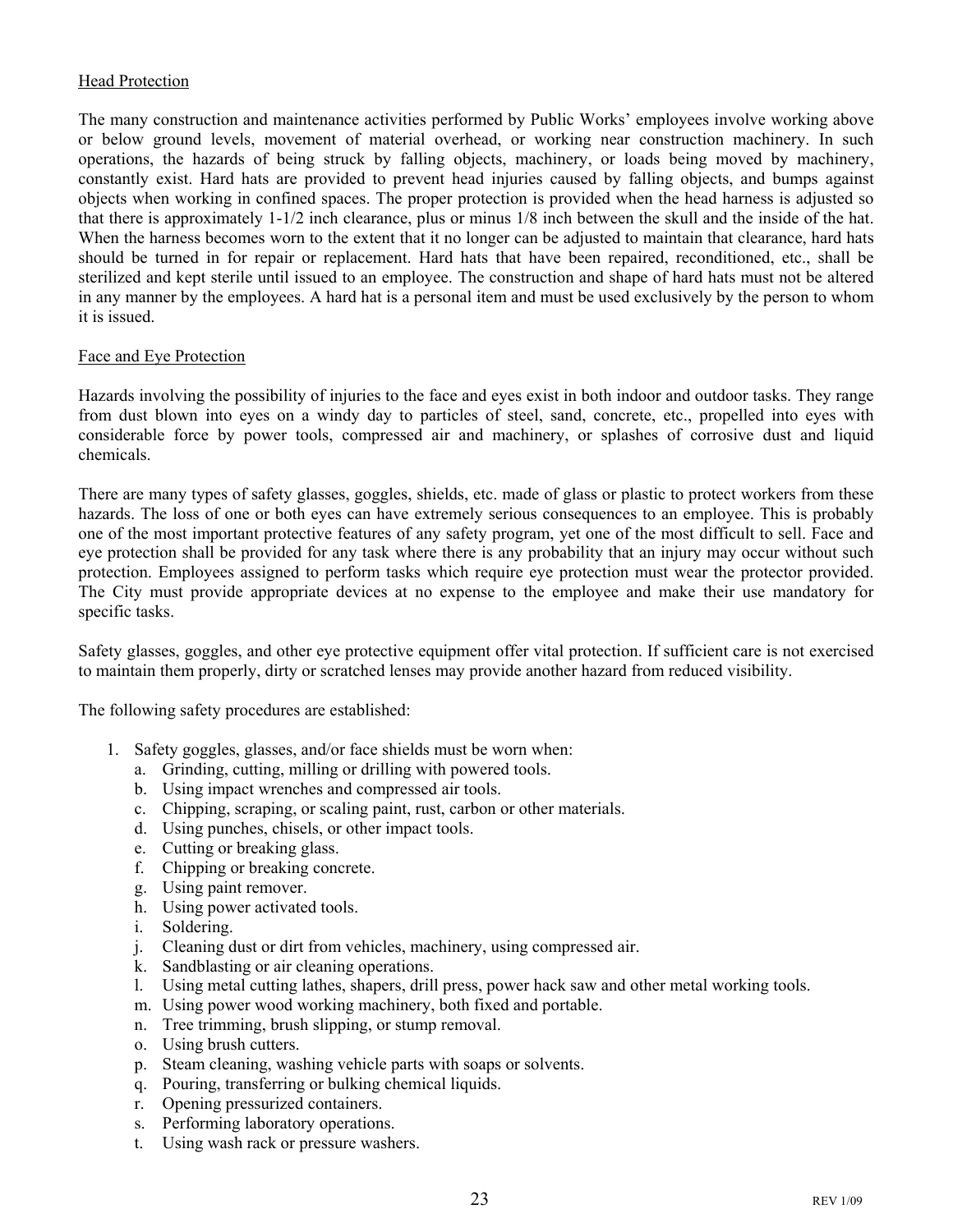- 2. A full plastic face shield must be used in addition to safety glasses or goggles whenever using any type of grinder (i.e. bench or portable).
- 3. A full plastic face shield must be used in addition to proper fitting safety goggles when handling acids, caustics, and other harmful dusts, liquids, or gasses.
- 4. A face shield with the proper filter lens, or welder's lens, or welder's goggles, must be worn in all welding and cutting operations.

Eye protection may be required on other jobs not listed if so designated at the time by your supervisor. Beyond this, you are encouraged to wear eye protection at all times. **REMEMBER – YOU HAVE BUT ONE PAIR OF EYES AND THEY CANNOT BE REPLACED. PROTECT THEM.** 

### Hearing Protection

In the variety of activities conducted by municipal work crews, there are some machines or equipment that may produce sound levels in the frequencies which cause hearing loss. When employees are subjected to excessive sound levels, attempts should be made to use engineering controls. If the sound level cannot be reduced within tolerable range, then personal protective equipment must be provided and used by employees. Ear protection may consist of ear muffs or ear plugs. Cotton or waste will not be used as ear plugs. Stereo or music headsets are not suitable hearing protection.

#### Foot Protection

Many tasks involve manual lifting or handling of heavy tools and materials. Foot injuries frequently occur when heavy objects are dropped, resulting in bruises, dislocations, fractures or crushes. Shoes, rubber boots, etc., reinforced with steel toes and/or soles will prevent foot injuries from impact of falling objects, stepping on sharp objects, or exposure to blades of power tools. These items of footwear can be as comfortable as any pair of properly fitted shoes.

### Finger, Palm and Hand Protection

One of the most dangerous human ornamentations to wear in occupational or industrial work is a ring. They should be removed or not worn to work if there is the slightest chance of getting the ring caught in any hook, tool, or piece of machinery. Rings can cause serious injury or loss of fingers and they frequently have to be cut off fingers if bent in such a manner as to shut off circulation.

Gloves with leather palms should be worn when handling rough edges or abrasive materials or when the work subjects hands to possible lacerations, puncturing or burns. Other hand protection may be designated by authorized persons. Skin irritation should be prevented by washing with soap and water – not gasoline. Nitrile, specialized or rubberized gloves should be worn when handling irritating materials.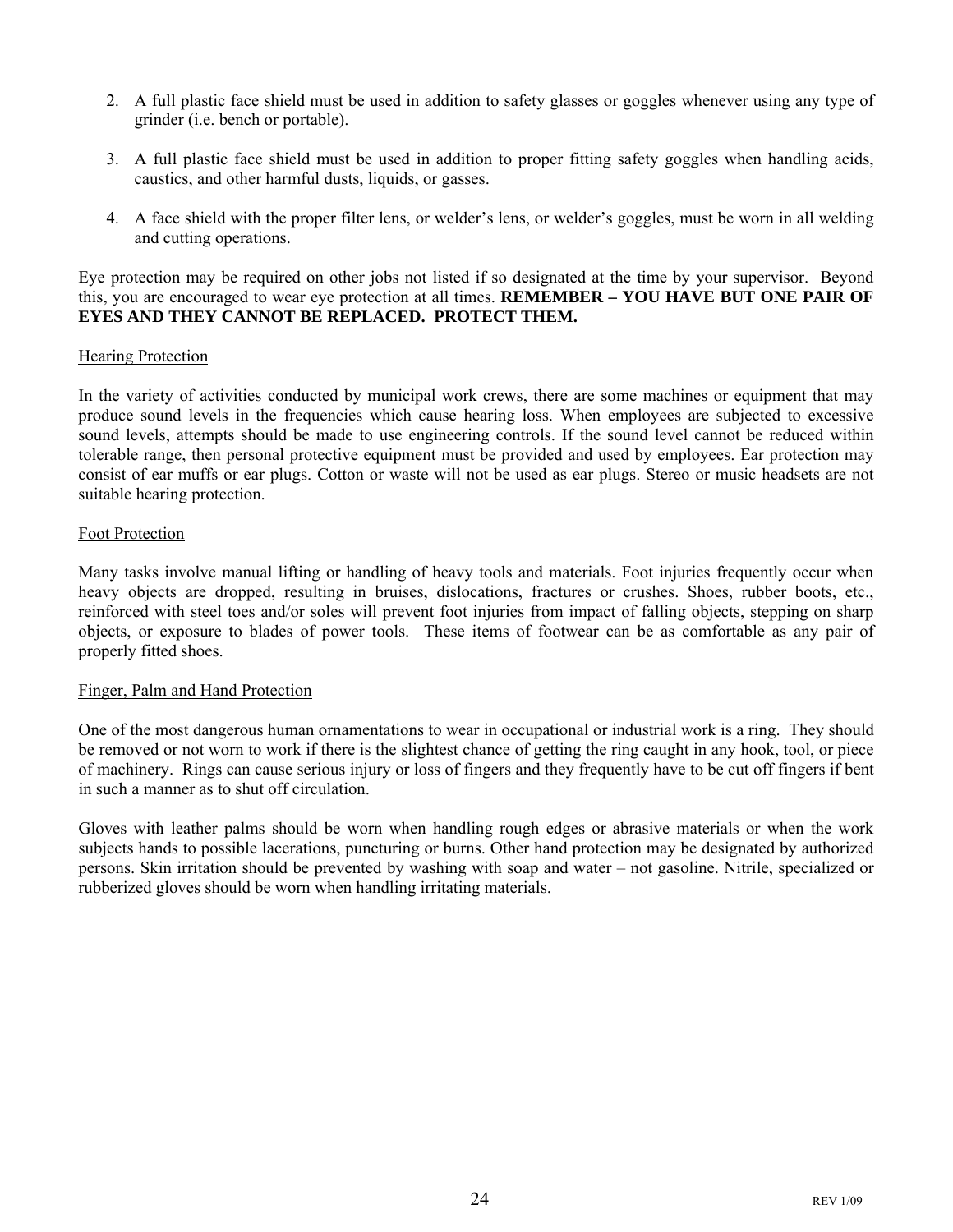### Respiratory Protection

The best way to deal with hazardous particulate, dusts, fumes, gases, mists, and vapors is to engineer the risk. One way to do this is to substitute the hazardous material with a material of lower hazard. An example might be substitution of a urethane-based wood stain with a water-based wood stain. Another method is through ventilation and exhaust. Local exhaust systems can reduce exposures to hazardous materials to almost zero. Fans can dilute hazardous concentrations. Engineering the risk is always preferable to personal protective equipment and engineering hazardous atmospheres is always preferable to respirators. With that said, respirators are to be used only as additional controls to engineering. Respirators cannot be used to enter IDLH (Immediately Dangerous to Life or Health) or oxygen deficient atmospheres regardless of the level of respiratory protection.

Respiratory protection is to be used only:

- 1. In addition to engineering or administrative controls or when there are no options for engineering or administrative controls.
- 2. When required by a hazard assessment.
- 3. When the employee wants to use a respirator voluntarily because the chemical is a carcinogen, results in cumulative exposure, causes permanent or long-term damage, is a sensitizing agent, or PELs, TLVs, or RELs may not be appropriate.
- 4. Escape from a potential IDLH atmosphere.
- 5. When a physician or LHCP (Licensed Healthcare Professional) has evaluated the employee and given an opinion that they are physically able to use a respirator; trained in the City of Flagstaff's Respiratory Protection Program; and passed a fit test within the last 12 months.

There are some tasks in Public Works operations involving exposure to fumes, gasses, mists, chemicals, dusts, etc., that are harmful to the human respiratory system, or exposure to environments containing insufficient oxygen to support human life.

These hazards can be managed by use of the appropriate filter action breathing mask, self-contained breathing apparatus, etc. A degree of safety is achieved through adequate knowledge of noxious or toxic effects of the substances being handled, the circumstances under which a harmful atmosphere may exist in the work environment, adequate testing to determine the nature of the environment before entering it, the type of equipment that will provide adequate protection, and training in the proper way to use the protective equipment.

The following safety procedures are established:

- 1. Supervisors must thoroughly instruct all employees whose work assignments may involve exposure to atmospheres containing noxious or toxic substances or oxygen deficiency, about the properties of such atmospheres, the potential hazards, the circumstances under which these hazards may exist, the proper method of testing for hazardous atmospheres, the proper type of protective breathing apparatus to use, and how to use it. Suitable breathing apparatus shall be supplied in work environments involving the possibility of exposure to harmful atmospheres. Employees requiring the use of an approved respirator must be FIT tested initially and annually.
- 2. Employees who use a respirator whether required by hazard assessment or voluntarily must be medically able to do so as determined by a medical evaluation by a physician or licensed healthcare professional prior to assignment. A respirator user will also be trained in respiratory protection and must pass a fit test initially and at least annually. (This does not apply to 4-strap dust masks, i.e. N95, which can be used voluntarily.)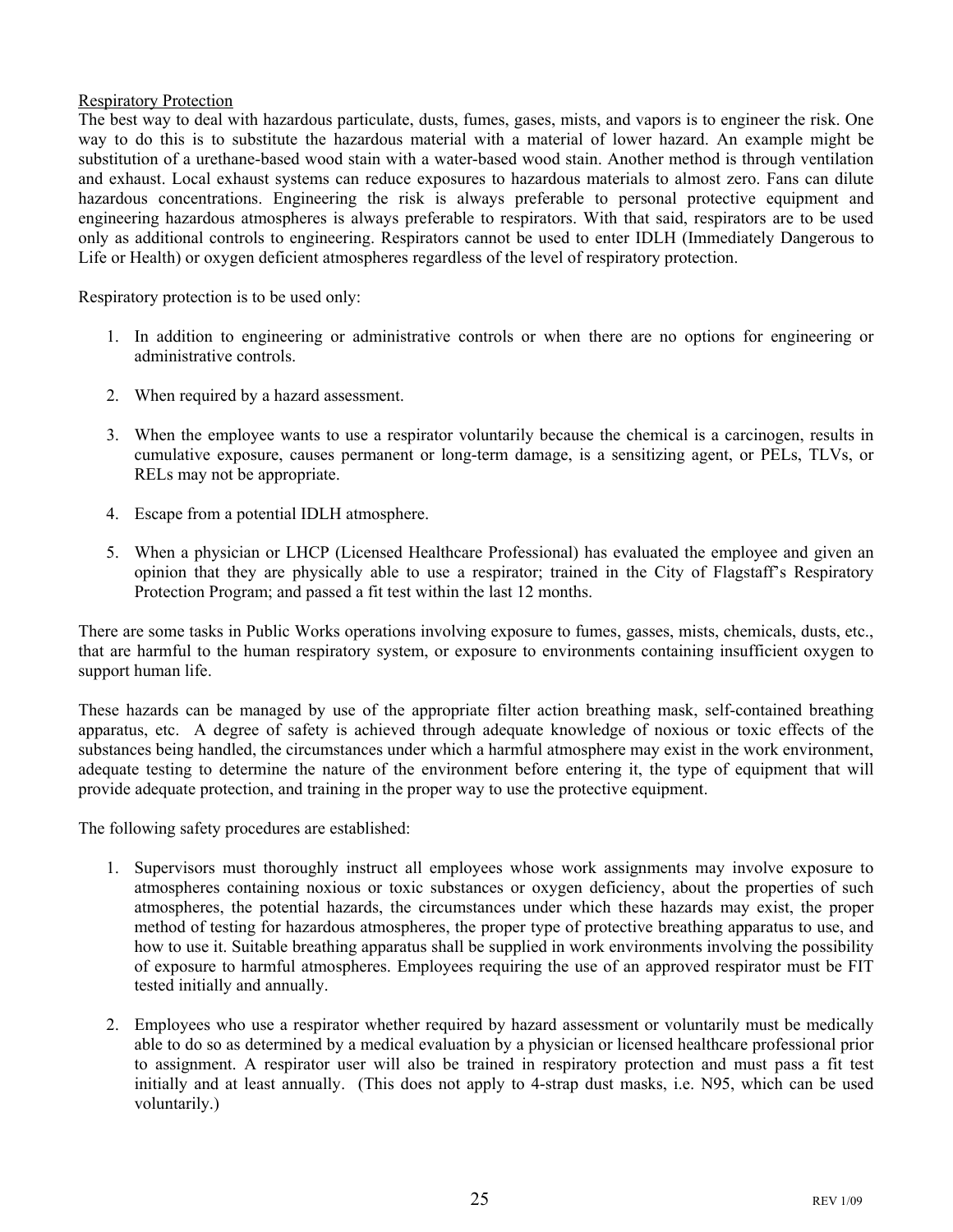### Other Protective Equipment

- 1. High visibility safety vests must be worn by all employees in and around any area where there is a danger from street traffic, such as patching and maintenance of streets, in and around street excavations, construction or maintenance of areas where there is moving machinery or equipment, while surveying on City streets where there is moving traffic, or in any other area designated as a "safety vest" area by the supervisor.
- 2. Safety seat belts must be properly fastened whenever a motor vehicle is so equipped and is in motion.
- 3. A First Aid Kit, Fire Extinguisher and Three Reflective Triangles should be placed in each piece of equipment or carried by the operator if one is not stored in the vehicle. A Federal motor carrier law mandates that spare fuses are required in trucks traveling out of the City. A First Aid Kit is issued to each piece of equipment or employee who is then responsible for making sure all items are stocked and not outdated. The first aid kit would then follow the employee to any vehicle or piece of equipment that he/she is using.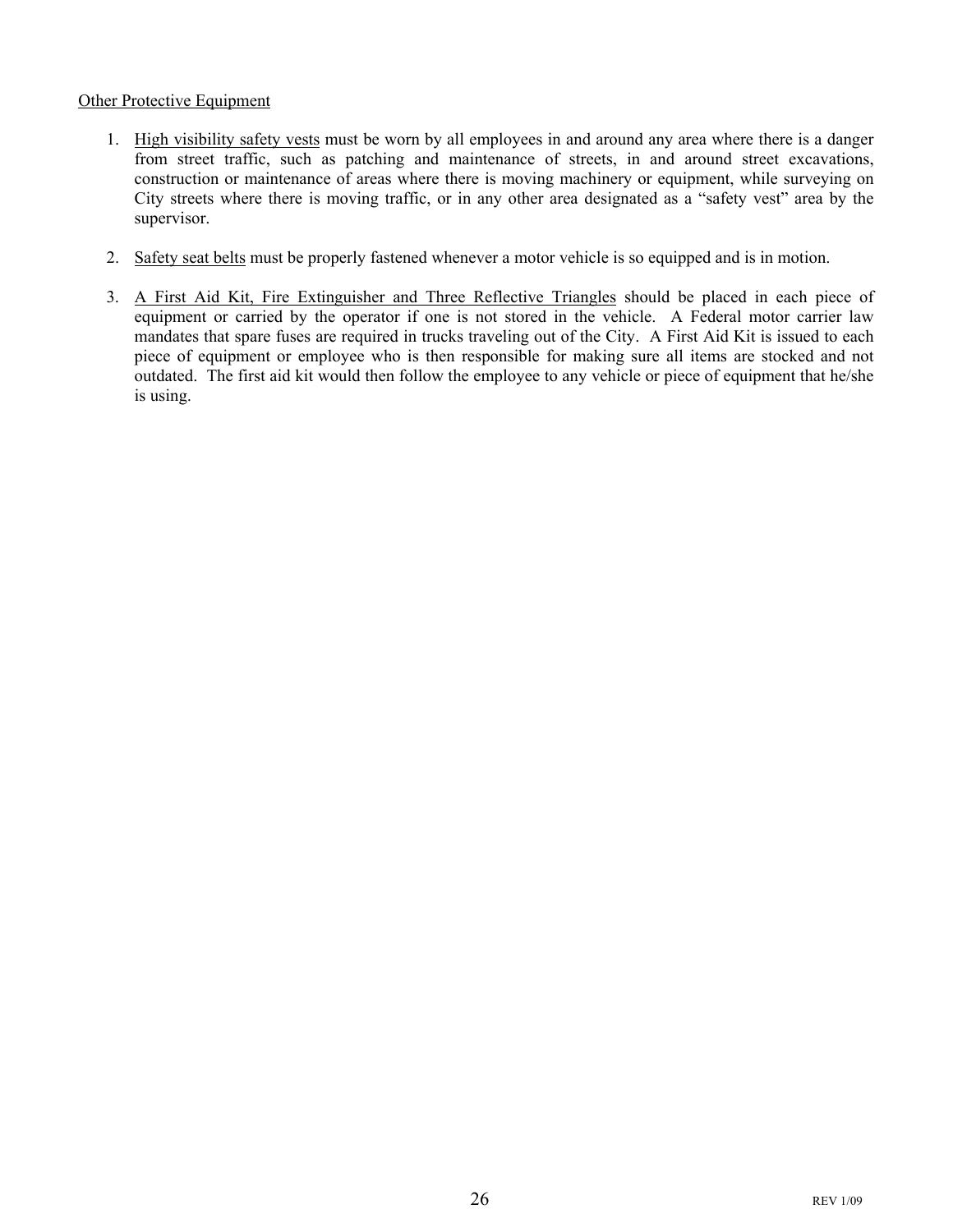### **SECTION VII**

### **HAND TOOLS**

Disabling injuries, such as metal chips from mushroomed chisel heads flying in an eye, do happen. Injuries to fingers and hands are a common occurrence.

The following safety rules are established:

- 1. Select the right tool for the job.
- 2. Sharpen the cutting edges of the tool and carry the tool with the sharp edge down.
- 3. Sand the wooden handles of a shovel, rake, mall, etc., thus preventing splinters and burns.
- 4. Check the handle on each tool for tightness.
- 5. Check the head of each tool, such as hammers, chisels, punches, malls, and have the tool dressed if it is mushroomed (includes burrs and chipped edges).
- 6. Wear impact resistant goggles when using chisels, punches and wedges. Be sure no one is in the area before using such a tool.
- 7. Avoid using metal measuring tapes, fabric tapes containing woven metal strands, rope with wire cord, or other tools and equipment that have conductive properties while around energized electrical circuits or equipment.
- 8. Return tools to their proper place so that they do not fall from a ledge or could be tripped on. Practice good housekeeping.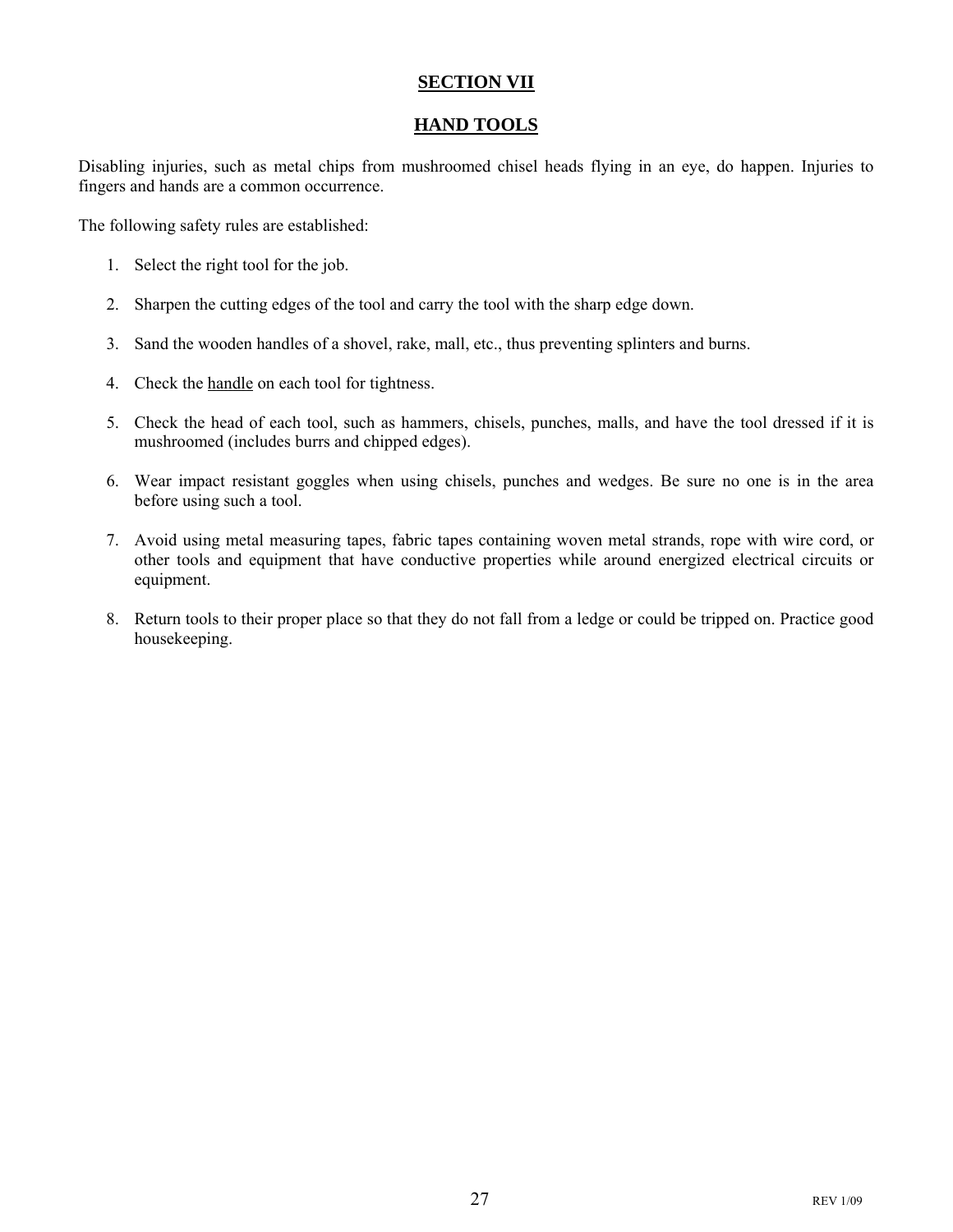### **SECTION VIII**

### **POWER TOOLS**

Power tools substantially increase the number and types of hazards to an employee. Hazards range from electrical shock of a short circuit to being struck by chips, shavings, or other debris during operation.

#### Electrical Equipment

- 1. All electrical tools used in Public Works operations must be grounded by connecting a three-wire cord with polarized, three-prong plug, to a properly grounded three-hole receptacle (unless the power tool has U.L. approved dual insulation and two wired cord).
- 2. Each electrical tool or machine must be visually inspected each time it is used for damage to cords and ground connections. The most common defects occur at the points where the cord is attached to the tool or where the cord is attached to the plug. Be sure to check for a secure connection that allows for an insulation plate on the inside portion of the plug.
- 3. Never operate power tools without the provided guards.
- 4. Ground Fault Circuit Interrupters (GFCI) are required whenever using any electrically powered tools outdoors, in wet or damp environments, or where there are a great deal of conductors or metals. This applies to any tool powered from fixed electrical sources, temporary electrical sources and generators. GFCIs must be inspected and tested before each use.

### **Grinders**

- 1. Only those employees who are familiar with the mounting of grinding wheels are permitted to do so. A ring test on each of the new grinding wheels should be completed before installation. (A ring test is made by supporting the wheel freely on a rod through the arbor hole and tapping it lightly with a wooden object. A clear, metallic ring indicates absence of cracks.)
- 2. Wheel must fit easily onto the spindle. Too loose or too tight is dangerous.
- 3. When wheel is mounted, stand out of danger at one side while you allow it to develop full operating speed for at least one minute.
- 4. Apply work gradually to a cold wheel at the beginning of each work period, as cold wheels are most subject to breakage.
- 5. Never store a grinding wheel on damp or cement surfaces, do not put oily rags on the wheel.
- 6. Every grinding tool must be securely fastened to the shaft before commencing work.
- 7. The maximum operating speed as given by the wheel manufacturer is on the wheel label; grinding wheels are not to be operated in excess of these speeds.
- 8. The work-rest must be securely adjusted on all stationary grinders to about 1/8 inch of the wheel. Never attempt this adjustment while machine is in motion.
- 9. Avoid using the side of an emery wheel for grinding, unless it is especially designed for side grinding. Side grinding weakens the ordinary wheel and may cause it to burst.
- 10. Use the cutting surface of a grinding wheel uniformly, as a grooved wheel has been dangerously weakened.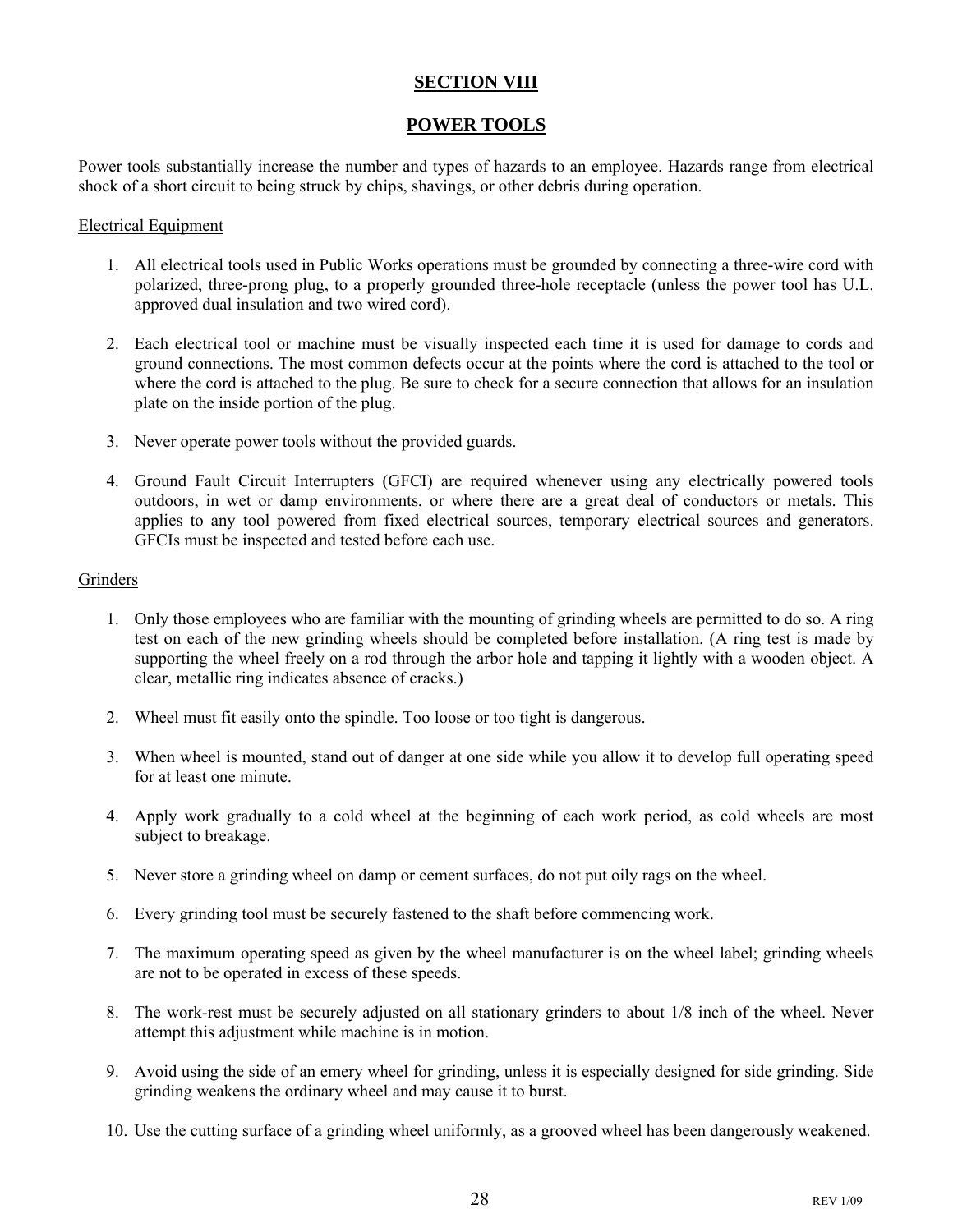- 11. Grinder bearings must be kept properly oiled and adjusted. This will help to prevent hot bearings and spindles, which are sometimes responsible for melted bushings.
- 12. Do not abuse the wheel by applying excess pressure.
- 13. Be particularly careful when grinding narrow tools or other objects as they are apt to catch between the rest and the wheel.
- 14. The operator's eyes must be protected with safety glasses or goggles AND face shield at all times when the machine is in use.
- 15. Do not stand in the plane of the grinding wheel, stand slightly outside the plane so that if the wheel does shatter, less risk of injury to the operator.
- 16. All grinding wheels must have a tool rest adjusted to within 1/8 inch of the wheel and a tongue guard at the top of the opening adjusted to within 1/4 inch of the wheel.

#### Drill Presses

- 1. Adjust the table so that you have plenty of room for the jig and keep your hands away from the revolving drill. Never run the point of the drill into the table.
- 2. Be sure that both the chuck and the drill are tight on the spindle, and that any circular tables are tightened before beginning to drill.
- 3. A sluggish drill is probably the result of incorrect grinding. Be sure the drills are sharpened properly for the particular material, so that the cut may be the right size.
- 4. Materials must be clamped or otherwise fastened to the drill press bed, not held in the hand.
- 5. Never run a drill faster than the rated speed as this may result in broken drills, damaged material and serious injury.
- 6. Never leave key in chuck after tightening the drill. If set screws protrude, report it to your supervisor.
- 7. Lower the spindle close to the table before removing the chuck, so that it may not cause any injury or damage to the material as it falls.
- 8. Reduce the pressure if there is any backlash in the spindle. Listen carefully for the distinctive noise made when the drill comes through work so that you can ease off the pressure.
- 9. Safety stop must be set to keep the over arm of a radial drill from swinging out where it may cause injury.
- 10. The wearing of gloves and loose clothing while operating a drill press is prohibited.
- 11. If the base of the drill press is designed so that it can be bolted to the floor it must be bolted to the floor.

### Lathe Operations

- 1. Lathe tools should be ground so that the chips will break off instead of curl. Only lathe dogs equipped with safety set screws are to be used.
- 2. Make sure that all gear and belt guards are in place. This includes back gears and in gears, especially.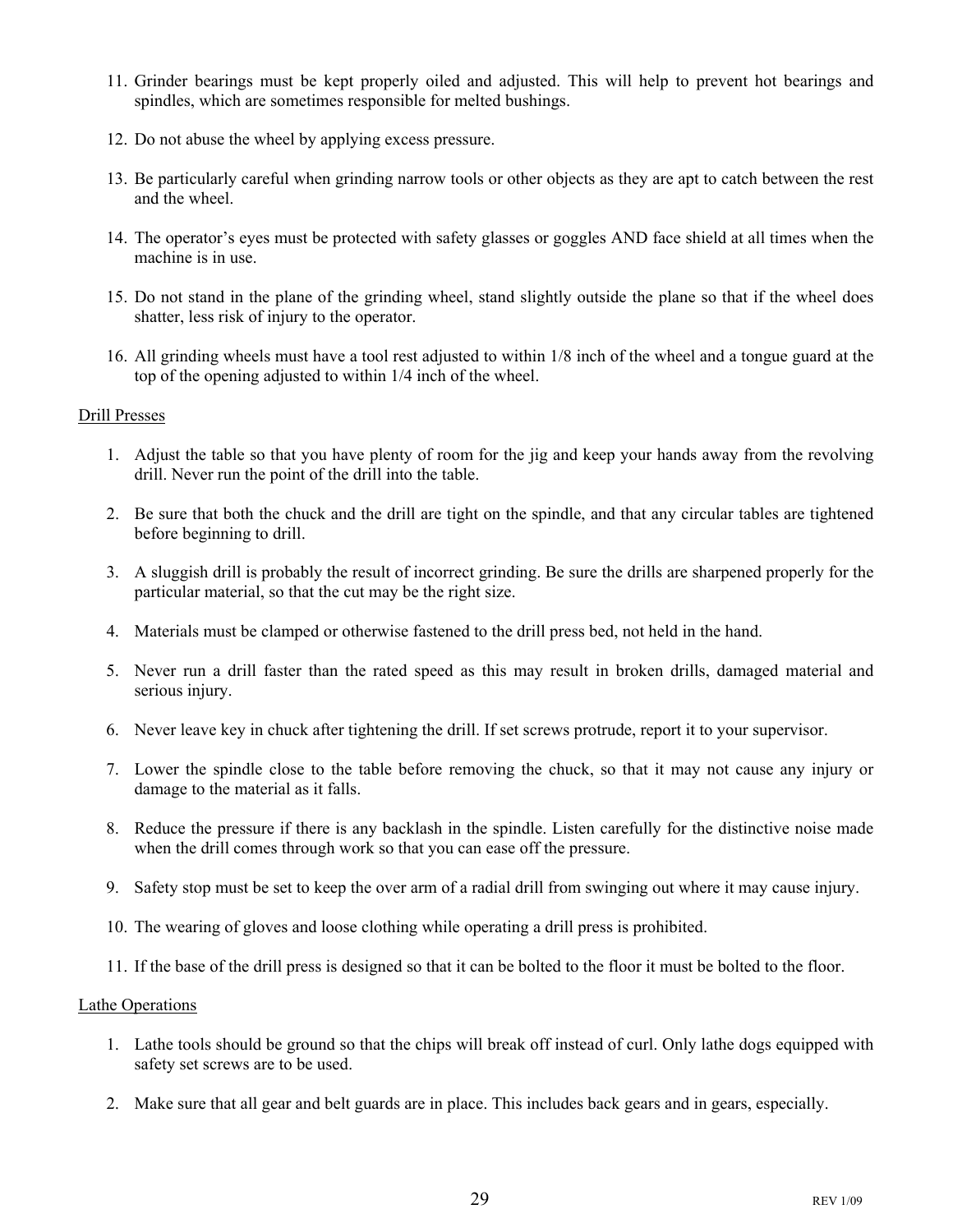- 3. Whenever chuck or face plates are changed, they must be started on the spindle by hand power. Keep hands off chuck rims when lathe is in motion.
- 4. After adjusting a chuck, be sure to remove the chuck wrench immediately. See that the tailstock tool-holder and material are properly clamped before turning on power.
- 5. For external work, never set the lathe tools below the center of the work being turned.
- 6. Use a brush to remove chips. Do not use compressed air.
- 7. Wear only short sleeves when filing on a lathe. When near the chuck end or head stock, file with the right hand over the lathe stock instead of the left hand, holding file in such a position that in case it is forced back, the hand will not be forced against the body.
- 8. The operator's eyes must be protected with goggles at all times when the machine is in use.

### Compressed Air

The use of compressed air for housekeeping purposes is prohibited. Brushes should be used for cleaning machinery. Only air nozzles with diffusers are allowed in shop areas. Regular air nozzles are permitted if air pressure is regulated to 30 psi. Tanks must be drained of moisture each day. Screw style hose clamps are not acceptable on hose lines. Use only hoses with proper fittings. Never point compressed air at any person.

#### Jack Hammers

- 1. Remove the piston or tool of an air hammer whenever it is not in use to avoid the danger of it flying out and striking someone.
- 2. Always close the valve on the air line and release the air from the hose before cleaning, repairing, trying to insert any tool, or leaving any air powered unit.
- 3. Maintain your hold securely on the handle of an air motor to prevent it from flying around and striking you.
- 4. Be sure to show that the discharge end is secure before turning compressed air into a hose so that it will not swing around and cause injury.
- 5. Hearing protection in the form of ear plugs or muffs is required. The use of safety goggles and steel toe shoes are also required.

### Woodworking Machinery

- 1. Machine guards are to be permanently attached.
- 2. If you are running short or narrow stock, protect your fingers by using a block.
- 3. Before using a circular saw, check all materials for possible warping. If a concave edge is found, always place it away from the straight-edge guide of the table saw.
- 4. If the saw binds in a cut, the saw must be shut off before attempting to dislodge the lumber.
- 5. A rip saw must not be used for cross-cutting, and a cross-cut saw must not be used for ripping. A spreader and kickback fingers shall be required when using a rip saw. A spreader will be required when using a cross-cut saw.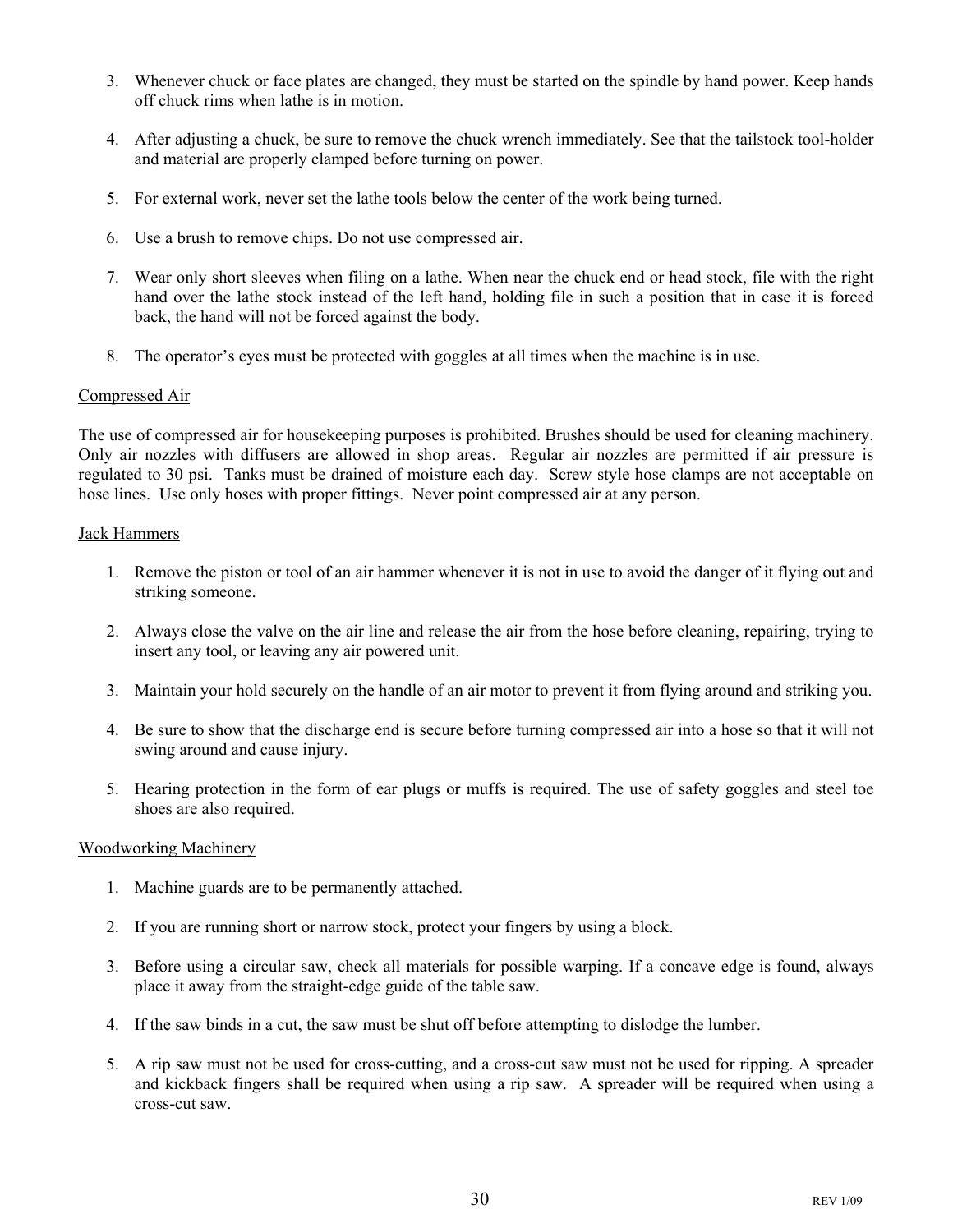- 6. Learn to stand out of the line of a possible "kickback" and to avoid the danger of being struck by the small pieces that are frequently thrown from a circular saw.
- 7. Never reach over any machine to get finished materials from the opposite side, to remove dust or wood particles from the saw table, or to oil the machine, while it is in operation.
- 8. When using a jointer, never allow either hand to pass over the knife. Use both hands, one on each side of the material, using particular care at the start and finish.

### Gas Welding

- 1. All gas welding equipment and connections should be kept free from grease and oil (Oxygen will explode upon contact with oil or grease). Oily and greasy gloves may bring about the same effect, besides making it difficult to handle the cylinder.
- 2. Whenever opening or closing valves, open or close the fuel first, then open or close the oxygen.
- 3. Never roll tanks on the floor, nor attempt to carry them by hand or hoist unless properly slung. Use the skid provided when unloading cylinders from the truck. After unloading a tank, the cylinder must be securely chained.
- 4. Securely fasten with a chain or cage the acetylene and oxygen tanks in an upright position where there is no danger of their falling or being bumped.
- 5. Use only standard green oxygen hose with right-hand couplings, together with red acetylene hose with lefthand thread.
- 6. Blow out the tank valve before attaching the regulator. Never use compressed air for blowing out equipment, as air may contain some oil and moisture. Use oxygen to blow out the oxygen hose and acetylene to blow out the acetylene hose.
- 7. When changing empty tanks for full ones:
	- a. Shut off valve on empty tanks,
	- b. Release thumb screw on regulator.
	- c. Disconnect regulator, blow out tank valve and connect on full tank.
	- d. Stand on opposite side of tank, point the acetylene valve outlet away from the oxygen tank and face away from the gauge while opening the tank valve.
	- e. Adjust thumb screw on regulator to proper pressure, making sure that you do not have excess oxygen, which only causes unnecessary sparks in operation.
- 8. Be sure that the end of your torch is cleaned before attempting to light. Before igniting the flame at the torch ignite the gas first then introduce the oxygen slowly. Use only friction lighters.
- 9. Do not put the materials in such a position as to permit sparks, hot metal, or the severed section of metal to fall on the gas supply hose or the fee of any employee.
- 10. At the completion of the work, the welder must make a careful inspection of the job site to insure that hot articles have not been left smoldering which might later develop into a serious fire. Close the cylinder valves, remove the regulators and gauges and install the safety caps after each job.
- 11. Proper safety glasses or goggles and gloves must be worn. Employee must wear steel toe shoes.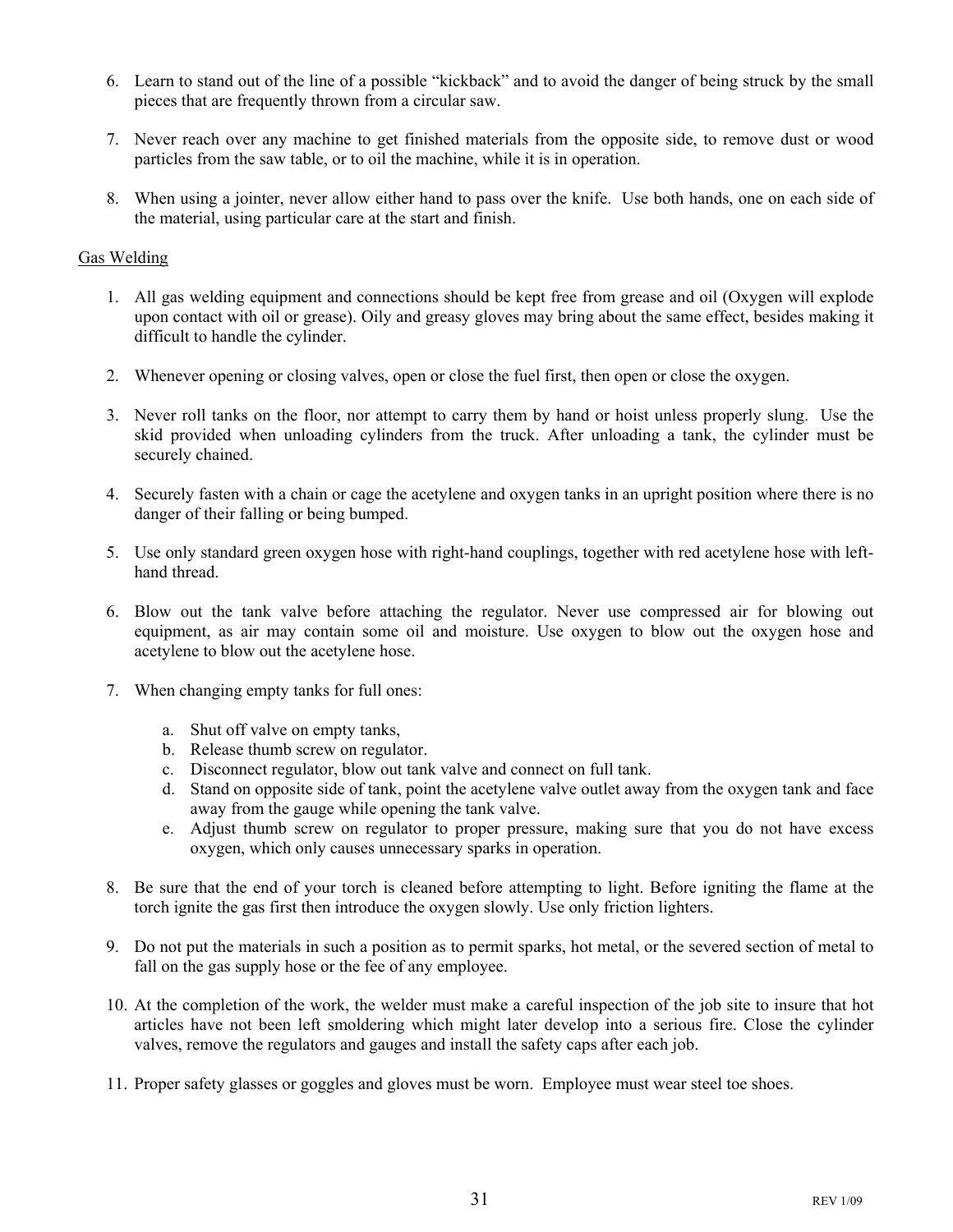### Electric Arc Welding

- 1. Welding operations should be carried on such that the arc must be effectively screened to prevent eye injury to anyone present.
- 2. Before entering the welding area, and effective warning, such as shouting, must be given, so that the operator may be aware of your presence and help you to avoid a sudden flash or other injury.
- 3. Like the welding operator, the person entering the welding area is to also wear required eye protection.
- 4. The welding of galvanized material requires the operators to protect themselves with a specially designed airline respirator which fits under the operator's helmet.
- 5. Deposit short end of welding rods in the containers provided for that purposed to prevent burning holes in your shoes or starting fires.
- 6. When not in use, place the electric holder where it cannot cause an arc.
- 7. Prevent injury to yourself and to others from short circuits by only using welding cables that are in good condition.
- 8. Only properly authorized operators are permitted to use welding equipment. Never attempt to repair welding equipment yourself.
- 9. Helmets and shields will be used with all electrical welding. Do not remove your helmet while bending over a hot weld.

Tree Trimming and Chain Saw Safety

- 1. Before starting any tree operations, time should be taken to check the trees in the surrounding area for any dangerous conditions.
- 2. Except in cases of emergency, tree work should be avoided when trees are wet, during high winds, or extreme low temperatures.
- 3. Only physically fit employees should be allowed to work in trees.
- 4. Danger signs and barriers must be placed around areas where tree work is to be done.
- 5. Supervisors are responsible for: instruction to their employees, inspection of their employees and tools, enforcement of all safety rules, and wearing of suitable clothing as determined by the supervisor.
- 6. Ropes of a suitable strength should be used for lowering of large limbs.
- 7. Ropes must be used for raising and lowering of tools.
- 8. Safety or climbing ropes should not be used for lowering of limbs.
- 9. Ladders should not be used unless they can be set on a firm foundation.
- 10. Climbers should always call a warning before dropping limbs.
- 11. Never leave hangers or tools in a tree over the lunch period or overnight.
- 12. Special precaution should be taken when it is necessary to work around live wires.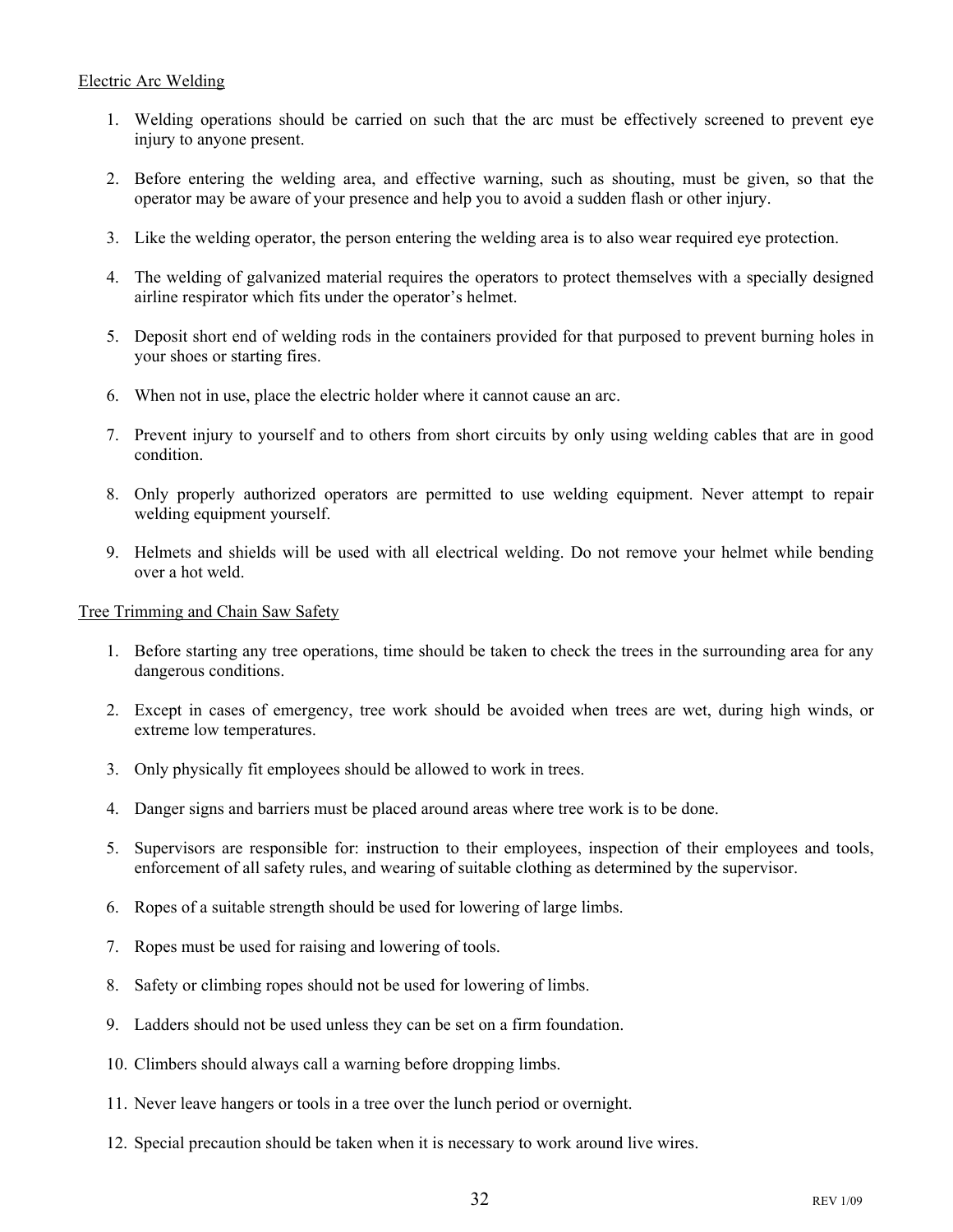- 13. All wires broken during tree work should be reported to the proper utility company and guarded until servicemen arrive.
- 14. In case of contact with live wires, do not touch the victim. The victim must be separated from wires by use of nonconductive materials, or the power must be disconnected.
- 15. For removal operations: pull ropes are used to guide the fall of large trees. Once notching has started, the street must not be left unattended.
- 16. Walk with the chain saw stopped and the guide bar pointing to the rear.
- 17. Always stand at the end of the saw when cutting, never at the side.
- 18. Avoid using the tip of the saw for cutting.
- 19. Never replace chain in guide rail groove while motor is running.
- 20. Clean and check saw thoroughly and lubricate daily as required. Maintain a proper tension on the chain. Always inspect the saw for sharpness, as a sharp saw will reduce maintenance cost, and result in faster, safer and easier cutting.
- 21. Refuel the saw before it runs out of gasoline to avoid a "bound saw" which is difficult to refuel and start; and to avoid the danger of fire when starting a saw at the refueling site.
- 22. Hard hats, goggles and proper personal protective equipment, including chaps, are mandatory and steel toe shoes must be worn.

#### Lawn Mowers

- 1. Power mowers will not be left unattended with motor running.
- 2. Prior to starting mower, inspect for loose engine parts or blades. Area to be mowed must be inspected for foreign objects. Wire, stones, etc., should be removed before mowing.
- 3. Bystanders should be warned by the operator of the danger of flying objects. Extreme caution must be taken when there are children in the immediate area.
- 4. Operator must keep hands and feet away from the undercarriage of the mower.
- 5. During maintenance repairs or when refueling, the spark plug wire must be disconnected from the spark plug.
- 6. After mowing is complete, disconnect spark plug wire from the spark plug; remove dirt, grass, etc., from the top of the mower; place mower in dry location under cover.
- 7. Operators of power mowers must wear steel toe shoes.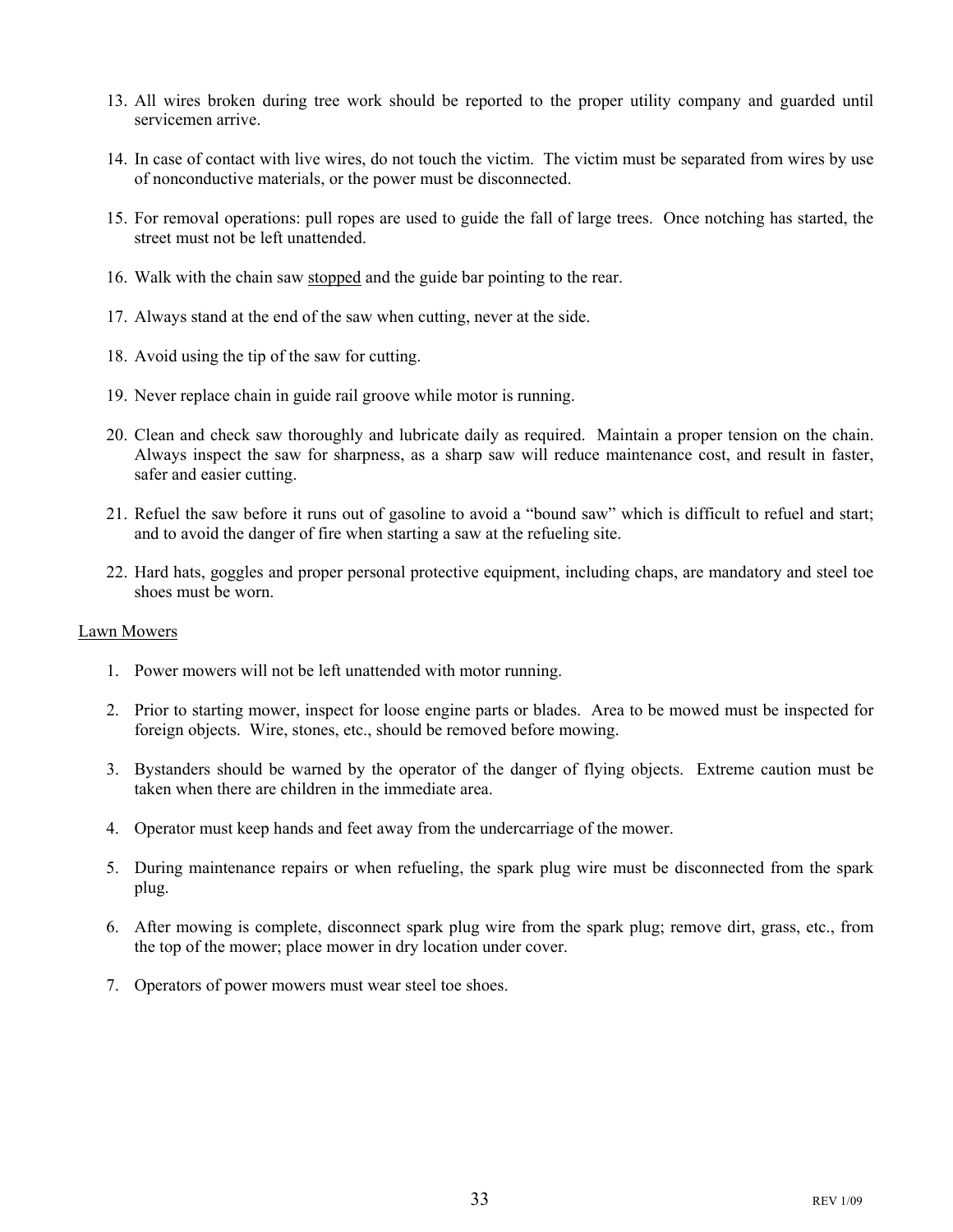### **SECTION IX**

### **LADDERS**

Electrocution and free falls are the two most critical types of injuries on ladders. Other hazards include: splinters, slivers, and slips resulting in sprains, strains, bruises and abrasions.

The following safety procedures will prevent accidents and possible injury:

- 1. Metal ladders must not be used in the vicinity of electrical circuits. Use fiberglass ladders when working on overhead lighting or electrical fixtures, above dropped ceiling grids, or any other situation that might involve electricity.
- 2. Periodically inspect ladders. Wooden ladders shrink over a period of time. In a stepladder, this may cause steps or back bar members to become loose. Hold the rods beneath the steps with pliers and tighten the nut at the end with a wrench to maintain strength and steadiness.
- 3. Wooden ladders or scaffold planks should not be painted as defects may be covered by paint. Use a good grade of spar varnish or a mixture of linseed oil and turpentine to preserve the wood.
- 4. Nonskid feet must be used on all straight and extension ladders.
- 5. Straight ladders form a triangle when placed against the wall or objects for climbing. When properly placed, the bottom side of the triangle should be about one fourth as long as the vertical (i.e., if the ladder is leaned against a wall eight feet high, the feet should be set two feet from the wall).
- 6. When using a straight ladder, it should be long enough to extend at least three rungs above the level to which the user is climbing. Step ladders must not be used as straight ladders; they are not designed for this purpose.
- 7. If the bottom of a ladder is placed on an unsecured surface, secure the ladder in position by the use of hooks, ropes, spikes, cleats or other anti-slip devices or by stationing an employee at the base of the ladder to hold it in position during use.
- 8. Never stand on the top step of a ladder to work.
- 9. Only one person can be on a ladder at a time unless the ladder is designed to be used on both sides.
- 10. Never carry articles in hand while climbing. Use a hand line to raise and lower tools and materials, or suspend them suitably in a tool belt.
- 11. Always face a ladder when ascending or descending and have free use of both hands utilizing three points of contact.
- 12. Clean muddy or slippery shoes before climbing.
- 13. Keep rungs clean and free of grease and oil.
- 14. If it is necessary to place a ladder near a door or where there is potential traffic, set up warning signals or take other precautions to prevent accidental contact that might upset the ladder.
- 15. If any part of a ladder is visibly bent or broken, take it out of service and report it to your supervisor.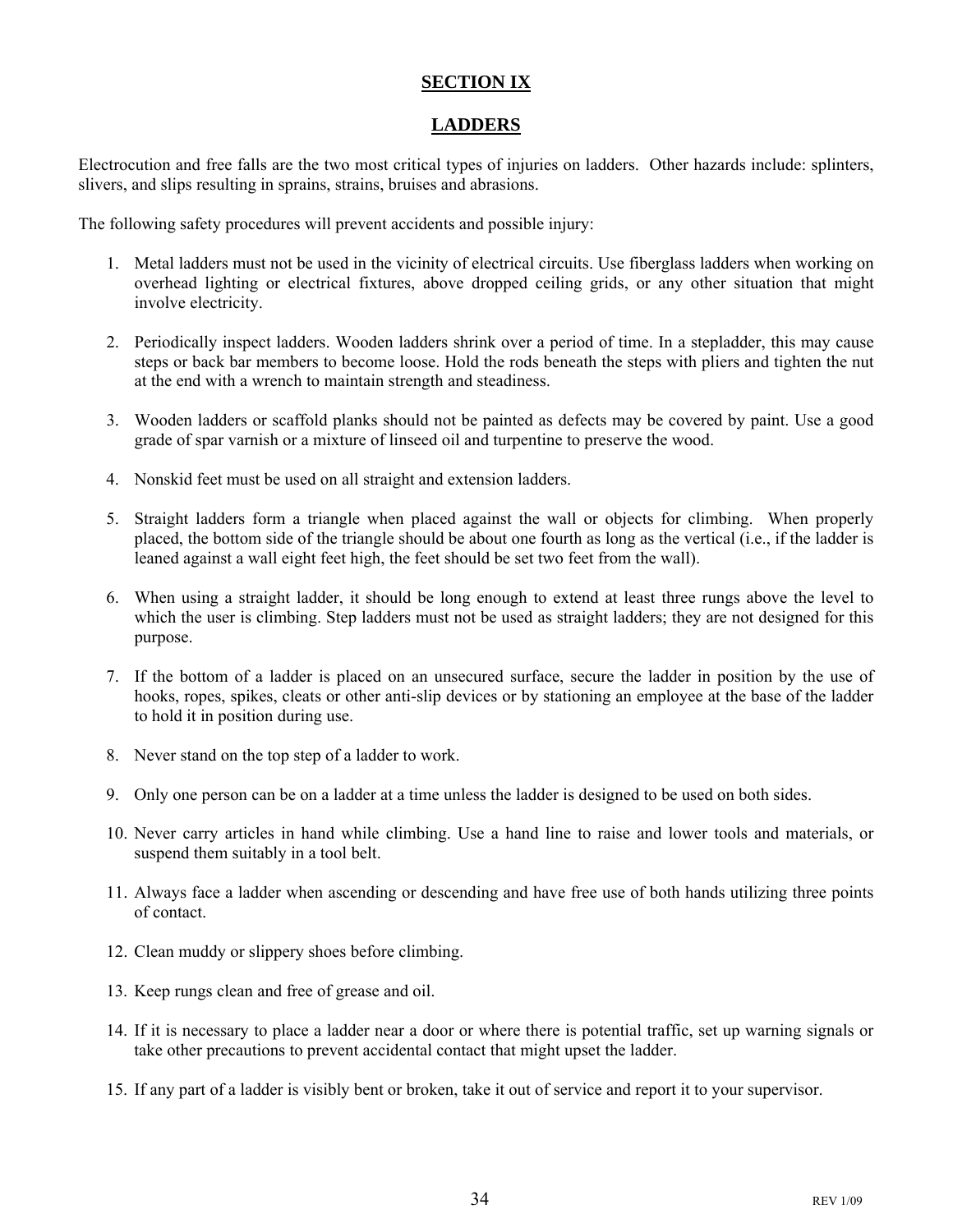### **SECTION X**

### **CONSTRUCTION SAFETY**

### ABOVE GROUND AND UNDERGROUND WORK

Public Works employees are often involved in tasks related to heavy construction. Heavy machinery is employed in Public Works projects to save time and labor, but potential hazards to inexperienced or untrained workers are multiplied in the process. The operators of construction machinery often do not have sufficient visibility to detect danger to nearby workers, or the ability to avoid an accident by quick reversal of controls. The machinery is designed to handle extremely heavy work and being struck by, or caught in or between such machinery and its load usually inflicts severe injuries.

The most immediate danger to workers lies in contact with electric service or rupture of gas service. Such accidents can be prevented by advance planning. Safety precautions must be a part of the Job Hazard Assessment. Overhead lines constitute a hazard that must be considered when operating machinery beneath them. Underground services constitute many hazards when damaged in a dig-up.

Some of the principle hazards affecting employees and/or public safety are:

- 1. Dig-ups resulting in gas explosions, electrocution, flash burns, etc.
- 2. Rupture of gas, water, sewer or communication facilities from using mechanical compaction, boring or digging equipment.
- 3. Electrocution resulting from contact with overheard electrical wires.
- 4. Fractures, contusions, crushes, etc., from being struck by or caught in materials and/or machinery.
- 5. Strains from lifting and materials handling tasks.
- 6. Eye injuries from dust and debris propelled by machinery and tools used in the operations.

Construction accidents can be prevented by constantly including consideration of necessary safety precautions in planning every job, coordinating with other utilities to locate services near the job site, instruction to workers about hazards involved as each job is explained to them, use of protective clothing and equipment, and adherence to approved safe job procedures.

The following safety procedures are established in a Job Hazard Assessment:

BEFORE WORK IS STARTED, the supervisor/lead person (etc) must:

- 1. Check plans to see what public utility services are located on or near the job site area.
- 2. Contact other public utilities having services in the job site area to secure assistance in locating and protecting all underground or overhead services that may be affected. **Call for Blue Stake – 1-800-782- 5348 or 811.**
- 3. Make a personal inspection on the job site area to identify what signs, post markers, overhead electrical lines, etc., may be seen and inform the crew and anyone working in nearby or affected areas.
- 4. Obtain the service and repair telephone number of all utilities having services in the job site area so that an immediate report may be made to them if accidental contact is made.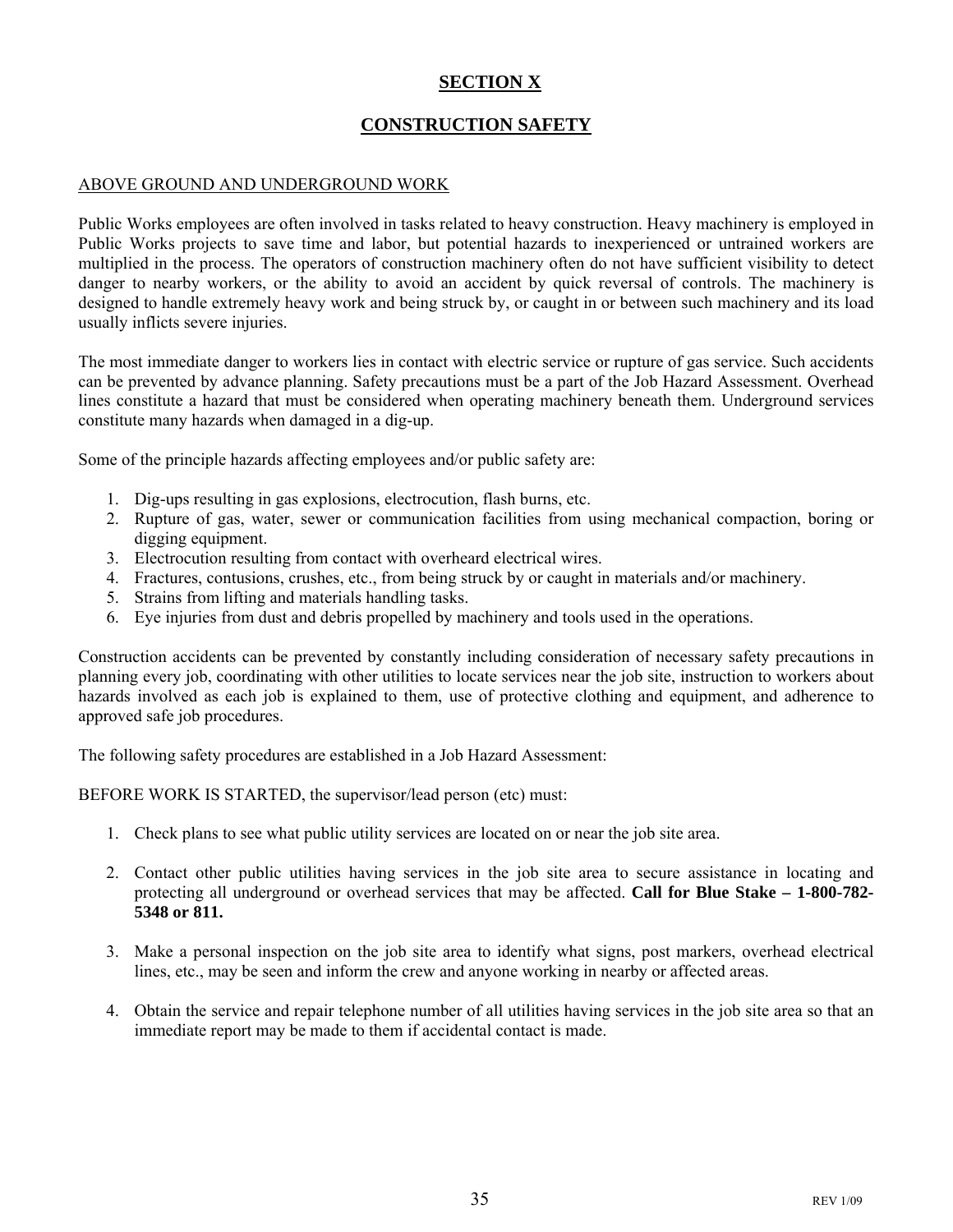### NATURAL GAS SERVICE

- 1. Inform all crew members of locations and depths of buried pipelines.
- 2. Specifically instruct equipment operators to avoid contact with buried lines. Do hand digging when in close proximity to buried pipelines.
- 3. Be aware of proper compaction procedures when using mechanical compaction equipment after backfilling over buried pipelines.

### If a Gas Pipeline is Damaged

- 1. Immediately call the **Unisource Energy Services** repair office to report the damage. **(877) 837-4968**
- 2. Shut off all motors in the area.
- 3. Remove all flares or lanterns.
- 4. Enforce NO SMOKING in the area.
- 5. Do not cover up damaged pipeline.
- 6. Do not operate gas valves.
- 7. Check buildings in the immediate area for gas odors.
- 8. Request occupants to leave the area if gas odors are detected.
- 9. Re-route traffic from the immediate area and notify the Police Division and the Director of Public Works of the situation.
- 10. Stay near the area until relieved by Police or Gas Company personnel.

### ELECTRICAL TRANSMISSION SERVICE

- 1. Contact Arizona Public Service (APS) if work is to be done near electric service and accurately locate any buried service.
- 2. **ALL** wires and conduit must be considered energized and dangerous.
- 3. If excavating beneath buried conduit or cables, arrangements must be worked out in advance with APS concerning maintenance of electrical services, proper support of exposed conduit, and suitable compaction of backfill.
- 4. If excavating near poles or guide wires and the possibility of damage to cables or collapse of a pole line exists, consult APS
- 5. Booms and protruding parts of construction machinery must not be operated closer than 10 feet from overhead electrical lines. When construction machinery is operated in close proximity to energized lines that a full traverse of the moving parts could result in contact, a crew member must be provided to direct the operator. Crew members in those circumstances must be especially watchful that movement of the machinery be no closer than the minimum 10 foot clearance prescribed above.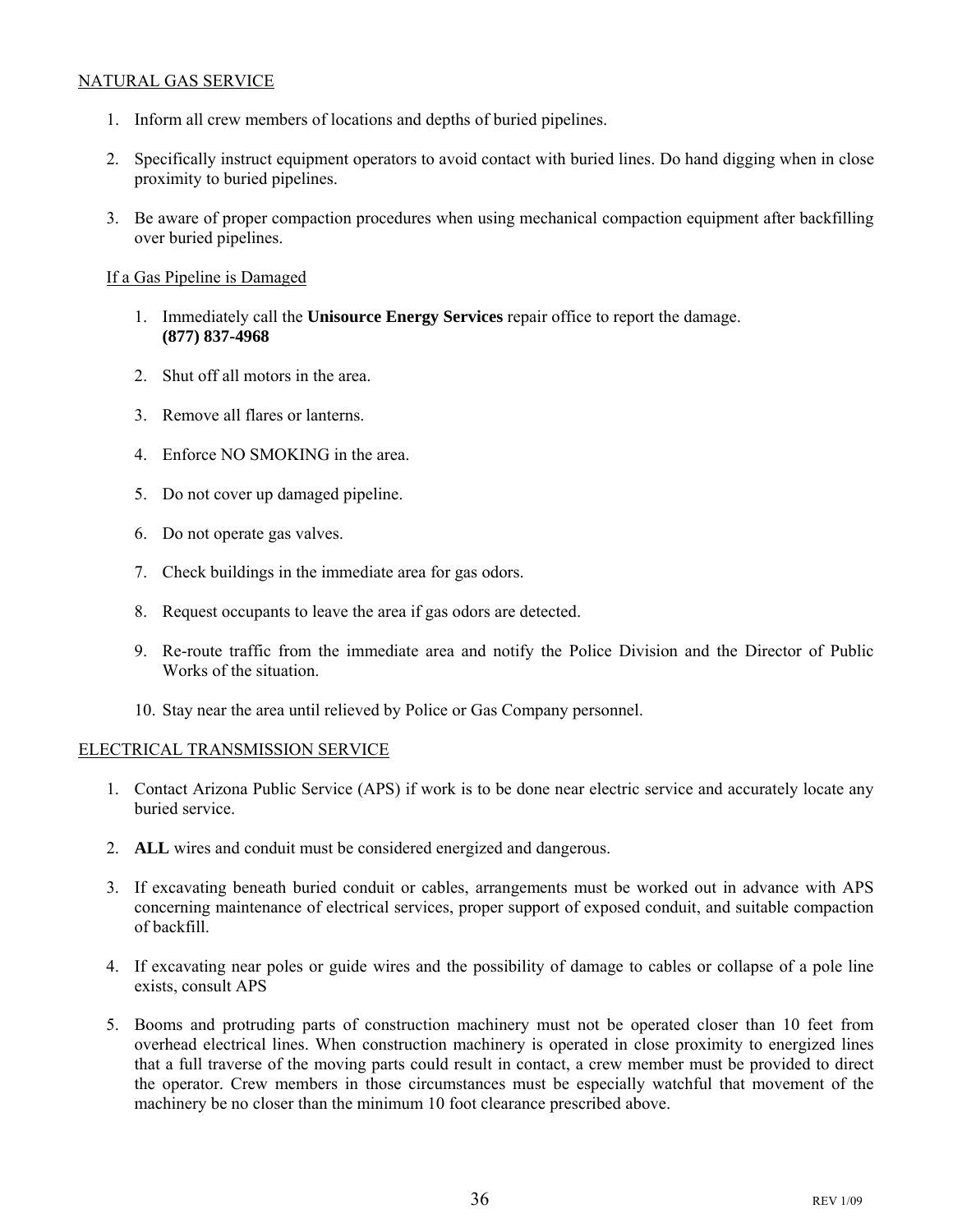6. Workers on the ground handling suspended loads, slings, cables, etc., in contact with the machine are in the most hazardous position if contact with energized electrical lines occurs. Ground crews must be repeatedly warned of the hazard and especially watchful to prevent such contact.

### If Machines Contact Energized Wires

- 1. Immediately contact the APS repair office (779-6911) or (800) 253-9407.
- 2. The operator should attempt to swing the boom clear.
- 3. Persons on the rig are usually safe, stay in the rig. **Only if absolutely necessary to leave the rig**, jump clear at least 3 feet from the rig without falling, being careful that no part of the body is in contact with the machine and the ground at the same time. Make sure that only one point of contact is made with the ground at any one time i.e. jump or hop with both feet together, until you clear the area. Do not just walk away from the rig, shuffle your feet until you are at least 10 feet away.

### UNDERGROUND TELEPHONE/CABLE TV SERVICES

Underground telephone cable/cable TV service is generally buried with a minimum cover of 24 inches. Subsequent grading may have reduced this minimum. Pipe pushers, trenchers, boring tools, air hammers, pins for paving and curb forms, etc., should not be used until determining the depth and location of buried communication cables and conduit.

### DIGGING AND TRENCHING OPERATIONS

- 1. Approved guards such as shoring, barricades, warning signals, or crew members assigned flagging duty must be in place when workers are engaged in any street excavation or street repair work. Warning devices must be placed a sufficient distance with due regard for visibility, speed, and volume of traffic. Open manholes must be properly guarded with approved warning devices.
- 2. A crew member must be posted on the surface to assist the machine operator. Crew members must station themselves where they can be seen by the operator, outside the range of movement or hazardous area from loads and warn the operator of the presence of others who may enter the area.
- 3. All tools, materials and equipment must be kept at a reasonable and safe distance from the edge of trenches, curbs or embankments.
- 4. Protective systems of trenches must commence at a depth of five feet. Earth banks more than five feet in depth, when not shored or braced, must be sloped to 1 ½:1 (Horizontal:Vertical). Excavation work must be under the supervision of someone with the necessary experience and authority to modify the shoring and method of excavating as necessary to insure safety (Competent Person). Excavations less than five feet must also be protected when hazardous ground movement may be expected.
- 5. If the texture of the earth being removed is unstable (sand, loose fill, etc.) warn all workers against working too close to the excavation before shoring is installed. All soil classifications are assumed to be Type C soils.
- 6. Hard hats must be worn at all times by workers in or around excavations, trenches, tunnels, sewers, or other sub-surface operations.
- 7. When chains, ropes, cables, slings, etc., are placed under tension, warn workers and observers to stay beyond the range of whipping strands if they should part from the tension.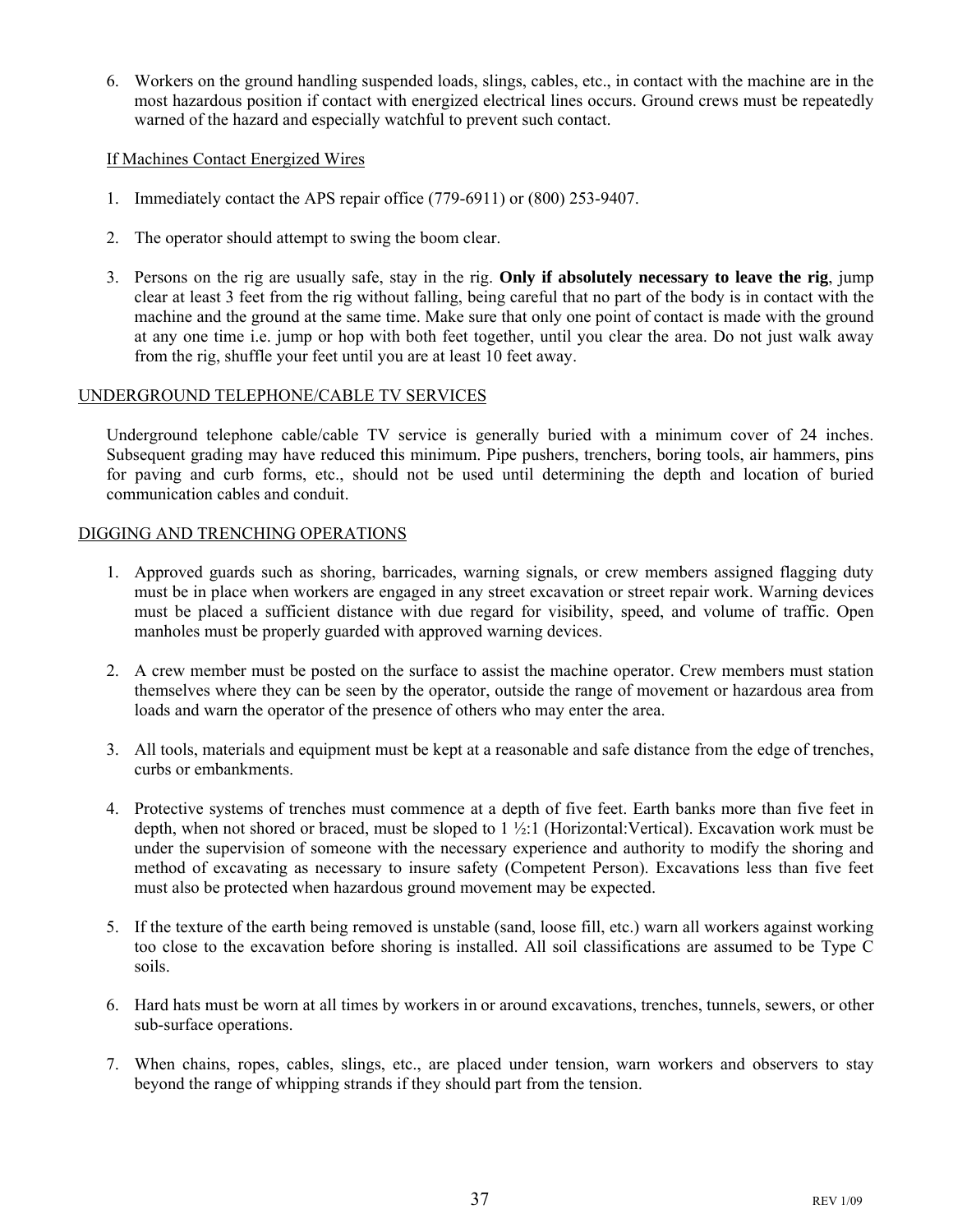### OVERHEAD CRANES

- 1. Read and understand operator's manual and follow all safety requirements.
- 2. Know the load capacity of your crane.
- 3. Never exceed the manufacturer's load ratings.
- 4. Visually inspect equipment.
- 5. Check hydraulic fluids regularly.
- 6. Check cables for kinking or fraying.
- 7. Lift loads at proper lifting points.
- 8. Use lifting cable or straps.
- 9. Control loads at all times using hand line to prevent excessive motion.
- 10. Stand clear of loads at all times.
- 11. Keep clear of all moving parts.
- 12. Know and understand crane signals.
- 13. Use only one signal person.
- 14. Never operate crane unless outrigger is placed and properly support the equipment.
- 15. Work well away from power lines (at least 10 feet).
- 16. Before working near power lines contact the utility company.
- 17. Overhead cranes are made to pick up or drop loads, never drag loads.
- 18. Death or serious injury can occur if safety procedures are not followed.

### OVERHEAD AUTO LIFTS

- 1. Read and understand operator's manual and follow all safety requirements.
- 2. Visually inspect equipment.
- 3. Check hydraulic lines; check cables for kinking or fraying.
- 4. Check chains for wear.
- 5. Regularly check fluid levels.
- 6. Before operating, check safety catches.
- 7. Before raising completely make sure vehicle is mounted on lift safely.
- 8. If dual hoist is used, raise vehicle evenly.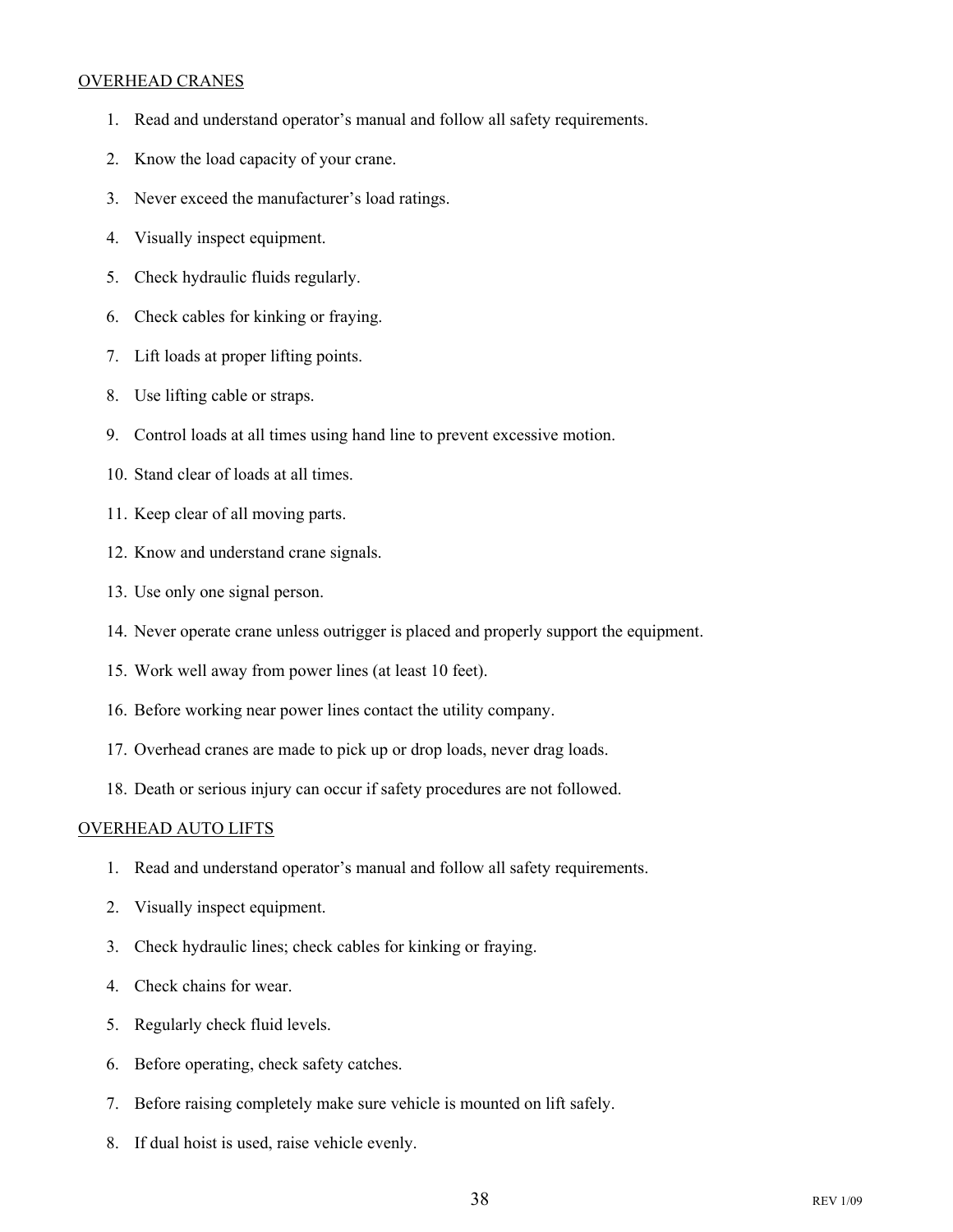### DUMPBEDS AND OUTRIGGERS

- 1. Never work under dumpbeds when engine is running. Follow lock out/tag out procedures.
- 2. Always block or support bed or outrigger when working on or under bed.
- 3. Use proper blocks for support; check operator's manual.

### AERIAL PLATFORMS AND BASKETS

This equipment is used by traffic signal technicians, tree trimmers and in various maintenance tasks.

The hazards involved are:

- 1. Contact with electrically charged overhead wires.
- 2. Falls.
- 3. Dropping tools and other objects upon workers below.
- 4. Being caught in, on, or between equipment parts.

Falls can be prevented by use of adequate and appropriate safety equipment. A raised platform or basket becomes a highly unstable support if jarred by a collision with the base vehicle, jerky operation, or failure of mechanical controls. Prevention of falls is achieved by using a fall protection lanyard or safety line, if it is secured to the employee and to the boom or platform.

The equipment used by City crews has controls located in various parts of the basic machine to operate the outriggers, booms, power take-off, etc. There is little standardization, even on equipment of the same general type. The operator who activates such controls should make sure that all persons in the vicinity of this equipment are clear of any moving part before power is applied. The supervisor or employee in charge of the crew is responsible for insuring that this precaution is taken and that appropriate warning is given. Under no circumstances should employees or the public be permitted to walk underneath booms, platforms, or suspended loads.

The following safety procedures are established:

- 1. Read and understand operator's manual and follow all safety requirements.
- 2. Always lower outriggers before raising the basket. (Most equipment now in use is equipped with an interlock which prevents raising the basket until the outriggers are down).
- 3. Give verbal warning to persons near the vehicle when lowering outriggers if an automatic audible signal is not available.
- 4. When working aloft in aerial baskets or platforms, a hardhat and a fall protection lanyard or safety line must be worn by the employee.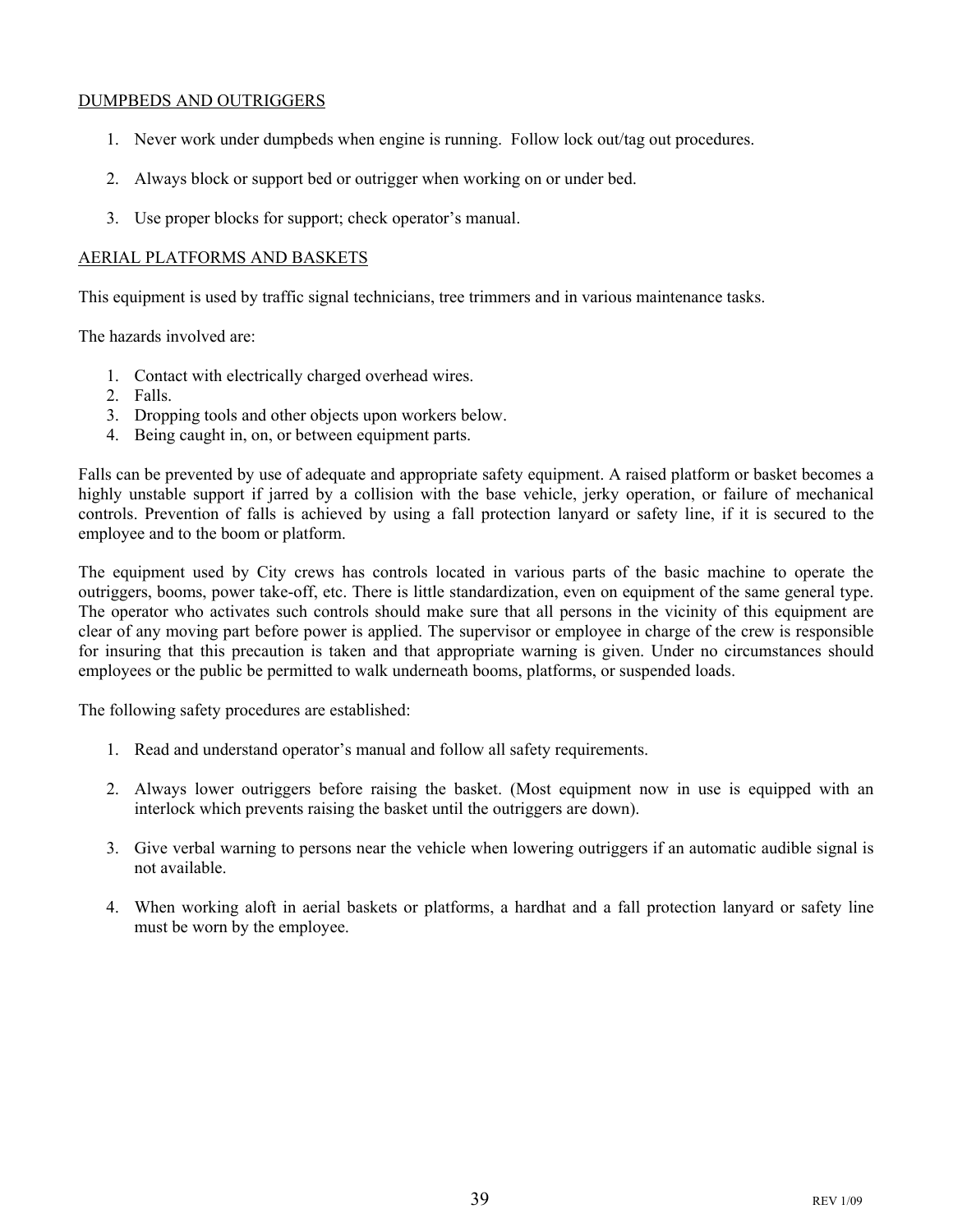### WORKING IN PUBLIC RIGHTS OF WAY

Maintenance activities may include street painting, street sweeper operation, traffic signal repair, etc. They may interfere with normal right of way. The feature of simultaneous flashing of all turn signal lights augmented by the mars light should be used as a warning device. For minor construction or maintenance operations requiring 15 minutes or less, the work vehicle itself with high visibility color or reflective markings mounted on the vehicle and warning lights described above, will usually be adequate.

When maintenance or construction activities exceed 15 minutes duration, adequate signs and barricades must be set up.

The following safety procedures are established:

- 1. No City street can be completely closed for utilities repair work without adequate notice to the Police and Fire Divisions through the Dispatch Center.
- 2. When City work crews must perform emergency repair work in a posted traffic lane during peak traffic periods (6:00 a.m. to 9:00 a.m., 11:00 a.m. to 1:00 p.m., and 3:00 p.m. to 6:00 p.m.), the Public Information Officer should be notified as to location, time work started, and estimated time of completion so as to issue a Public Service Announcement.
- 3. If an open cut is left in a posted traffic lane when work is stopped or suspended for any reason, a steel plate cover of sufficient strength to sustain normal traffic loads should be placed over the cut and anchored, or A.B.C. material will be placed in the cut and compacted to the proper density. If a cut cannot be covered and must be left overnight, signs and barricades must be left in place in accordance to the Manual of Uniform Traffic Control Devices (MUTCD), adequate lighting shall be provided, and the Street Superintendent consulted.
- 4. All mobile equipment used for maintenance and repair work in City streets must be equipped with a mars light.
- 5. When a portion of a street has been closed for maintenance and repair work and construction equipment must be intermittently operated in lanes left open to traffic, a trained flagger (refer to Flagger Handbook) must be provided to control traffic.
- 6. Any obstruction of a public right-of-way by City work crews for maintenance and repair work exceeding 15 minutes duration must be signed and barricaded according to the Manual of Uniform Traffic Control Devices (MUTCD).
- 7. Every attempt should be made to work in front of your vehicle to buffer traffic from the rear.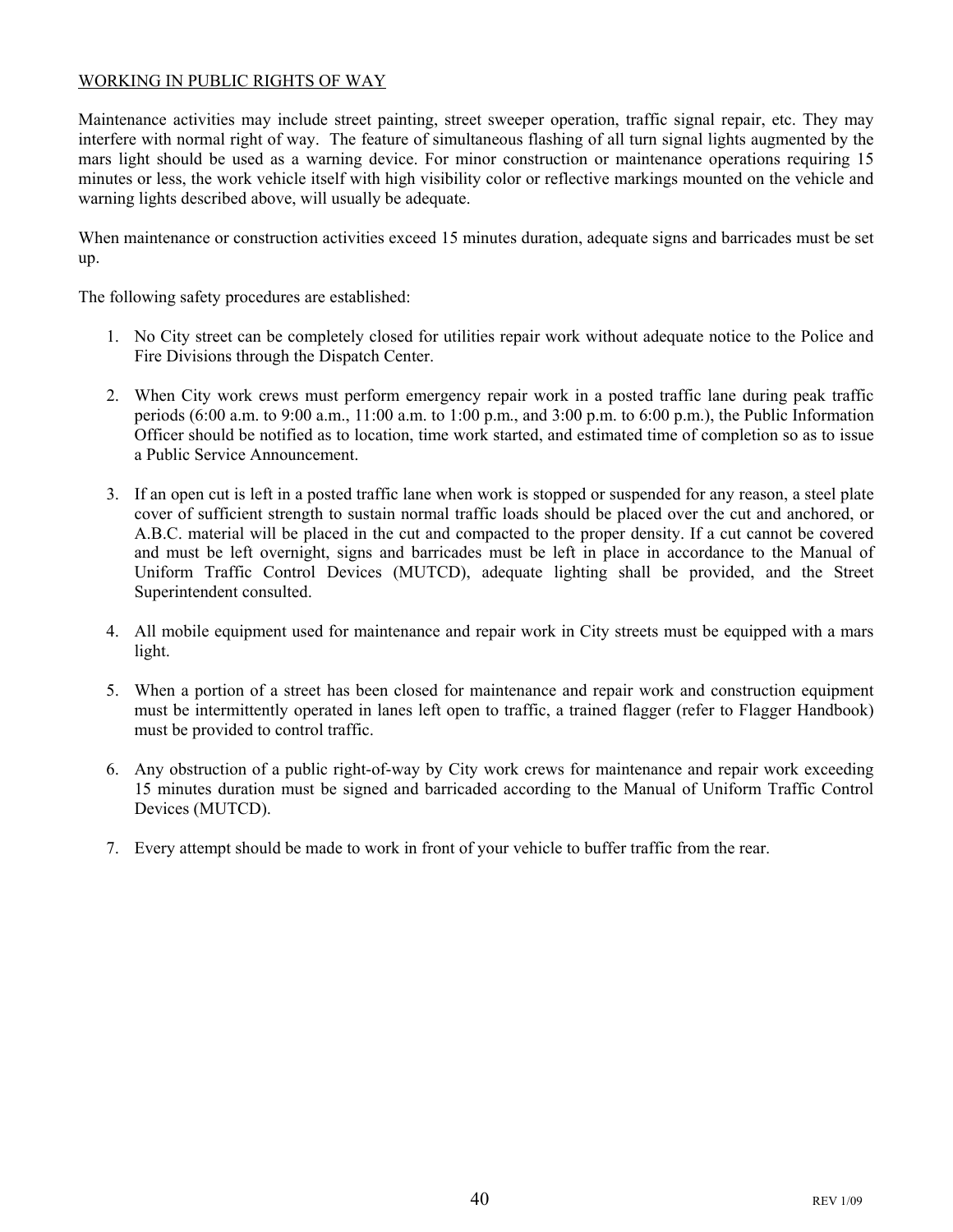### TRAFFIC WARNINGS

- 1. Protection of hazards such as large holes, soft patches, etc:
	- a. Place signs in advance of hazard.
	- b. Protect holes and patches with barricades at the hazard.
	- c. Where flags are used to mark a hazard, they must be replaced by signs as soon as possible.
- 2. Removal of temporary construction signs:
	- a. Signs placed solely for the protection of workers must be removed at the end of the day's work.
	- b. Signs to warn of temporary hazards (bump, one-way traffic, etc.) must be removed as soon as the hazard has been eliminated.
- 3. Protection of employees working on roadway:
	- a. Warning signs must be placed in advance of the work in both directions during crack-filling operations.
	- b. Work must be done on only one-half of the roadway at a time when patching and/or filling cracks, etc.
	- c. Trained flaggers (refer to Flagger Handbook) must be used when the amount or speed of traffic warrants.
	- d. All employees working in the right-of-way must wear safety vests.
- 4. Members of the flag crew should:
	- a. Stand near enough to the employees being protected so there is no doubt as to the flag crew's purpose.
	- b. Stay not less than 100 feet from the employees unless conditions make this impossible.
	- c. Stand on the shoulder, to the right of approaching traffic.
- 5. To stop traffic:
	- a. Hold sign stationary, extended into the traffic lane, until the car has stopped.
	- b. Speak to the driver if necessary and give the signal to proceed with the free hand.
- 6. To slow traffic:
	- a. Hold sign stationary, extended into the traffic lane, until the vehicle has slowed sufficiently.
	- b. Lower sign and give signal to proceed with free hand.
- 7. Flagging traffic at night:
	- a. Use a bright red lantern or fuses.
	- b. To stop traffic, wave the light back and forth until the vehicle has stopped.
	- c. Give the signal to proceed with your free hand or by speaking to the driver.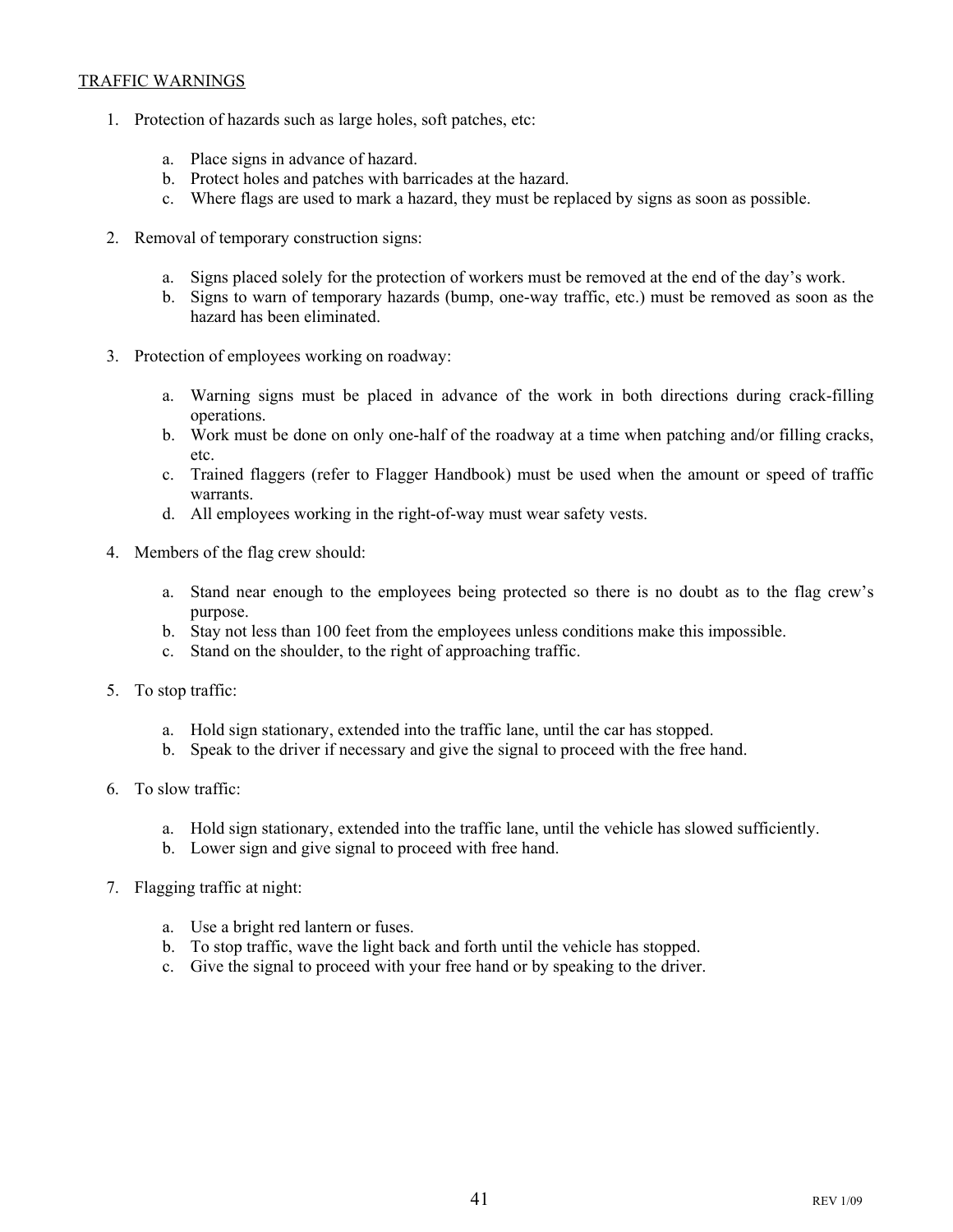### **SECTION XI**

### **MOTOR VEHICLE AND HEAVY EQUIPMENT**

City vehicles are easily identified as such and thus constitute a traveling advertisement seen by many citizens. They have what advertising employees call "high exposure". In our relationship with other motorists and pedestrians while operating City vehicles, we control and important influence for good or poor public relations with the City. By courteous, considerate driving habits we build good public relations, and by applying the principles of defensive driving we avoid accidents. The following safety procedures are established:

1. All employees shall be responsible for a safety check **EACH DAY** for any vehicle or mobile equipment they are assigned to drive. A City of Flagstaff Driver's Vehicle Safety Check is to be done each day by each operator using the equipment. The Safety Check is required for all vehicles.

### General Preventative Maintenance Checklist for light duty vehicles up to 1 ½ tons

- A. Walk Around Inspection
	- 1. Check tire air pressure and condition.
	- 2. Check engine fluid levels (oil, coolant, transmission and windshield washer fluid), check for leaks.
	- 3. Check mirrors, glass and windshield wipers.
	- 4. Check seat belts.
	- 5. Check lights and back up alarm, if equipped.
	- 6. Check for any body damage (report damage to supervisor).

Report any noted items to supervisor or Fleet Services for repairs.

### General Preventative Maintenance Checklist for Heavy Equipment

- A. Walk Around Inspection
	- 1. All walk around inspections must be done at the start and end of each shift according to the operator's manual.
	- 2. Check directional signals, mars light.
	- 3. Check all wheels, including rims, oil seals and lugs, tire inflation, tire condition and tread depth and mud flaps.
	- 4. Check battery box cover and fuel tank.
	- 5. Check mirrors, doors and windshield.
	- 6. Check integrity of all lines, hoses, and pipes (exhaust pipes and muffler) for leaks and attachments.
	- 7. Check front and rear suspension including springs, spring mounts, shock absorbers and torsion bar.
	- 8. Each brake should be checked for proper slack adjustment, chamber, hose and drum condition. IMPORTANT: Vehicle tires must be chocked in BOTH directions before going underneath of it!
	- 9. Check steering box and linkage.
	- 10. Under the vehicle check the drive shaft, exhaust system and frame.
	- 11. Check hydraulic reading.
	- 12. If using a combination vehicle, inspect the coupling system; release arm, kingpin and apron. On the  $5<sup>th</sup>$ wheel, inspect the locking pins, lights and reflectors along with the air/electric connections.
	- 13. Drain air tanks daily to remove moisture and oil. Otherwise the brakes could fail.
- B. Under the Hood
	- 1. Check oil and coolant levels.
	- 2. Check automatic transmission and power steering fluid while engine is warm.
	- 3. Check integrity of all lines, hoses and fittings (including exhaust system).
	- 4. Check water pump, alternator and air compressor belts.
	- 5. Look for any leaks.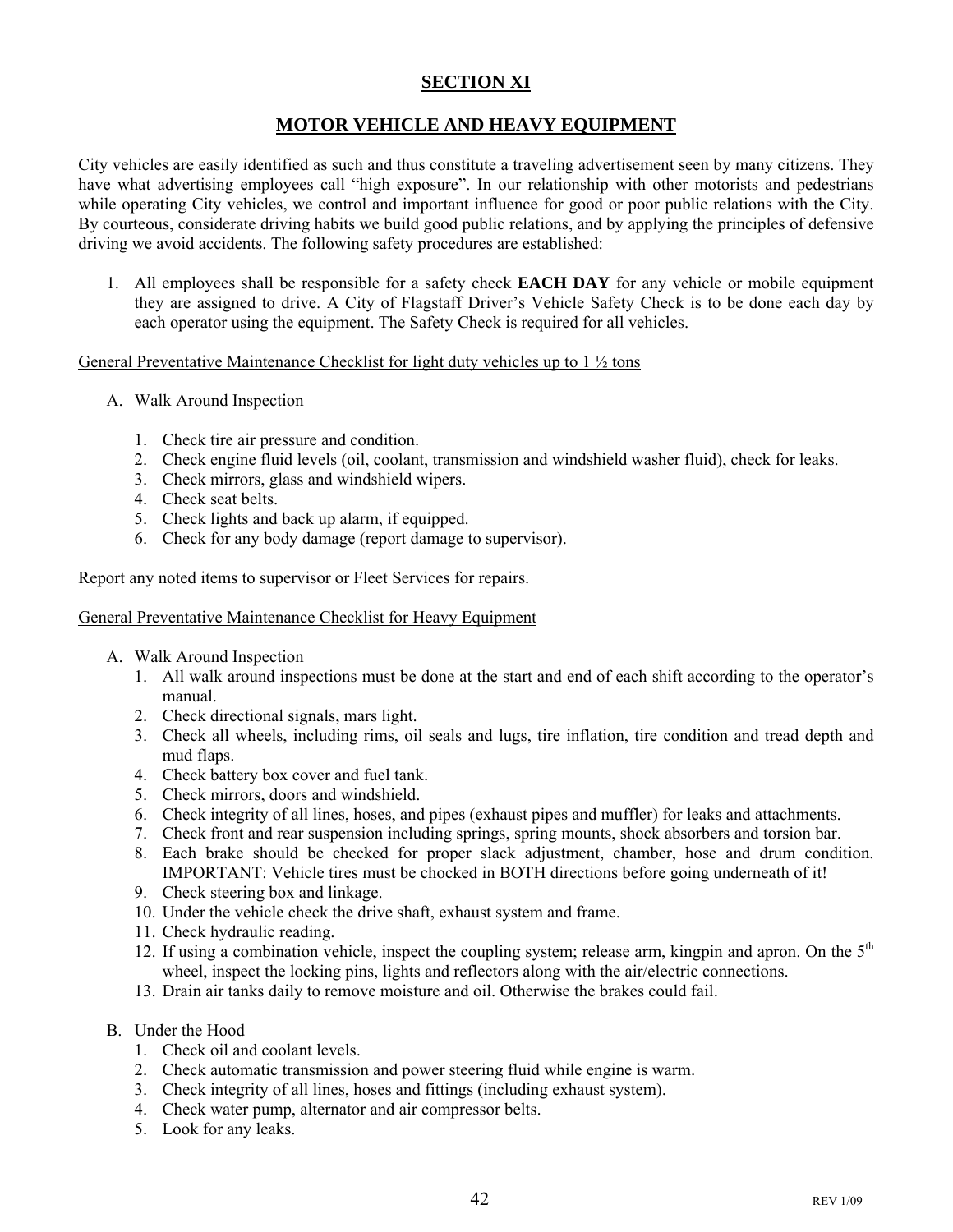### C. Inside the Cab

- 1. Check indicators and gauges (air and oil pressure).
- 2. Check fire extinguisher, first aid kit, and 3 reflective triangles.
- 3. Check seat belts.
- 4. Check back-up alarm and horn.
- 5. Be sure inside is clear of litter.
- 6. Check fuel gauge.
- 7. Perform 7-step air brake inspection if equipped with air brakes.
- D. Position all adjustments for safe driving before putting the vehicle into gear, i.e., the seat, seat belt, inside and outside mirrors. If service is needed, report it to the Vehicle Shop.
- E. Lock Out Tag Out Procedure Red, yellow, and green tags are to be used for identifying the current status of vehicles.
	- 1. Red tags are to show that the equipment is out of service and should not be operated, this tag needs to be zip tied to the steering wheel or to an area that will prevent starting.
	- 2. Yellow tags need to be attached to equipment that is not properly operating but can be operated if deemed necessary, please include name, date, time, and brief description of problem on tag.
	- 3. Green tags will be issued by Fleet Services after repairs are completed.
- F. Drivers of City vehicles with a gross combined weight rating of 26,001 or more pounds must possess an Arizona Commercial Drivers License (CDL) along with the proper endorsements and they must be thoroughly familiar with the state and local regulations governing motor vehicle operation. It is the driver's responsibility to maintain their Commercial Driver's License by making and keeping necessary appointments for renewal tests and medical certificates. CDL drivers are required by law to inform the City of Flagstaff whenever the status of their driver's license changes for any reason (suspension, revocation, medical or expiration) and to notify the City of Flagstaff of any traffic convictions. Failure to do so is a criminal offense. The fact that employees may operate an emergency vehicle does not absolve them from civil or criminal liability for the consequences of wantonly reckless driving. The driver must be in a position to satisfy a jury that they used reasonable care and prudence in operating emergency vehicles. Even though emergency equipment has warning devices, the driver is expected to **PROCEED WITH CAUTION.**
- G. Load Security:
	- 1. Supplies transported in motor vehicles must be secured in such a manner that they will not be dislodged or fall out or forward during transit or sudden stops. Loads must be secured with a minimum of two tie downs.
	- 2. Loader operators will not overload any equipment.
	- 3. All tower equipment (ladder trucks, aerial buckets, etc.) will be checked and secured prior to the movement of the vehicle.
- H. Never take drugs or strong medication before operating a vehicle. Remember that drugs, illness, or extreme fatigue may affect your ability to judge distances, speed and driving conditions. Make sure to notify your supervisor of any prescription drugs that you are taking that could impair your driving.
- I. All persons who drive or ride in City vehicles must, in all cases, wear the installed seat belts.
- J. Not more than three persons are permitted to ride in the front seat of any vehicle. Persons must not be transported in any vehicle unless safe and secure seating is provided for each such person.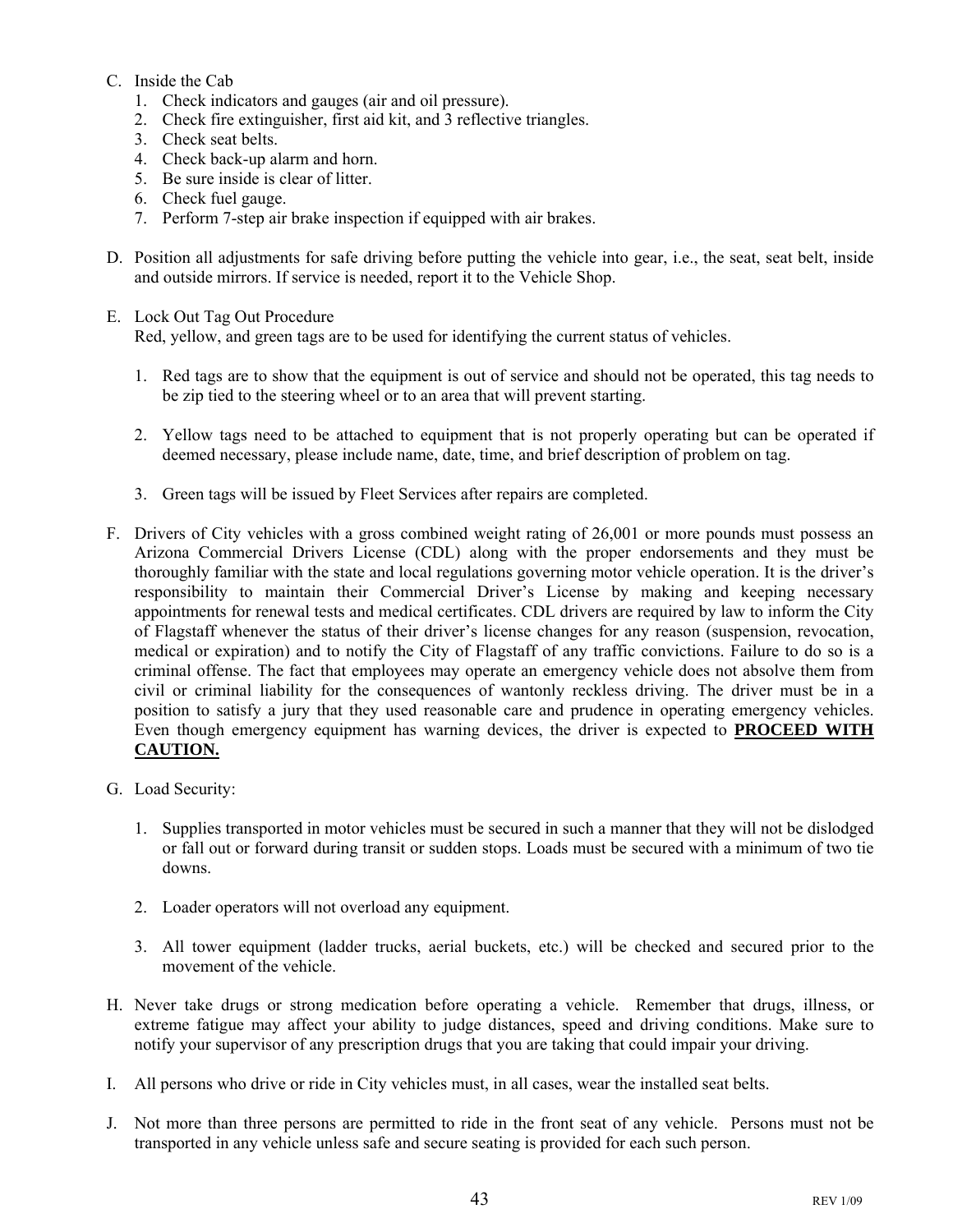- K. Parking Vehicles
	- 1. Except when working conditions require otherwise, parked vehicles must have motor stopped, emergency brakes set, transmission in park or low gear, and ignition keys removed and in the possession of the driver. Please refer to the City's Anti-Idling Policy for further details.
	- 2. Vehicles will not be parked on the wrong side of the street facing traffic except in case of emergency.
	- 3. When trucks or vehicles must be stopped on streets or highways, adequate warning signals must be used and also a trained flagger (refer to Flagger Handbook) if traffic warrants.
	- 4. Before leaving the curb, look to see that no cars are approaching from either direction, and signal your intention. Best practice is to make a quick 360 degrees walk around of the vehicle to check for hazards before moving the vehicle.
- L. When backing up a vehicle, be sure the way is clear. Get out of the vehicle when necessary and inspect the area to be backed into. Back up slowly. Sound horn while backing when necessary. If there is another employee available, the other employee should get out and spot. If at all possible, plan work so that vehicle backing is not necessary.
- M. Drivers must be particularly alert while driving near children. Children must be kept from playing in or around City owned vehicles. While working in areas such as parks, playgrounds, swimming pools, or community centers, drivers will be especially watchful for children and will drive carefully and slowly at all times.
- N. Stay within posted speed limits. Slow down when conditions warrant. The speed limit within all Public Works Facilities is 5 M.P.H. unless otherwise posted.
- O. Do not assume the right-of-way. The driver who has the last chance to avoid an accident may be the driver with legal responsibility. DON'T BE PUSHY; YIELD OR STOP.
- P. When approaching a four way stop or intersection, make your intentions clear if there are other vehicles in the intersection. Use turn indicators.
- Q. Keep a distance behind other vehicles so as to avoid tailgating. Do not allow others to tailgate. Slow down, pull over to the side, let the tailgater pass.
- R. Filling Tanks:
	- 1. Shut off the motor of the equipment.
	- 2. Stay in contact with the vehicle or touch a metal part of the vehicle away from the filler neck with your hand to discharge any static.
	- 3. Do not smoke near fuel pumps.
	- 4. Keep the hose nozzle against the edge of the filler pipe.
	- 5. To avoid spills, do not fill tank too fast or too full.
	- 6. Stay at pump/vehicle while fueling.

### TANK VEHICLES

Hauling liquid in tanks requires special skills because of the high center of gravity and liquid surge. Tests have shown that tankers can turn over at the speed limits posted for curves.

A. General Instructions and Warnings: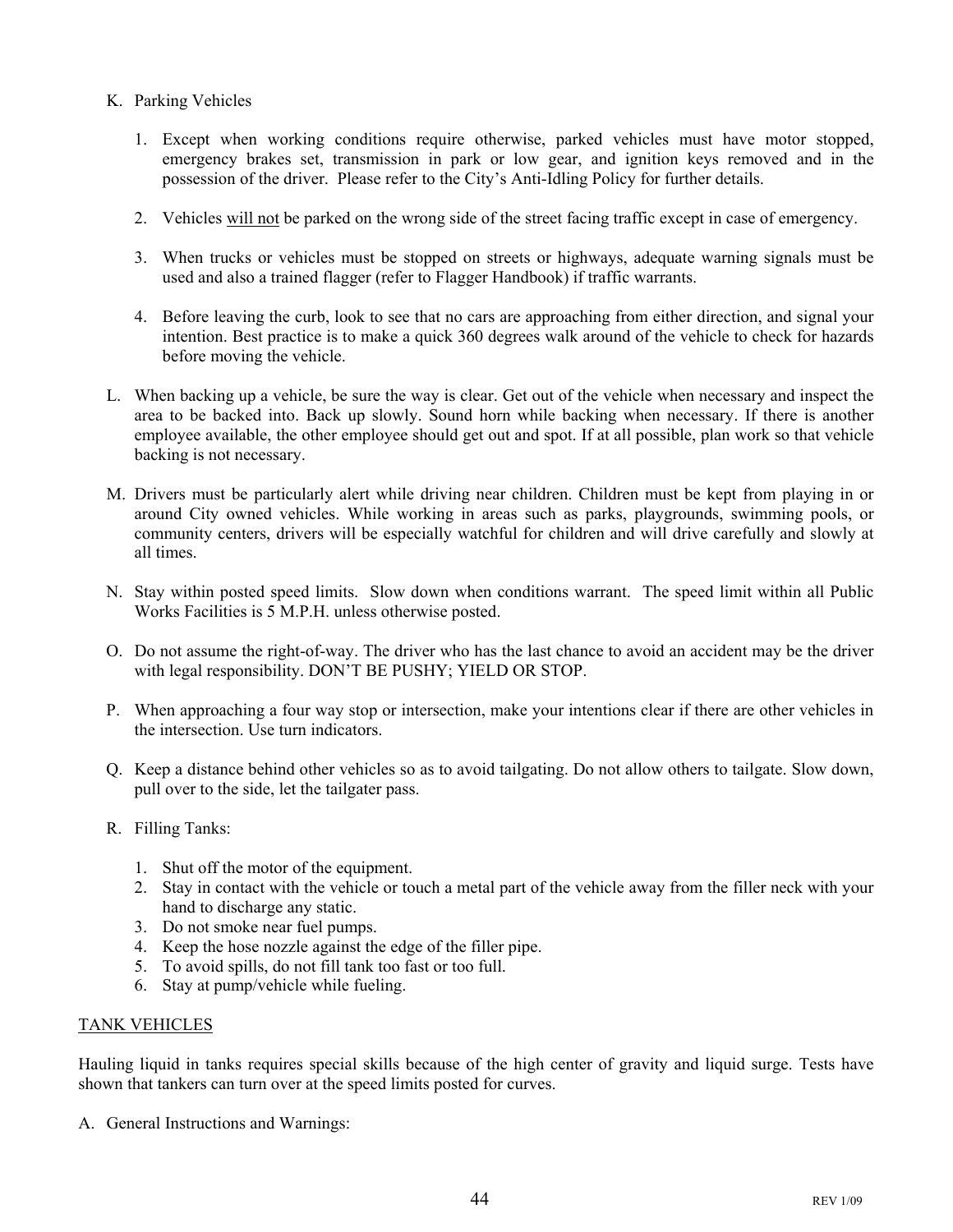- 1. Take highway curves or on/off ramp curves well below posted speeds.
- 2. Baffled liquid tanks have bulkheads in them with holes that let liquids flow through. Baffles help control the forward and backward liquid surge. However, side to side surge can still occur which can cause a rollover. Use extreme caution in making sharp turns with a partially or fully loaded tanker.
- 3. Unbaffled liquid tankers or "smooth bore" tankers have nothing inside to slow down the liquid surge. Be extremely cautious especially when starting, stopping, or turning.
- 4. Never load a cargo tank totally full because liquids expand as they warm. Some liquids also expand as altitude increases. The amount to load depends on the amount the liquid will expand in transit, the weight of the liquid and the legal weight limits. Recognize overloads and poorly balanced weight.
- 5. Empty tank trucks take longer to stop than loaded trucks.
- 6. Operation of a tank vehicle having a capacity of 1000 gallons or more requires a "N" Tanker Endorsement on a Commercial Drivers License.
- 7. Operation of a tank vehicle containing hazardous/flammable liquid a "X" Hazmat Endorsement on a Commercial Drivers License is required.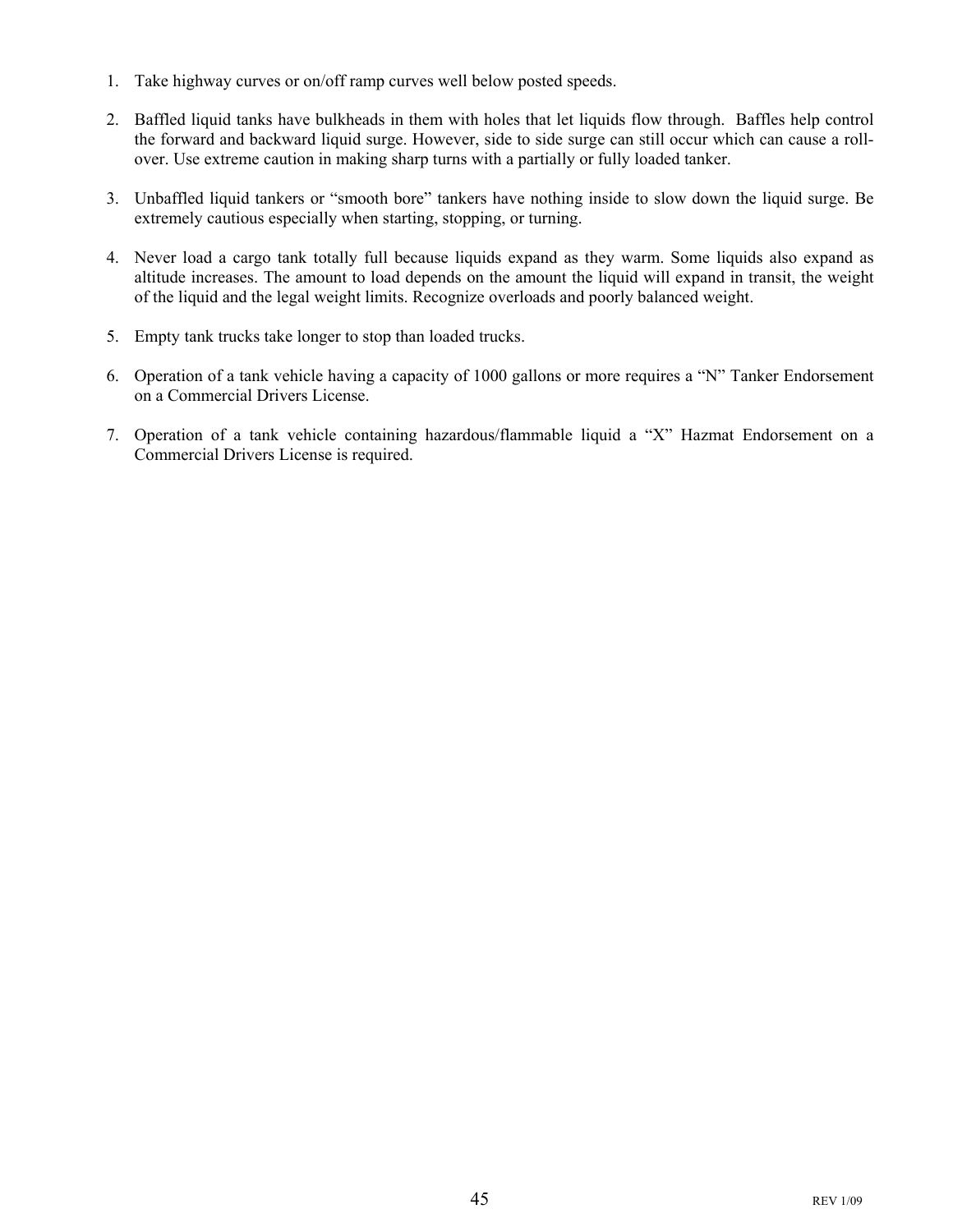### **SECTION XII**

### **VEHICLE ACCIDENT PROCEDURE**

In the event of an accident involving City-owned vehicles, the following procedure will be followed:

### A. **DO:**

- 1. Stop immediately and administer first aid if necessary in the event of personal injuries to another party. It is your legal duty to see that the injured party receives first aid. This is not an admission of liability.
- 2. Report ALL accidents to the Flagstaff Police Division immediately and to your supervisor as soon as possible. Get full information to assist the police in completing the accident report. Report carefully the position of the respective vehicles, the location and length of any skid marks, the distance traveled by each vehicle after the accident and any unusual conditions of the roadway, the vicinity or the respective vehicles involved. These are all important in placing responsibility for the accident.
- 3. Obtain the name, address, age, and telephone numbers of ALL witnesses, including occupants of the other car. If a name or address is refused or cannot be obtained, get the house number if they live nearby, and license number of their car.
- 4. Obtain an accident report form from your Supervisor, the Human Resources office, or online, complete it, and return it in person to your supervisor, acting supervisor, section head or Division head immediately after the Flagstaff Police Division and/or your physician has released you.

### B. **DO NOT:**

- 1. Make admission as to your negligence or fault for ANY accident, and under no circumstances assume any liability or authorize any repairs on the other party's vehicle. Such acts violate the provisions of our insurance policy. Refer all claimants to the Risk Manager's office; if you are liable, their claim will be promptly taken care of.
- 2. Take part in any altercation or argument with the other party. You cannot win an argument of this kind, and it only makes it more difficult for the insurance adjuster who has to take up the accident where you leave off.
- 3. Sign any statement or discuss the accident with an adjuster of any other insurance company, or any attorney or representative of the injured or damaged party.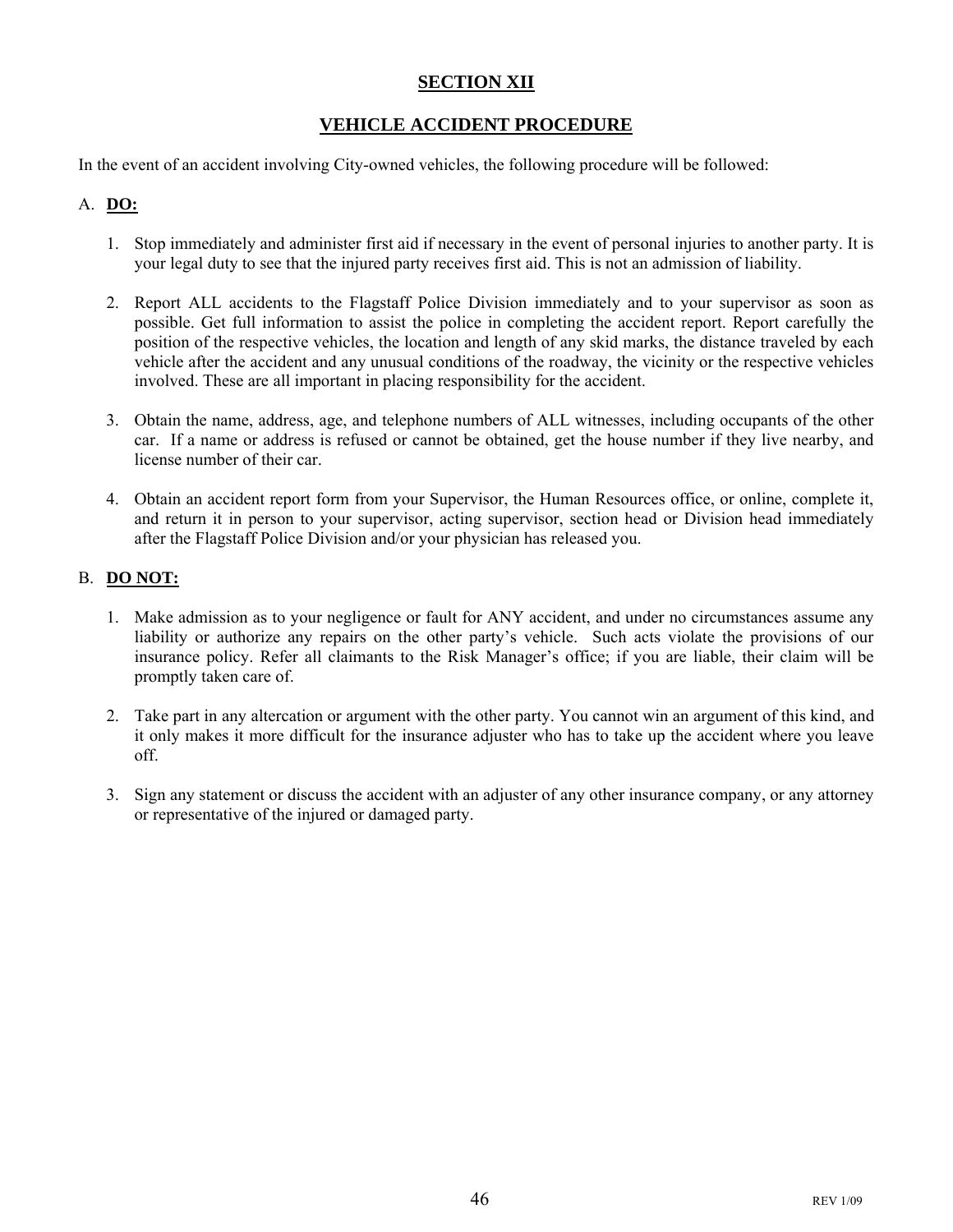### **SECTION XIII**

### **SNOW REMOVAL OPERATIONS**

Due to increased hazards during snow removal work, this section is directed at the safe operation of equipment that is assigned to permanent and temporary employees. This includes all safety precautions, warning and operating instructions as suggested by the manufacturer of the equipment. Please report any unsafe conditions to the immediate supervisor prior to use as well as after the shift.

- 1. All plow trucks should be equipped with clearance indicators on the plows.
- 2. When necessary to clear or clean truck beds or cinder boxes, only use the ladders provided.
- 3. Always disengage P.T.O. when working on augers. Follow lock out/tag out procedures.
- 4. When installing cinder boxes, be sure they are chained to the front of the truck bed.
- 5. All truck beds should be waxed prior to pick-up operations. Be sure the truck is level before raising bed to dump. Recognize overloads and poorly balanced weight.
- 6. Mud flaps need to be hooked up out of the way when dumping snow.
- 7. When using a loader to pick up snow, utilize appropriate traffic control. When necessary, call for traffic control on ice-packed hills before cindering.
- 8. All P.T.O valves should be checked prior to work shift indicating the position of the valve which operates the truck bed or cinder unit.
- 9. With blade wing in roading position, do not force internal mast cylinder down.
- 10. Always connect safety cable or chain to wing when not in use.
- 11. Use extreme caution if it becomes necessary to articulate blades when wings are mounted.
- 12. If two blades are being used when cutting ice the rear blade should stay at least one blade length behind the front blade.
- 13. The mandatory use of seat belts must be observed at all times during snow removal.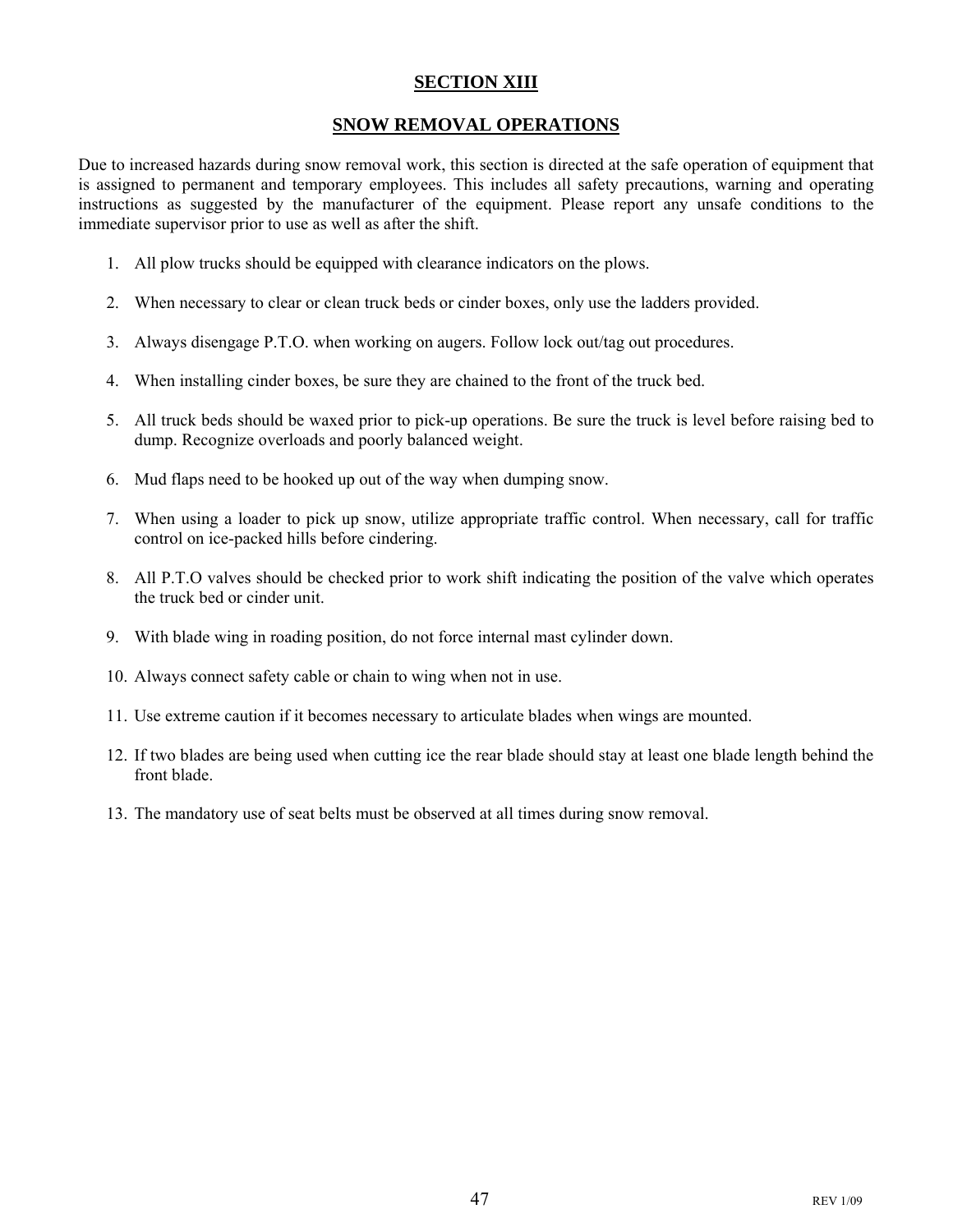### **SECTION XIV**

### **FIRST AID**

While emphasis is placed on the prevention of accidents and the injuries which often result, accidents do occur. Prompt, knowledgeable treatment of wounds or other physical results of accidents will, in many cases, prevent minor injuries from becoming major ones, and sometimes save lives.

The following first aid rules are established:

- 1. First aid cabinets or kits must be maintained in Public Works buildings. First aid kits shall be carried in all Public Works vehicles.
- 2. Supervisors or designee are to check first aid supplies on a periodic basis. The supplies must be those specified by the City Purchasing Director. Minimum amounts of each item must be maintained.
- 3. Cuts, scratches, etc., should be given prompt medical attention. Always be sure that open wounds are thoroughly cleansed with soap and water to prevent infection. Direct pressure is the best way to stop most bleeding injuries.
- 4. There are many cases in which an injured employee, when needing professional medical attention, can be transported to the hospital by City car or private ambulance. There may be serious cases, however, in which it is important that the injured employee be seen by Paramedics. If there is any doubt in the mind of the supervisor or leadman in charge, it should be resolved by calling for Paramedic service. As an example, the following conditions would definitely indicate Paramedic service:
	- a. Employee unconscious or apparently in shock.
	- b. Any apparent open or angulated fracture.
	- c. Any uncontrolled bleeding or large blood loss.
	- d. Severe abdominal cramps and/or vomiting.
	- e. Other symptoms of internal injury.
- 5. To obtain Paramedic service, radio the office or call the Emergency number, 911.
- 6. All injuries, no matter how minor, are to be reported to Risk Management. Injury report forms are available in the supervisor's office or the administrative office and on the City Intranet page.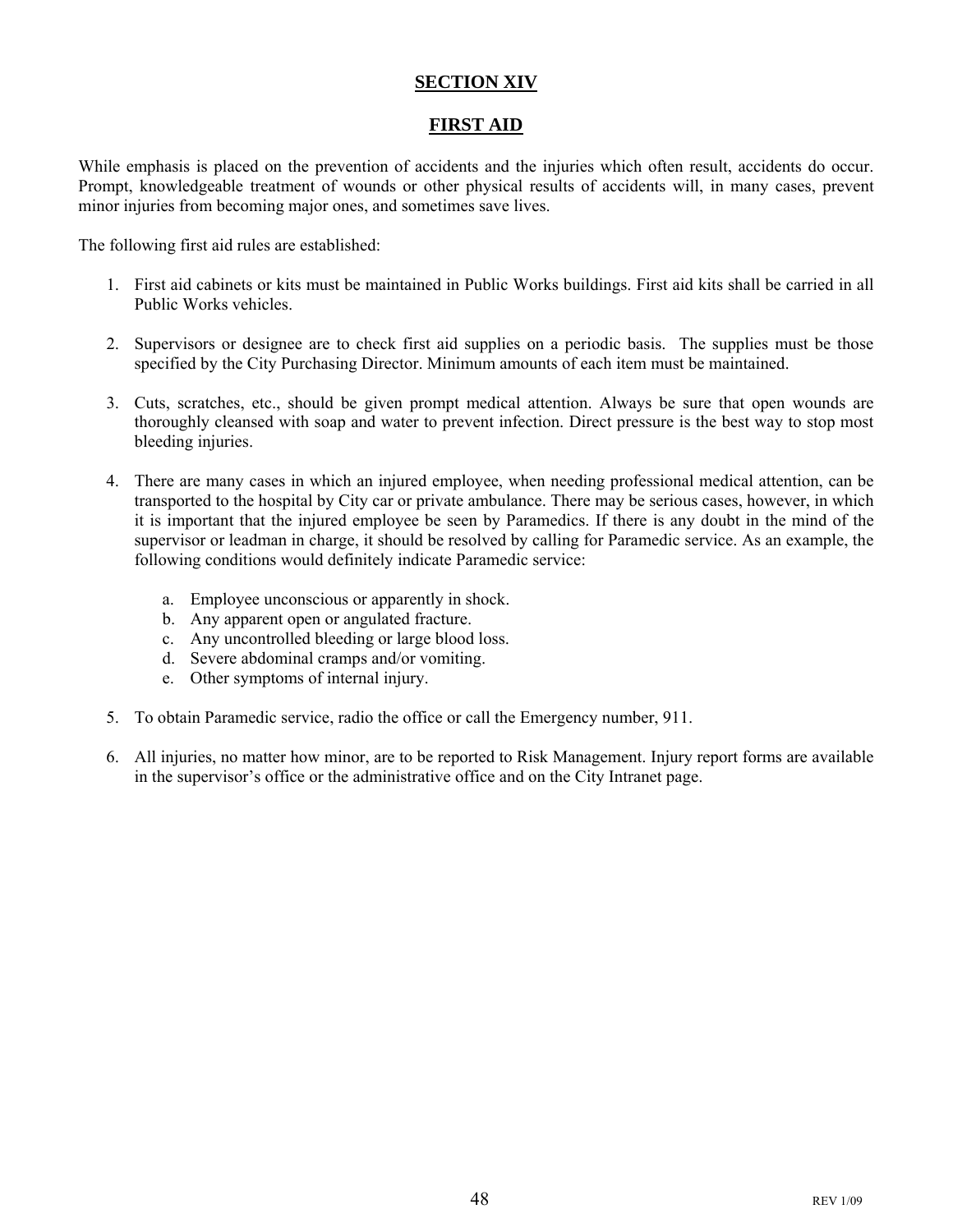### **SECTION XV**

### **MATERIAL SAFETY DATA SHEET**

### (M.S.D.S. LABELING SYSTEM)

All Divisions are responsible for communicating the chemical and physical dangers, safety procedures and emergency response techniques to their personnel. In 1983 OSHA introduced its Federal Hazard Communications Standard, 29 CFR 1910.1200, referred to as HAZCOM. The Occupational Safety and Health Administration oversees this program, and the law guarantees the right of access to information concerning hazardous chemicals in the workplace. The Federal Hazard Communication Standard, HAZCOM, establishes requirements in the following five areas:

- 1. Determination of the chemical hazards found in a workplace (inventory)
- 2. Labeling chemicals that are hazardous (discussed in the Housekeeping section)
- 3. Maintaining Material Safety Data Sheets (MSDS)
- 4. Providing a written hazardous chemical training program
- 5. Employee information and training

A determination of the chemical hazards found in the workplace is also an inventory. Inventories consist of a detailed list of all chemicals in a facility along with proper identification, the associated hazards and manufacturer. Once an inventory is complete, facilities can then compile and maintain an MSDS binder.

An MSDS for all chemicals must be available in the Right-to-Know area for every workplace. The MSDSs must be readily accessible and free from barriers at all times. MSDSs serve as the primary communications link between chemical manufacturers and chemical users or handlers. The objective of a Material Safety Data Sheet is to communicate the hazards associated with the chemicals or compounds that may be anticipated when handling, using, or encountering that chemical or compound in an emergency situation. Chemical manufacturers, importers, and distributors of chemicals and compounds are required to provide a Material Safety Data Sheet upon delivery of a chemical or compound. MSDSs must be updated on an annual basis.

MSDS contains information that is needed for handling, using, or encountering chemicals or compounds to determine the likely harm, potential hazards and risks involving those chemicals. An MSDS contains information that identifies four factors affecting hazardous substances behavior. Those four factors are:

- 1. Inherent properties and quantity of the hazardous material
- 2. Built-in characteristics of the container
- 3. Natural laws of physics and chemistry
- 4. Environment, including the physical surroundings and the conditions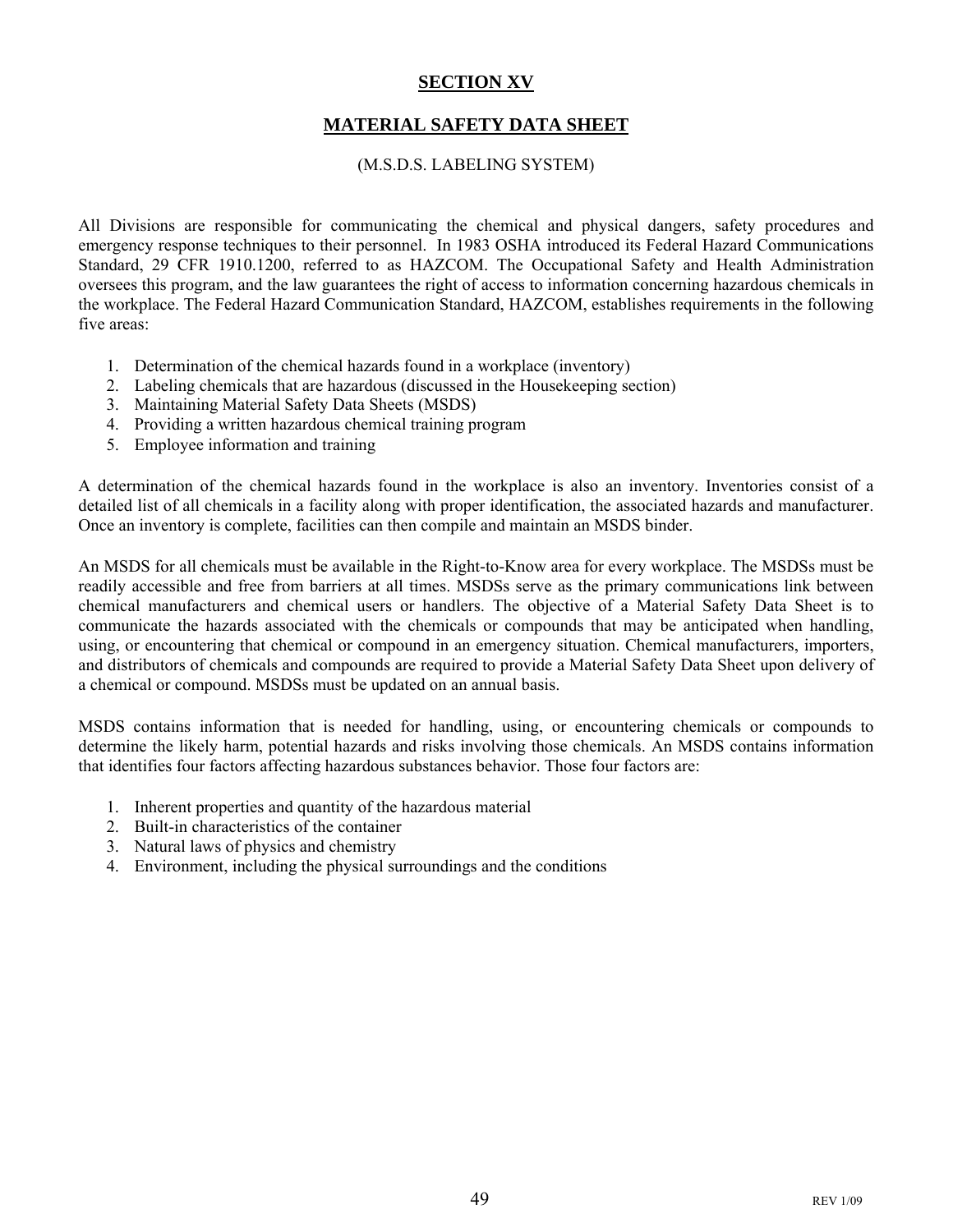### **Material Safety Data Sheets**

The following lists information required on a standard Material Safety Data Sheet:

*Note: No section on the Material Safety Data Sheet may be left blank!*

#### **Section 1. Chemical product and company identification**

Links the MSDS to the material. Identifies the supplier of the product. Identifies a source for more information-Required by OSHA. It is important that you have the MSDS for the manufacturer and the product you are handling.

- o *Manufacturer's Name and Address*
- o *Product Identification: Chemical name, chemical family, trade name, formula*
- o *Emergency Contact Information*

#### **Section 2. Composition/information on ingredients**

Lists the OSHA hazardous components. May also list significant non-hazardous components. May also include additional information about components (e.g., exposure guidelines).

- The approximate percent of the substance compared to total weight for Pigments, Catalysts, Vehicle, Solvents, Additives, Others
	- o *Chemical Name and Synonyms*:
		- For example, propanol is the same as propyl alcohol or acetone is the same as 2-propanone and car is the same as automobile.
	- o *Chemical Family*:
		- The chemical family is a broad category which simply groups chemicals. Fore example, alcohol is a chemical family for propanol, methanol and isopropyl alcohol, much like cats include a tabby.
	- o *Trade Name*:
		- Similar to (a) but using manufacturers name, i.e. Freon, Photo resist
	- o *Formula*:
		- A chemical formula, for example-Hydrochloric Acid is HCL and Sulfuric Acid is  $H_2SO_4$

**Comment:** If it has hazardous materials in it, they must be listed.

### **Section 3. Hazards identification, including emergency overview**

May provide emergency overview. Provides information on the potential adverse human health effects and symptoms that might result from reasonably foreseeable use and misuse of the material.

- o *Boiling Point* 
	- The temperature at which vapor pressure of a liquid equals atmospheric pressure. At this temperature, vapor produced results in the bubble formation. Water boils at 100 $\degree$ C
- o *Vapor Pressure (mm Hg)* 
	- The higher VP, the chemical will boil at a lower temperature
- o *Vapor Density*
	- The density of vapor. Density being the mass of substance per unit volume. With air being equal to 1, substances greater than 1 would be heavier than air.
- o *Solubility in Water*
	- Ability of a substance to dissolve in water
- o *Specific gravity* 
	- (water=1 at  $4\textdegree$  C), therefore a substance >1 will sink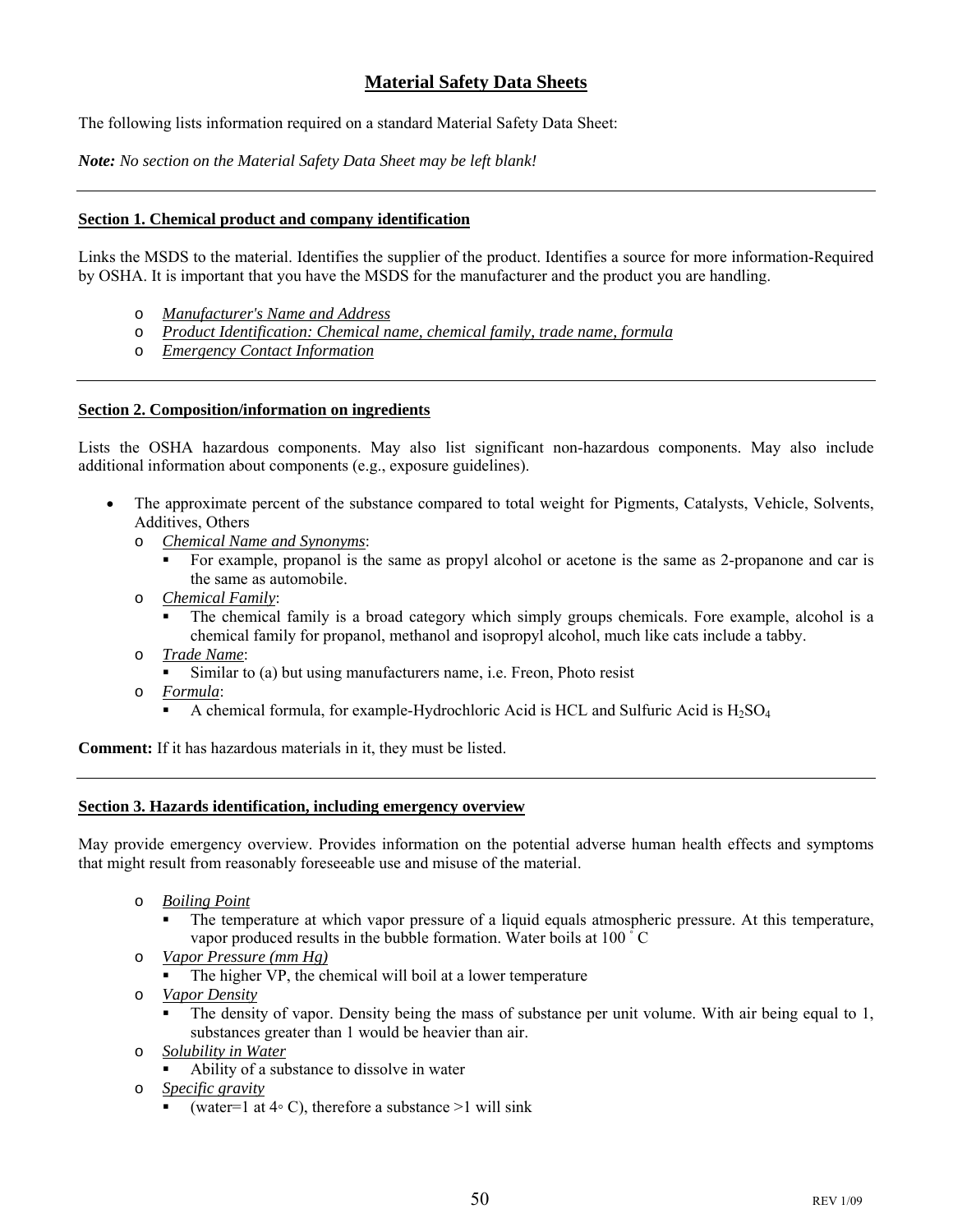- o *Percent Volatile by volume*
	- The % of a liquid or solid by volume that will evaporate at a temperature of  $70 \circ F$ . Alcohols and gasoline are 100%, epoxies are usually 0%
- o *Evaporation Rate*
	- The rate at which a particular material will vaporize when compared to the rate of a known material, usually butyl acetate
- o *Appearance and odor*

#### **Section 4. First aid measures**

Provides instructions to be taken if accidental exposure requires immediate treatment. May also include instructions to medical professionals.

- o *Threshold Limit Value (TLV)*
	- Standards established for airborne concentrations of chemical compounds; usually a time weighted average concentration for a normal 8-hour or 40-hour workweek, without adverse effects.
- o *Effects of Overexposure*
	- Health effects for exposure over the established TLV
- o *Emergency and first aid procedures*

**Comment:** Includes instructions to medical professionals. Doctors won't know about the hazards of ingesting "\*\*\*\*'s paint remover". Instructions should be short and to the point, e.g.: "Supportive measures only", "Activated charcoal recommended for all ingestions", "Induce vomiting for ingestions greater than 1 ml", "Caustic solution. Irrigate eyes with 1L saline and repeat until pain free", etc.

#### **Section 5. Fire fighting measures**

Provides basic fire fighting guidance, including appropriate extinguishing media. Describes other fire and explosive properties useful for avoiding and fighting fires involving the material, such as flash point or explosive limits.

- o *Flash point*
	- The lowest temperature at which vapors above a volatile substance ignite in air when exposed to a flame
- o *Flammable limit: LEL and UEL*
	- The range of concentrations over which a flammable vapor mixed with proper proportions of air will flash or explode if an ignition source is present
		- *LEL*-Lower explosive limit: lowest % of chemical vapor in air that produces an explosive mixture
		- *UEL*-Upper explosive limit: highest % of chemical vapor in air that produces an explosive mixture
- o *Extinguishing Media*
	- Will be listed such as water, foam or dry chemical, etc.
- o *Fire Fighting procedures*
	- Special procedures and precautions for a burning material
- o *Unusual fire and explosion hazards*
	- Lists the hazards that may occur as a result of overheating or burning of a substance

#### **Section 6. Accidental release measures**

Describes actions to be taken to minimize the adverse effects of an accidental spill, leak, or release of the material.

- o *Steps for accidental release of spill*
- o *Waste disposal method*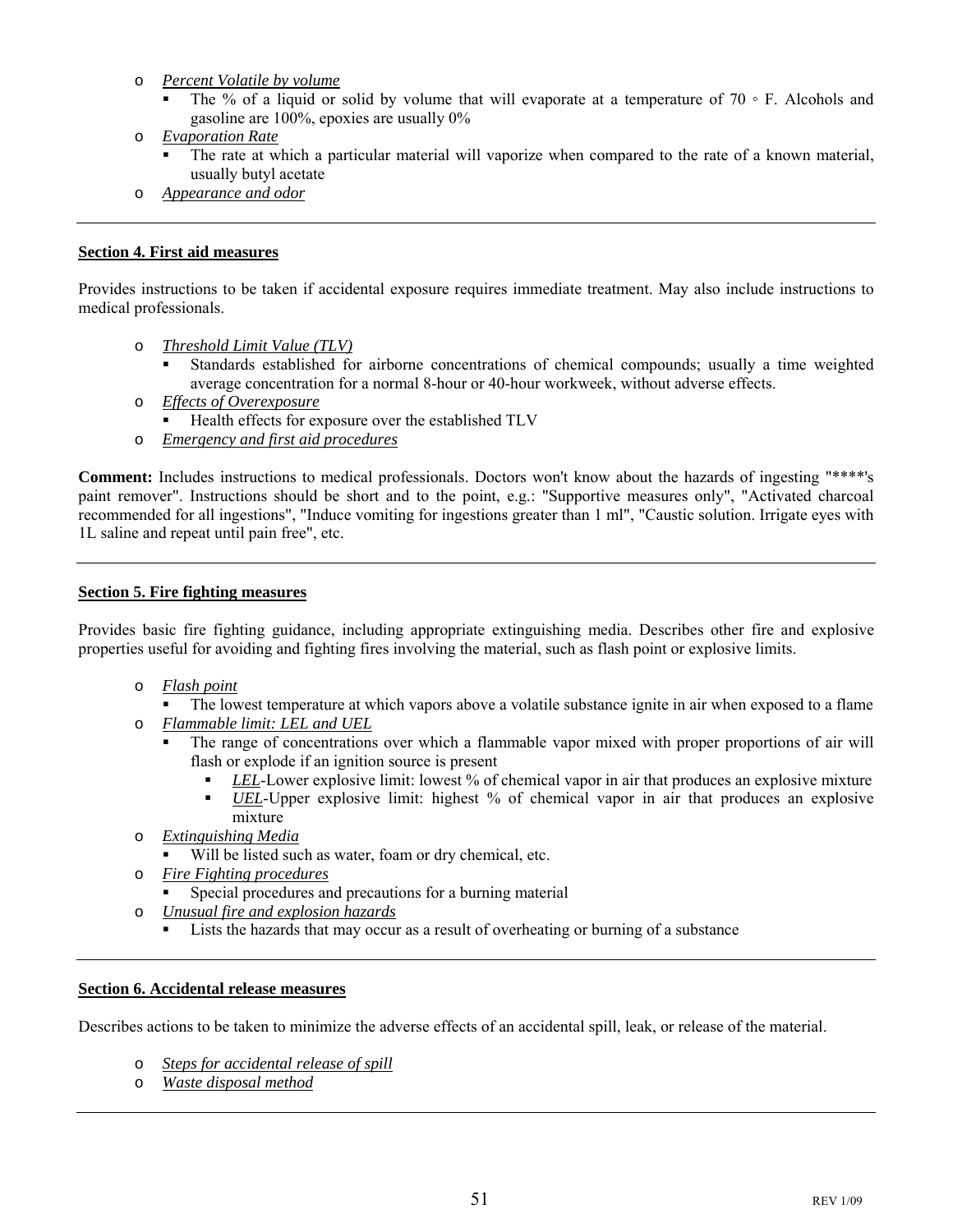### **Section 7. Handling and storage**

Provides information on appropriate practices for safe handling and storage.

#### **Section 8. Exposure controls/personal protection**

Provides information on practices and/or equipment that are useful in minimizing worker exposure. May also include exposure guidelines. Provides guidance on personal protective equipment.

- o *Respiratory Protection*
- o *Ventilation* 
	- *Good examples:* 
		- "When spraying this paint outside in open areas wear a dust mask."
		- "…indoors in well ventilated areas wear a respirator with organic vapor cartridge."
		- "…in poorly ventilated areas you must wear a supplied air respirator."
	- *Useless example:* 
		- "Wear a NIOSH/OSHA approved respirator if TLV is exceeded."
- o *Protective Gloves*
- o *Eye Protection*
- o *Other Protective Equipment*

#### **Section 9. Physical and chemical properties**

Provides additional data that can be used to help characterize the material and design safe work practices.

#### **Section 10. Stability and reactivity**

Describes the conditions to be avoided or other materials that may cause a reaction that would change the intrinsic stability of the material.

- o *Stability*
	- The resistance of the material to chemical and physical change
- o *Conditions to avoid*
	- Environmental conditions such as humidity, high heat, sunlight...
- o *Incompatibility*
	- Materials to avoid such as acids or bases
- o *Hazardous decomposition products*
	- Material that may be produced from long storage, burning, oxidation, excessive heat or allowed to react with other chemicals
- o *Hazardous polymerization*
	- Polymerization occurs if the chemical combines to form another compound
	- Conditions that could trigger a hazardous polymerization

**Comment:** Should be specific: (e.g. If hazardous polymerization may occur, you must give the specific situations in which it is likely.)

#### **Section 11. Toxicological information**

May be used to provide background toxicological information on the material, its compounds, or both.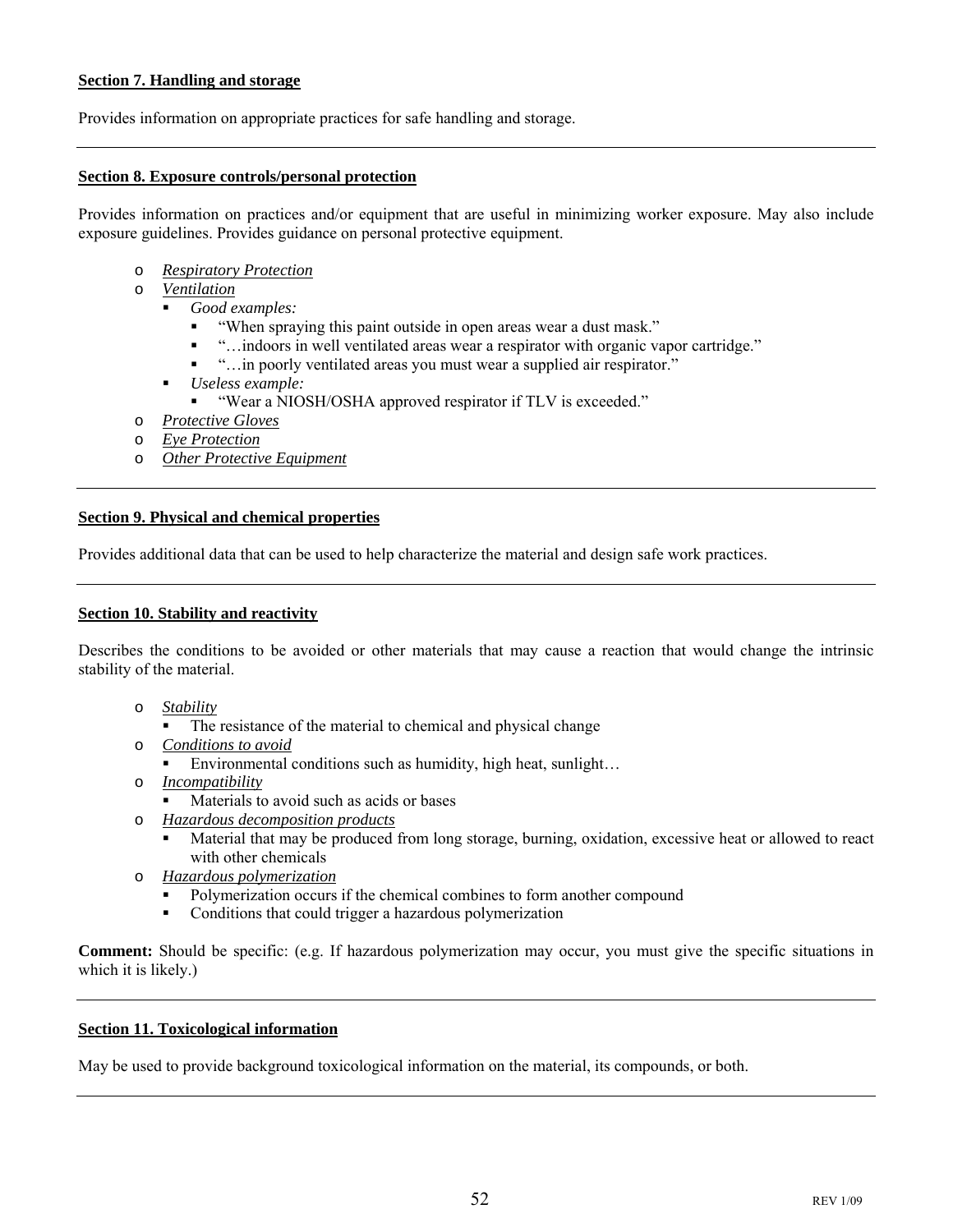### **Section 12. Ecological information**

May be used to provide information on the effects the material may have on plants or animals and on the material's environmental fate.

#### **Section 13. Disposal considerations**

May provide information that is useful in determining appropriate disposal measures.

- *Good example:* 
	- "Waste latex wall paint may be allowed to dry and disposed of as a non-hazardous solid waste."
- *Better example:* 
	- "Waste oil should be returned to a permitted recycler."
- *Useless example* 
	- "Dispose of in a manner consistent with federal, state, and local regulations."

#### **Section 14. Transport information**

May provide basic shipping classification information.

**Comment**: If any specific transportation label is required, it is stated here. For bulk chemicals include the UN number or "May be shipped normally as a non-hazardous material".

#### **Section 15. Regulatory information**

May be used to provide any additional information on regulations affecting the material.

#### **Section 16. Other information**

May be used to provide any additional information.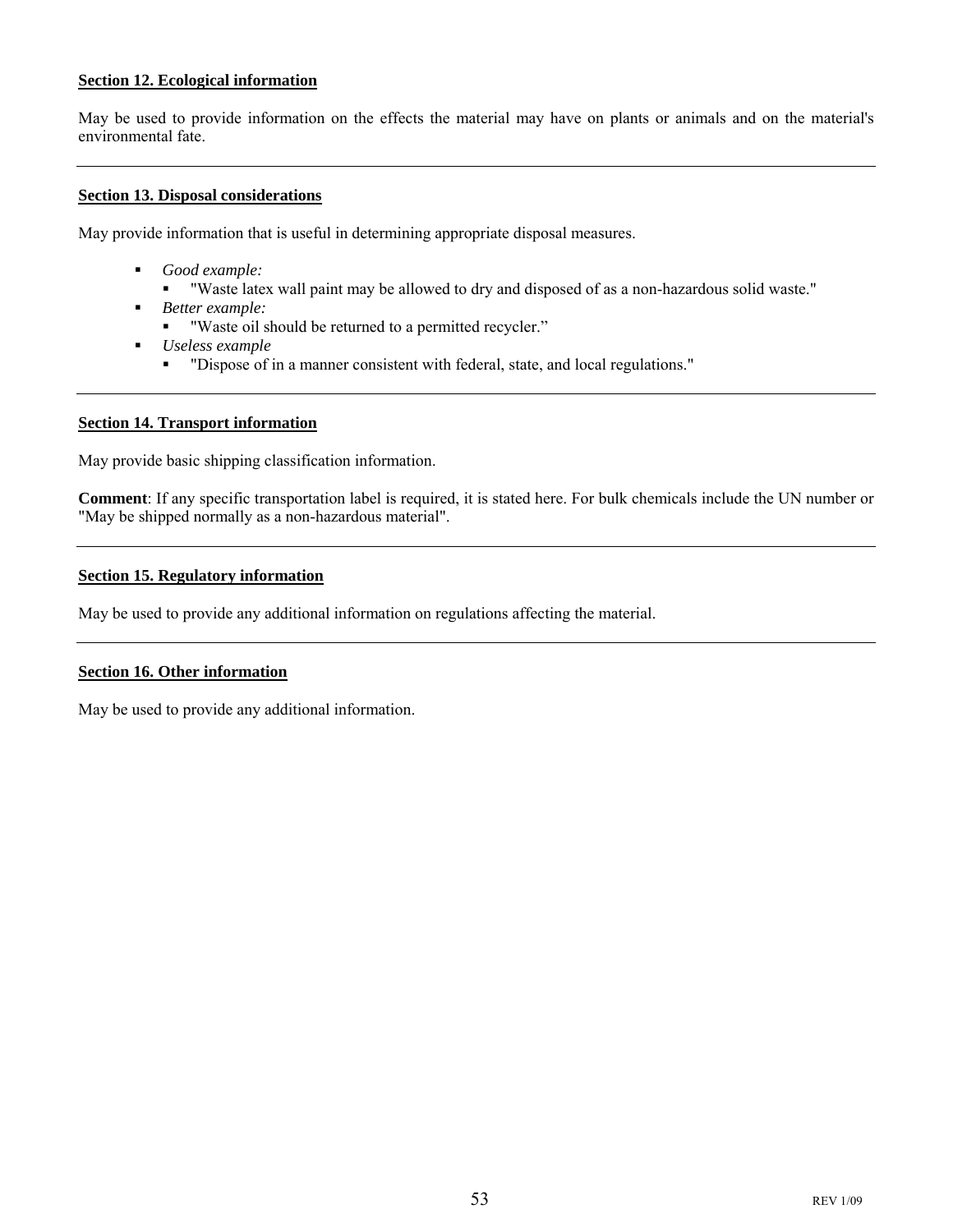### **SECTION XVI**

### SAFETY DECLARATION CONCLUSION

We consider safety of personnel to be of first importance and ask the full cooperation of the Public Works Division and Sections in making this policy effective. Our employees are our most important asset - their safety is our greatest responsibility.

Environmental Services Dire

 $\iota$ A B  $u\mu$ 

Sustainability and Environmental Management Manager

Works Director Public

rust Risk Management Manager

 $\overline{\mu}$ 

Human Resourc Director

Deputy City Manager